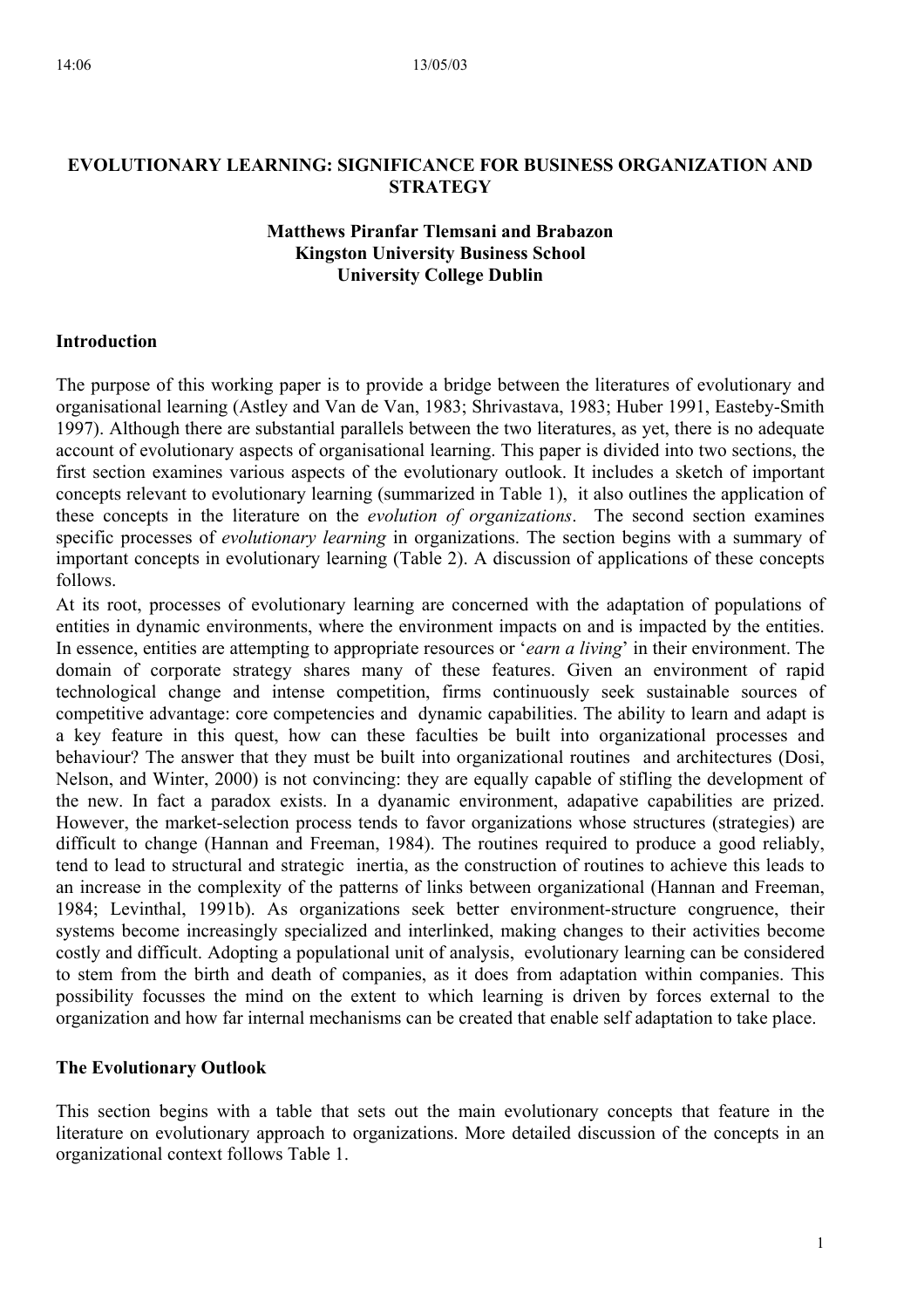| <b>CONCEPT</b>                           | <b>DEFINITION</b>                                                                                                                                                                                                                                                                                                                                                                                                                                                                                                                                                                                                                                                                                                                                                                                                                                                                                                                                                                                          | <b>SELECTED REFERENCES</b>                                                                                    |
|------------------------------------------|------------------------------------------------------------------------------------------------------------------------------------------------------------------------------------------------------------------------------------------------------------------------------------------------------------------------------------------------------------------------------------------------------------------------------------------------------------------------------------------------------------------------------------------------------------------------------------------------------------------------------------------------------------------------------------------------------------------------------------------------------------------------------------------------------------------------------------------------------------------------------------------------------------------------------------------------------------------------------------------------------------|---------------------------------------------------------------------------------------------------------------|
| <b>Evolution.</b>                        | The gradual process of change from one<br>form to another, as in the evolution of the<br>universe from its formation to its present<br>state, or in the evolution of life on Earth. In<br>biology, it is the process which life has<br>developed by stages from single-celled<br>organisms into the mutitiplicity of animal<br>and plant life.                                                                                                                                                                                                                                                                                                                                                                                                                                                                                                                                                                                                                                                             | (Baum and Singh, 1994).                                                                                       |
| <b>Ecological View</b>                   | Seeing the environment in terms of an<br>interaction between organisms, or groups<br>of organisms (species), that compete for<br>resources.                                                                                                                                                                                                                                                                                                                                                                                                                                                                                                                                                                                                                                                                                                                                                                                                                                                                | (Hannan and Freeman, 1977), and<br>Carroll (1988) with little or no<br>adaptation.                            |
| <b>Environmental</b><br><b>Selection</b> | Selection of the fitter by the environment.                                                                                                                                                                                                                                                                                                                                                                                                                                                                                                                                                                                                                                                                                                                                                                                                                                                                                                                                                                | (Hannan and Freeman, 1977), and<br>Carroll (1988) with little or no<br>adaptation.                            |
| <b>Carrying Capacity</b>                 | The maximum number of animals of a<br>given species that a particular area can<br>support. When the carrying capacity is<br>exceeded, there is insufficient food (or<br>other resources) for the members of the<br>population. The population may then be<br>emigration, reproductive<br>reduced<br>by<br>failure, disease or starvation.                                                                                                                                                                                                                                                                                                                                                                                                                                                                                                                                                                                                                                                                  | For cases of no competition:<br>(Hannan and Carroll, 1992).                                                   |
| <b>Darwinism</b>                         | Chance variation and natural selection are<br>the roots of Darwin's evolutionary theory.<br>Darwin's theory of natural evolution by<br>selection asserts that variation in the Freeman, 1989).<br>survival and fertility of organisms in their<br>environment gradually leads to<br>the<br>evolution of species and the diversity of<br>life forms. Neo-Darwinian theory has the<br>following premises:<br>Variation: there are variations in the<br>morphological, physiological<br>and<br>behavioral characteristics of organisms.<br>Heredity: Characteristics are partially<br>inherited, so that on average offspring<br>resemble their parents – more than they<br>resemble unrelated organisms.<br>Proliferation: Organisms multiply and<br>$\bullet$<br>Their<br>reproduce.<br>population<br>will<br>explode unless checked by limitations.<br>Selection: some characteristics are more<br>favorable<br>to living than others,<br>and<br>organisms possessing them will produce<br>more offspring. | McKelvy (1982); (McKelvy<br>and<br>Aldrich, 1983)<br>(Hannan<br>and<br>Carroll,<br>(Hannan<br>$1992$ ;<br>and |
| <b>Lamarkian View</b>                    | Lamark is associated with the idea that Singh,                                                                                                                                                                                                                                                                                                                                                                                                                                                                                                                                                                                                                                                                                                                                                                                                                                                                                                                                                             | (1990)<br>(Singh)<br>and                                                                                      |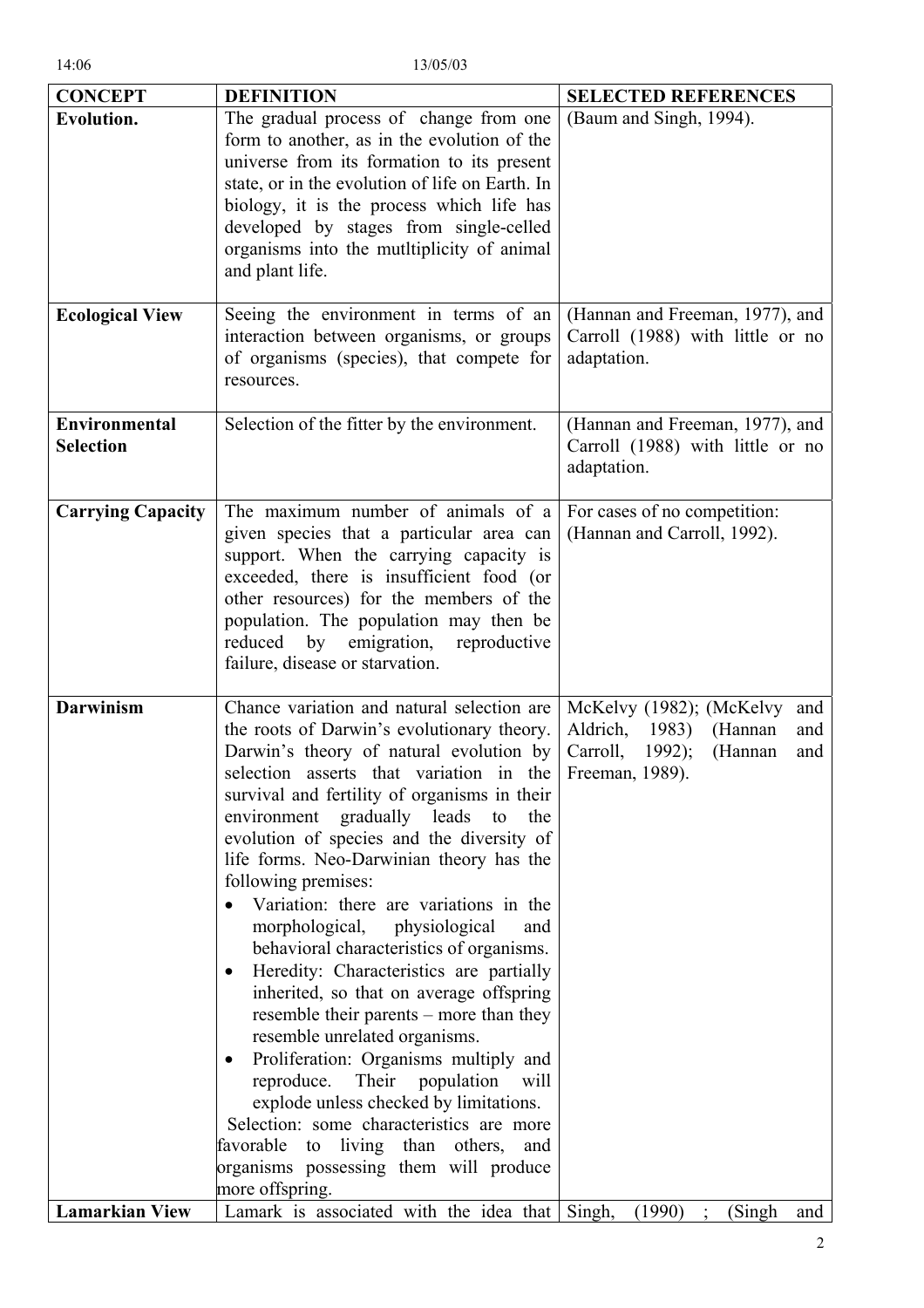|                                                         | characteristics acquired during the lifetime   Lumsden, 1990).<br>of an individual can be inherited. He<br>observed that animals changed under<br>environmental pressure, and (incorrectly)<br>believed that they could pass on such<br>changes to their offspring.                                                                                                                                                                                                                                                                                                                                                                                                                                                                                                                                                                                                                                                                                                                |                                                               |
|---------------------------------------------------------|------------------------------------------------------------------------------------------------------------------------------------------------------------------------------------------------------------------------------------------------------------------------------------------------------------------------------------------------------------------------------------------------------------------------------------------------------------------------------------------------------------------------------------------------------------------------------------------------------------------------------------------------------------------------------------------------------------------------------------------------------------------------------------------------------------------------------------------------------------------------------------------------------------------------------------------------------------------------------------|---------------------------------------------------------------|
| <b>Mendel</b>                                           | Darwin's concept of chance variations is<br>based on the assumption of heredity.<br>Darwin assumed that the biological<br>characteristics of the children are a blend<br>of those of the parents, with both parents<br>contributing in almost equal parts. This<br>meant that offspring of a parent with a<br>useful, fit chance variation, has only a 50%<br>chance of inheriting the new characteristic,<br>and a 25% chance of passing it on to the<br>next. Thus rapid dilution takes place.<br>Darwin recognized this as a serious flaw in<br>his theory.<br>The gap was filled by Mendel who<br>deduced that the units of heredity, genes,<br>did not blend in reproduction, but were<br>transmitted from generation to generation<br>without changing their identity. With<br>Mendel's discovery it could be assumed<br>that random mutations would not disappear<br>within a few generations, but be preserved,<br>to be reinforced or eliminated by natural<br>selection. |                                                               |
| <b>Density</b><br>dependence<br><b>or</b><br>Legitimacy | Any factors that regulates the size of a<br>population under natural circumstances by<br>acting more severely on a population when<br>it is large than when it is small. Thus as<br>number increase so does competition for<br>scarce resources, e.g. food or nesting<br>material. Such factors can affect either the<br>birth rate or the mortality, but the latter is<br>At<br>high densities<br>usual.<br>more<br><sub>of</sub><br>populations some organisms have fewer<br>young, or the mortality rate (brought about<br>by predation, disease or food shortage)<br>might be higher than at low densities. The<br>factors tend to cause population numbers to<br>be maintained at a relatively constant level<br>over long periods of time.                                                                                                                                                                                                                                   |                                                               |
| <b>Founding</b>                                         | The birth rate of forms. Death occurs when<br>the carrying capacity is reached.                                                                                                                                                                                                                                                                                                                                                                                                                                                                                                                                                                                                                                                                                                                                                                                                                                                                                                    | (Hannan<br>and Carroll,<br>1989);<br>(Baum and Oliver, 1992). |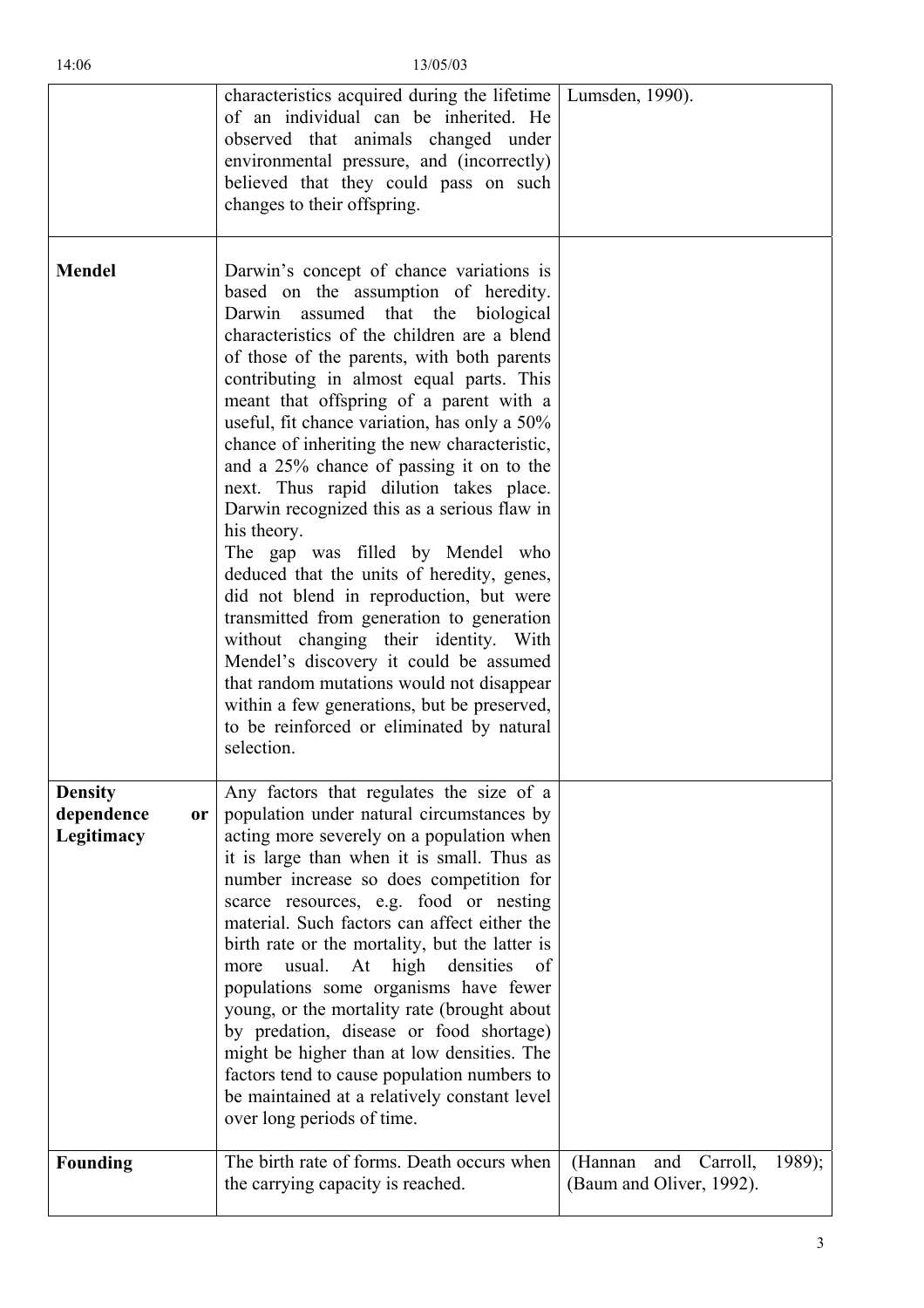| <b>Adaptation</b>             | Any change in the structure or function of<br>an organism that allows it to survive and<br>reproduce<br>effectively.<br>more<br>the<br>In<br>Darwinian scheme, adaptation is thought to<br>occur as result of random variation in the<br>genetic make-up of organisms coupled<br>with natural selection. Species become<br>extinct when they are no longer adapted to<br>their environment for instance, if the<br>climate suddenly becomes colder. | (Cyert and March, 1963); (Levitt<br>and March, 1988); (Levinthal and<br>March, 1981), March (1988). |
|-------------------------------|-----------------------------------------------------------------------------------------------------------------------------------------------------------------------------------------------------------------------------------------------------------------------------------------------------------------------------------------------------------------------------------------------------------------------------------------------------|-----------------------------------------------------------------------------------------------------|
| <b>Synthesis</b>              | The formation of a substance or compound<br>from more elementary compounds. The<br>synthesis of a drug can involve several<br>stages from the initial material to the final<br>product; the complexity of these stages is a<br>major factor in the cost of production.                                                                                                                                                                              | Kauffman (1995)<br>White et al. (1998)                                                              |
| <b>Variation</b>              | The difference between individuals of the<br>same species, found in any sexually<br>reproducing population. Variations may be<br>almost unnoticeable in some cases, obvious<br>in others.                                                                                                                                                                                                                                                           |                                                                                                     |
| <b>Retention</b>              | Continuation of successful traits until<br>change becomes necessary.                                                                                                                                                                                                                                                                                                                                                                                | Aldrich (1979).                                                                                     |
| <b>Crossover</b>              | A chromosomal exchange process taking place<br>during reproduction, which produces offspring<br>that have gene combinations which while<br>drawn from their parents, are different from<br>either of their parents.                                                                                                                                                                                                                                 | Strickberger (1996)                                                                                 |
| <b>Mutation</b>               | A change in genetic makeup of an<br>organism. It is brought about by a change<br>in the DNA that makes up the hereditary<br>material of all living organisms. Mutations,<br>the raw material of evolution, result from<br>mistakes during replication (copying) of<br>DNA molecules.                                                                                                                                                                | (Levitt and March, 1988).                                                                           |
| <b>Emergent</b><br>properties | Emergent properties, which are global<br>properties of the system that the separate<br>parts do not have. For example, no single<br>neuron has consciousness, but the human<br>brian does have consciousness as<br>an<br>emergent property. Likewise, a uniform<br>price can emerge in an efficient market of<br>many buyers and sellers.                                                                                                           | (Belew and Mitchell, 1996)                                                                          |
| <b>Fitness</b><br>Landscapes  | Adopting a visual metaphor, evolution can<br>be considered to consist of a species<br>searching a 'landscape' for peaks of high                                                                                                                                                                                                                                                                                                                     | Wright (1932), Ahouse (1990),<br>Bruderer (1993) and McPherson<br>(1990).                           |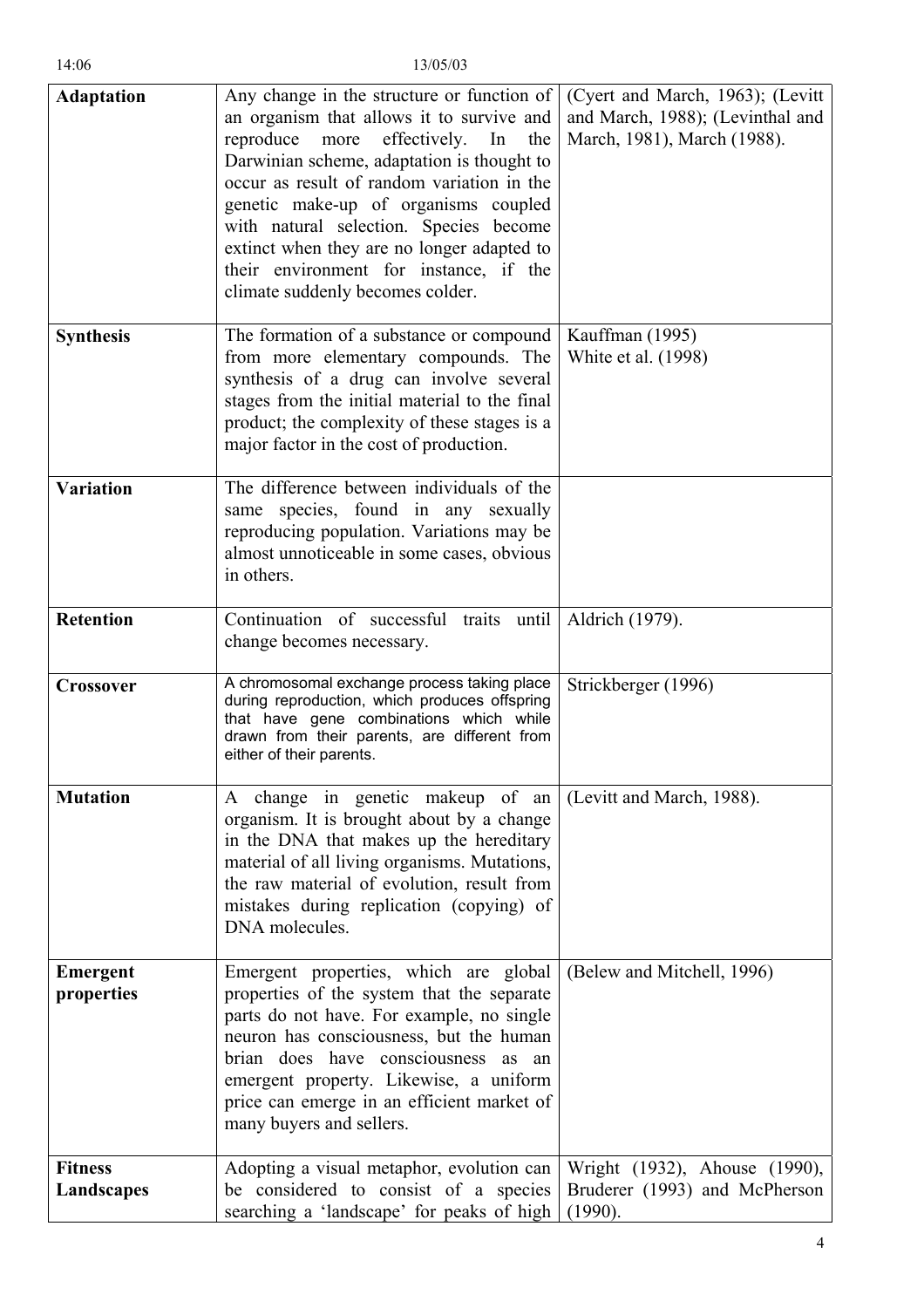|                                     | fitness, corresponding to sucessful survival<br>and reproduction. Improvements in a<br>species fitness arising correspond to a<br>move 'uphill' on their fitness landscape.                                                                                                                                                                                                                            |                                                     |
|-------------------------------------|--------------------------------------------------------------------------------------------------------------------------------------------------------------------------------------------------------------------------------------------------------------------------------------------------------------------------------------------------------------------------------------------------------|-----------------------------------------------------|
| Coevolution                         | Evolution<br>those<br>of<br>structures<br>and  <br>behaviours within a species that can best be<br>understood in relation to another species,<br>For example, insects and flowering plants<br>have evolved together: insect have<br>produced mouthparts suitable for collecting<br>pollen or drinking nectar, and plants have<br>developed chemicals and flowers that will<br>attract insects to them. | (Baum<br>1994),<br>Singh,<br>and<br>Lumsden (1990). |
| <b>Phenotype</b><br>and<br>Genotype | describes<br>the<br>observable<br>Phenotype<br>features and behaviours of an individual<br>organism and genotype describes the<br>genetic makeup. The phenotype results<br>from interaction between the genotype and<br>the enviroment in which development<br>occurs.                                                                                                                                 |                                                     |

## Table 1. General Concepts of Evolution

## *arwinian And Lamarckian Views Of Organizational Evolution D*

capitalism can be considered a species whose survival is independent of the survival of particular firm, The Neo-Darwinist view is that the inertia of existing organizations reaches a point when change becomes necessary and new members are founded. These new organizations introduce variation into the pool of competencies held by the population. (McKelvy,1982; McKelvy and Aldrich, 1983) The newly founded successful organizations are positively selected though their forms exhibiting higher founding rates or lower failure than existing forms. (Alexander and Amburgey 1987) For Darwinists and Neo-Darwinists natural selection is *blind* even through nature itself is blessed with a degree of self-organisation (White et al. 1997). Lamark (1809) maintained, incorrectly in biological terms, that characteristics acquired by an individual during its lifetime could be inherited. However in organizational studies Lamarckian inheritance of characteristics or competences is plausible, because they are stored in one way or another in organizational memory: routines, architectures, traditions are forms of memory, or at least means of storing what is learned from the past. Organizations replace less favoured competencies or simply add the new competencies to the old ones. Organic growth or takeovers of other organizations can spread the acquired characteristics. Whereas the dominant approach in organizational ecology (Hannan and Carroll, 1992; Hannan and Freeman, 1989) exemplifies the Darwinian view, the Lamarckian view (Singh, 1990; Singh and Lumsden, 1990) in which intergenerational transfer of *acquired learning* is possible, is best exemplified by Nelson and Winter (1982) and research on *organizational learning* by March (1988). The Schumpeterian view is predominantly Darwinian. One interpretation of the Darwinian view is that survival of the organization or the individual is in a sense irrelevant, at least to the preservation of the species: indeed organizations or individuals so long as they are replaced by more able or fitter versions.

Organizations that follow Lamarckian evolution will adapt much more quickly to their environment than their Darwinian counterparts because Lamarckian evolution preserves *learned traits*. However, as (March, 1991; Levinthal and March, 1993) pointed out, quick learning is a mixed blessing because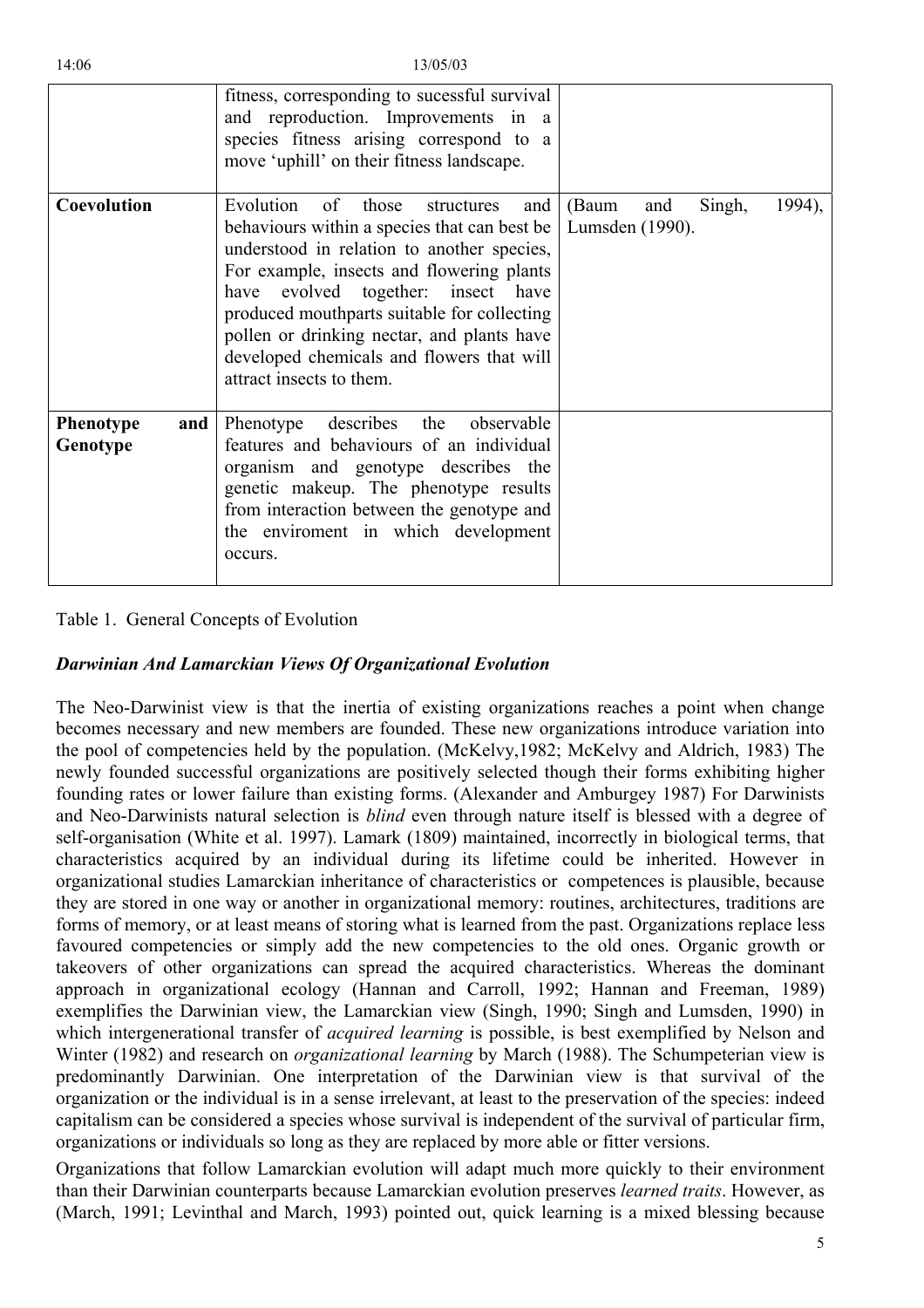firms may adopt to the first, well-functioning organizational traits that are discovered, and not take time to explore potentially better ones. Put in different words, the quick learning capability of Lamarckian evolution can again lead to premature convergence within an organizational population<sup>1</sup>.

# *ynthesis of Adaptation and Selection* *S*

*far beyond what is needed for survival* (Bohm). Thus if there is mind in all matter adaptation can have both *intention* and *direction*. Kauffman (1995) finds sole reliance on Darwinism inadequate: *'Whether we are talking about molecules cooperating to form cells or organisms cooperating to form ecosystems or buyers and sellers cooperating to form markets and economies, we will find grounds to believe that Darwinism is not enough, that natural selection cannot be the sole source of the order we see in the world. In crafting the living world, selection has always acted on systems that exhibit spontaneous order'*. White et al. (1997) have researched the biological origin of ecology. Quoting new research, they find inconsistencies the biological foundation of ecology. On the other hand they resort to the biologist Campbell, who strengthens self-organization and adaptation by introducing *evolutionary drivers [force or energy*] and *evolutionary directors [pathways]*. Weakened ecology and strengthened adaptation, however, does not necessarily melt the two together easily. They consider that the physicist David Bohm provides a synthesis: Bohm's relationship between *mind and matter* links blind selection and self adaptation. *Mind and matter are two parallel streams of development arising from a common ground. Mind grows out of the matter and matter contains the essence of mind. These two are really both abstractions from the whole: relatively invariant subtotalities created by our thought.…the evolution is the sign of the intelligence of matter exploring different structures that go* 

stations in the US, they find use for Darwinian outlook at population level change and for Lamarkian view in preparing the ground for such changes<sup>[2](#page-5-1)</sup>. Self-organisation explored in detail by Kohonen (1995). Proponents of synthesis do not often speak from the lofty position of common essence; they are pragmatic and typically focus on different levels of analysis and organizational features Scott (1987); Singh, et al (1986); Astley and Van de Ven (1983). Burgelman (1991), noted that an ecological perspective could be applied within an organisation, as well as between organisations. Therefore organizational form may evolve as the outcome of environmental selection among strategic initiatives generated within a particular firm. Significant adaptation occurs through peripheral changes and restores to the organization at least a measure of self-determination. Similarly (Usher, and Evans, 1996) studying the evolution of 'gas'

# *Environmental Selection*

Selection occurs principally through *competition* among the alternative novel forms that exist, and f*actors* in the environment select those forms which optimize or are best suited to the resource base of an environmental niche. (Hannan & Freeman, 1977) Thus, in this work, amid activity and competition the blindness of natural selection and absence of adaptation is well hidden. As Carroll (1988), points out 'Organizational ecology is the one new perspective that does not subscribe to the adaptation model of organizational change…Adaptive change is not impossible, or even rare, but it is severly constrained'. According to this outlook, organizations are inert and subject to selection by the business environments. For example, Aldrich and Pfeffer, (1976) believe that managers ability to adjust flexibly is limited. Size is a factor. According to Aldrich (1979), small organizations have little choice but to be selected out. Large organizations are selected out rarely (Edwards, 1979). Moreover, due to sunk costs, historical precedent, political resistence to change, and so on, which amount to

<span id="page-5-0"></span><sup>&</sup>lt;sup>1</sup> See Learning cost and Synthesis below.

<span id="page-5-1"></span><sup>&</sup>lt;sup>2</sup> For a wider view of synthesis of debates in organizational change involving six pairs of debate see Astley and Van de Ven 1983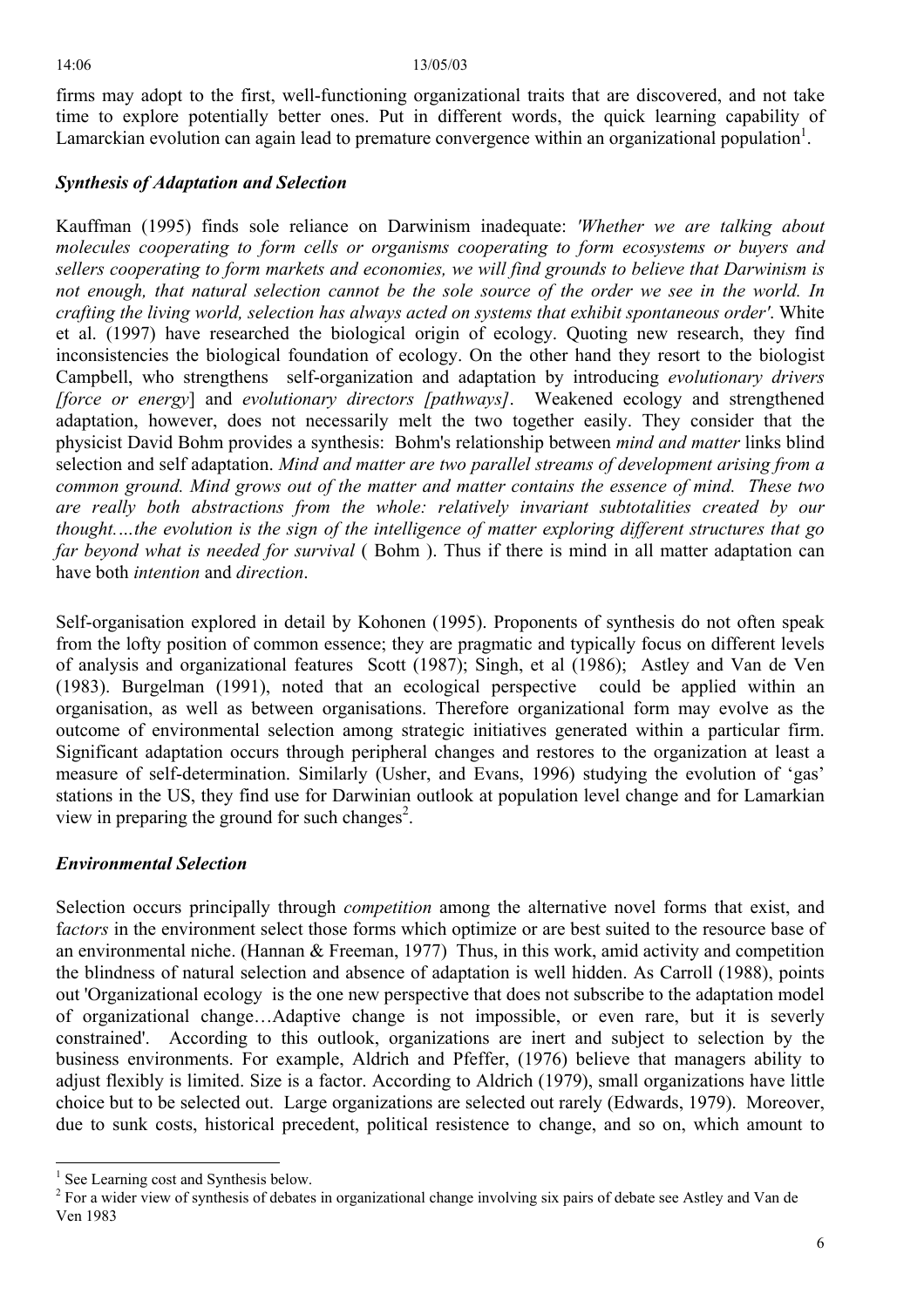'structural inertia' organizations are 'selected out' and new organizational forms are 'selected in' (Hannan & Freeman, 1977, 1989). *Random variation* and *density* of population, burdening the carrying capacity, lead to *founding* and death.

# *Density, Death, and Founding*

The most clear-cut opposition to the ecologist view of density dependence appears in (Delacroix and Rao, 1994) and in co-evolutionary discussions as *density - independence<sup>[3](#page-6-0)</sup>*. Mortality has been attributed to density, change, uncertainty etc. Density of organisations, similar to demographic density, has attracted parallel Malthusian interest into their de-selection (death) and founding (birth). (Hannan & Carroll, 1992 ; Baum & Oliver 1992). Death occurs when the density of population reaches the *carrying capacity*, as selection processes only operate once there is a shortage of resources. The effect of social ties in preventing, delaying, or for that matter, hastening death which has been lacking in most ecological works has been emphasised by (Baum and Oliver, 1991) and Granovetter (1985). Japanese *Keiretsu,* Korean *chaebol*, and Taiwanese *Jituanqiye* are examples of such social embededness (Amburgey and Hayagreva 1996). It is likely that these organisations were responsible for the considerable delay in the discovery of the Asian crisis. *Organisational Founding* or the birth rate of organisations is seen by ecologists as a process depending on ecological forces such as population density and resources, institutional constraints, size and market power of the existing organisations, and interaction between sub-populations. (Freeman and Lomi, 1994). Ecologists, according to (Dellacroix and Hayagreeva, 1994) describe the whole history of organisation forms in relation to density as a convex curve, only departing from it for the growth part of the curve, attributing it to institutional reasons. (Dellacroix and Carroll, 1983) criticise the *exclusion of unsuccessful foundings* (survivor bias) from most ecological work. (Aldrich and Woodward, 1986) see the exclusion as an understatement of *diversity of founding*. Swaminthan (1994) studying American breweries and Argentine newspapers show that with increasing age, organisations founded under conditions of high adversity, experience a lower death rate than those founded under low adversity. Hannan & Carroll (1995) have used the concept of Density dependence for vital rates and in arguing for the endogeniety of legitimacy. However, density is not limited to the birth and death rates. It is often used to identify the *legitimacy* of the form in adaptation and learning, in particular *mimetic learning*. For a neo-institutionalist view Zucker (1989). Barnett & Amburgey (1990) have distingushed the impact of large organizations as mass dependence. There are also interesting debates around density-dependence as a public good versus its reputation (Mathew effect) See Rao (1994).

# *Adaptation*

to adapt to this kind of engine. In biological terms, adaptation takes place both at population level Complexity theories are divided into two main camps: ecology and adaptation. Astley and Van de Ven (1983) believe that the adaptation view has historically dominated organization theory. They trace these views to Buckley's 'complex adaptive systems' (Buckley, 1968). Advocates of adaptation propose that organizations are flexible and adapt to their environments by changing their routines and standard operating procedures (Cyert and March, 1963; Levitt and March, 1988; Levinthal and March, 1981, March, 1988). And if they fail in doing so it is for reasons such as the problem of catching up with rapid change. (White et al, 1997) and Kauffman (1988) extend the discussion to consider coadaptative processes. For an illustration of adaptation see: (Constant, 1987). He comments that when turbojet engine began to dominate the aeronautical market, ships and off-shore oil industries also had (genotypes) and at phenotype level.

# **Population Ecology Vs Adaptation**

<span id="page-6-0"></span><sup>&</sup>lt;sup>3</sup> See Coevolution below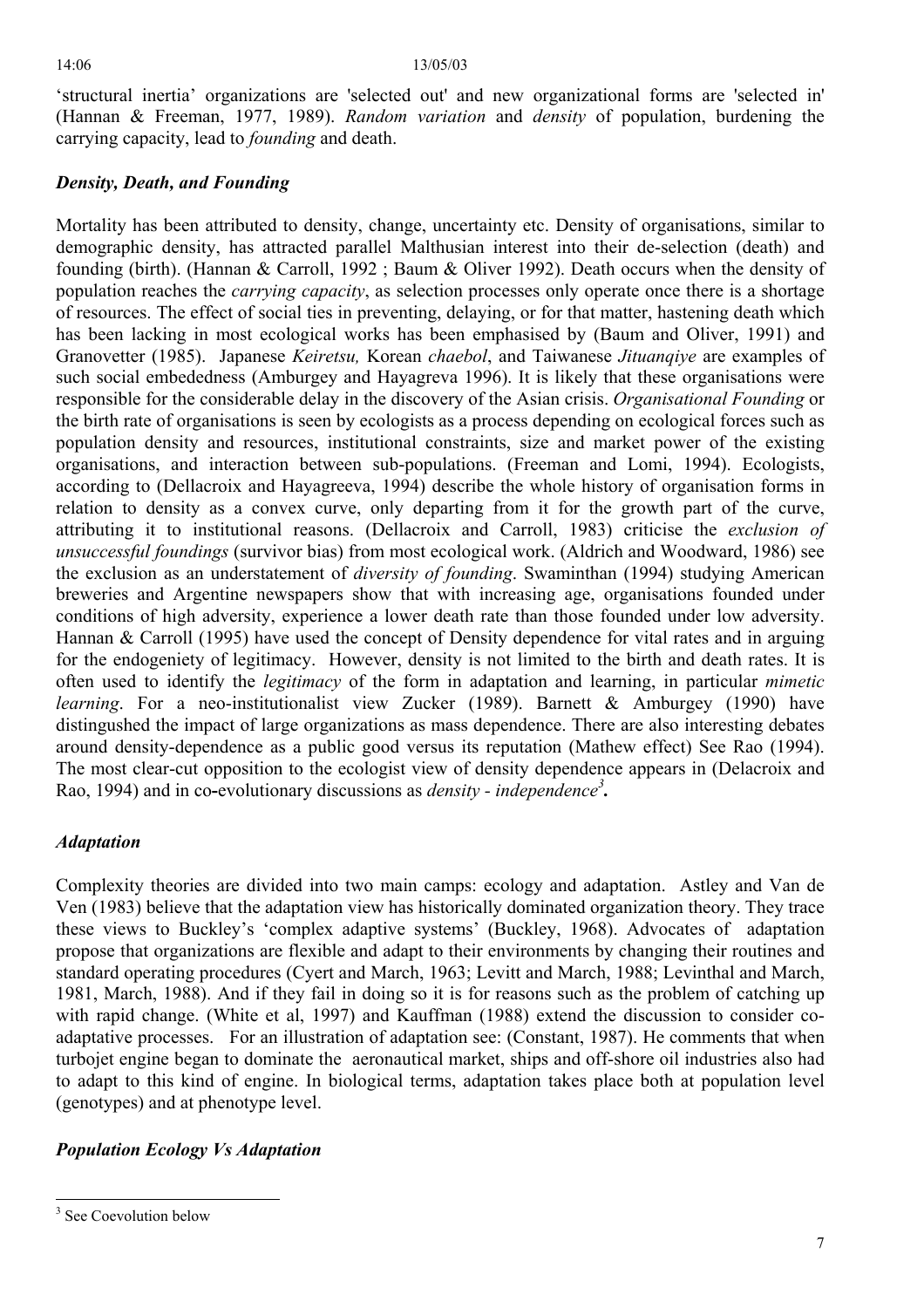Within a general evolutionary framework, on-going argument in organisational science exists as to the relative importance of adaptionist versus market-selection pressures (Burgelman, 1991; Lewin and Volberda, 1999). Makadok and Walker (1996) note that a central question in organisation theory over the past 30 years is '…whether search behaviour by an organisation confers a selection advantage..' (p. 39). The view that organisations engage in goal-directed search has a long providence (March and Simon, 1958; Cyert and March, 1963). Adaptationists or advocates of strategic choice (Porter, 1980, 1985; Simon, 1993; March, 1981), broadly consider that managers or dominant coalitions scan the relevant environment for opportunities and threats, formulate strategic responses and adjust organisational structure appropriately (Child, 1972). Therefore, strategic direction and organisational form are determined by managers, and market selection acts to maintain organisations which are good 'adaptors'. Under this view, an organisation's fate is largely in its own hands and organisational research efforts are appropriately focussed on individual firms and individuals within those firms as units of analysis. The adaptationist argument presupposes that organisations are capable of adapting at least as fast as their environment changes (March, 1981; Makadok and Walker, 1996). If firms are incapable of responding to environmental changes in a similar time-scale, adaptation (or learning) processes will not enhance organisational survival (Hannan and Freeman, 1984).

Adaptationists branch into two main classifications, rational adaptationists who consider that organisational variability reflects designed, intentional, change responding to environmental influences, threats and opportunities, and random adaptationists, who posit that while firms do respond to exogenous influences, the responses are only loosely coupled with those influences. This grouping notes the difficulties in organisational adaptation processes, including suggestions that due to bounded rationality, most adaptation processes are the result of local search (March, 1991), and that internal knowledge transfers are imperfect and subject to 'stickiness' (Szulanski, 1996).

In contrast, populational ecologists have a pessimistic outlook on the strength of organisational adaptation abilities and consider that the primary driver of organisational change processes is market selecti[on](#page-7-0). Foster and Kaplan (2001) point out that markets have no past experience or favoured mental models<sup>4</sup>. Markets blindly select and deselect organisations, products and structural forms as environmental conditions alter. The selection process operates through competition for scarce resources. Firms which can generate a financial surplus tend to attract capital and labour resources, whereas less successful firms lose resources over time (Schumpeter, 1934; Lewin and Volberda, 1999). The primary research agenda of population ecologists adopts a populational unit of analysis in order to explain why structural diversity exists amongst organizations (Hannan and Freeman, 1977; Carroll and Hannan, 1995). Consequently, specific research projects concentrate on studies of the processes of organisational foundings (of both new organizational forms and new organizations), growth, decline and failures (mortality) of organizational forms and organizations (Singh and Lumsden, 1990; Carroll and Hannan, 1995; Chang, 1996; Levinthal, 1991), adopting a population level unit of analysis.

The population ecology school was initially popularised by Hannan and Freeman (1977), who saw it as providing a critical alternative view on organisational-environment relations, to that proposed by the dominant adaptation school. Hannan and Freeman (1977) did allow that organisations had some ability to adapt to environmental changes and noted that 'leaders of organizations do formulate strategies and organizations do adapt to environmental contingencies' (p. 930). However, they argued that the ability of firms to accurately and consistently adapt in a world of high uncertainty, where connections between means and ends are unclear is problematic (Hannan and Freeman, 1984; Carroll and Hannan, 1995). In addition to the difficulties posed by uncertainty, the ability of organisations to adapt is highly constrained because of 'structural inertia', stemming from a variety of internal and external sources including sunk costs, internal political constraints, organisational structure,

<span id="page-7-0"></span><sup>&</sup>lt;sup>4</sup> Mental models are defined by Foster and Kaplan (2001) as 'the core concepts of the corporation, the beliefs and assumptions, the cause-and-effect relationships, the guidelines for interpreting language and signals, the stories repeated within the corporate walls' (p. 44-45).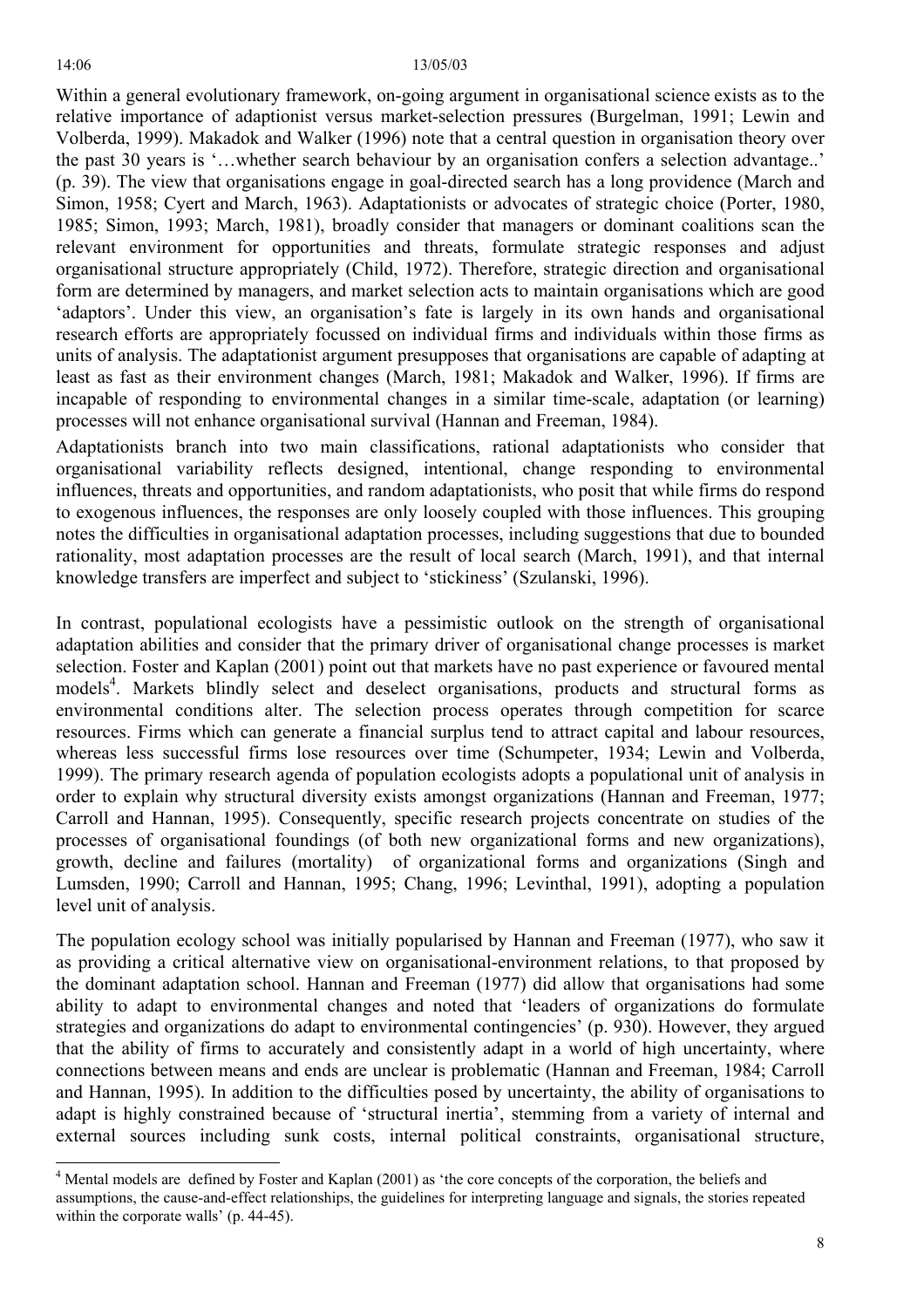organisational history, barriers to industry exit and legitimacy issues (Hannan and Freeman, 1977). Under the population ecology view, differences between firms arise mainly at time of founding as a result of 'imprinting forces' (Boeker, 1989). These include dominant initial strategy, distribution of influence and degree of management ownership (Boeker, 1989). Although selection processes select the most 'fit' firms in a given environment, firms are fit because of their initial intentional design, or luck, rather than because of post-birth adaptation (Barnett and Hansen, 1996). Hannan and Freeman (1984) extended the discussion of structural inertia by positing that it is a consequence of the selection process, claiming that 'selection processes tend to favor organizations whose structures are difficult to change.' (p. 149). The basis of this claim is that organisations which can produce a good or service 'reliably' (consistently of a minimum quality standard) are favoured by other firms and therefore by market selection processes. The routines required to produce a good reliably tend to lead to structural inertia. Hannan and Freeman (1984) and Levinthal (1991) suggest that building these routines leads to an increase in the complexity of the patterns of links between organisational subunits. Tushman and O'Reilly (1996) note that structural inertia is rooted in the size, complexity and interdependence of the firm's structures, systems, procedures and processes, and claim that as systems get more complex and as the firm seeks better environment-structure congruence, systems become increasingly interlinked and changes become costly and difficult. Theoretical support for these assertions, that increasing organisational complexity can lead to adaptation difficulties, is found in Kauffman (1993) and Rivkin (2000), as the heightened degree of interconnection within the firm would increase the 'ruggedness' of the strategic choice landscape faced by an organisation.

# *Critical Evaluation Of The Population Ecology Perspective*

Perhaps the strongest argument for adopting a populational unit of analysis is that it facilitates longitudinal studies concerning the success or failures of organisational strategies and structures (Carroll and Hannan, 1995) and provides large samples facilitating the use of statistical techniques in testing specific hypotheses. In addition, the environment faced by an individual firm consists primarily of other organisations and the dynamics of this environment cannot be studies by restricting attention to a single organisation, rather the population and its associated 'turnover' (births and deaths) must be considered (Aldrich, 1979). Case studies of single firms, or small numbers of firms, risk drawing incorrect causal inferences due to ex-post storytelling.

The population ecology school is underpinned by a Darwinian explanation for organisational diversity. If this is to prove plausible, the existence of three mechanisms must be demonstrated (Campbell, 1969):

- (i) occurrence of variations in the unit of selection
- (ii) consistent selection criteria which result in differential survival of units of selection
- (iii) preservation and propagation of positively selected variants

Underlying all of these mechanisms is a definition of the unit of selection. Population ecologists employ a populational definition, but altering the definition casts light on a multiplicity of evolutionary processes. Thus, population ecology is best considered as a subset of a much larger evolutionary school. Alternative definitions of the unit of selection include products, divisions of organisations, organisations or networks of organisations (Barnett and Burgelman, 1996), individual strategic projects or human resources<sup>5</sup> within the firm (Lovas and Ghoshal, 2000), routines<sup>[6](#page-8-1)</sup> (Nelson and Winter, 1982) and communities of populations (a collective of interacting organizational populations) (Singh and Lumsden, 1990).

<span id="page-8-0"></span><sup>&</sup>lt;sup>5</sup> Staff may compete to be assigned to specific projects and projects may compete within the firm for skilled staff.<br><sup>6</sup> These are defined by Nalson and Winter (1982) as 's abaracteristics of firms that range from well a

<span id="page-8-1"></span> $6$  These are defined by Nelson and Winter (1982) as '...characteristics of firms that range from well-specified technical routines for producing things, through procedures for hiring and firing, ordering new inventory, or stepping up production of items in high demand, to policies regarding investment , research and development (R&D), or advertising, and business strategies about product diversification and overseas investment.' (p. 14).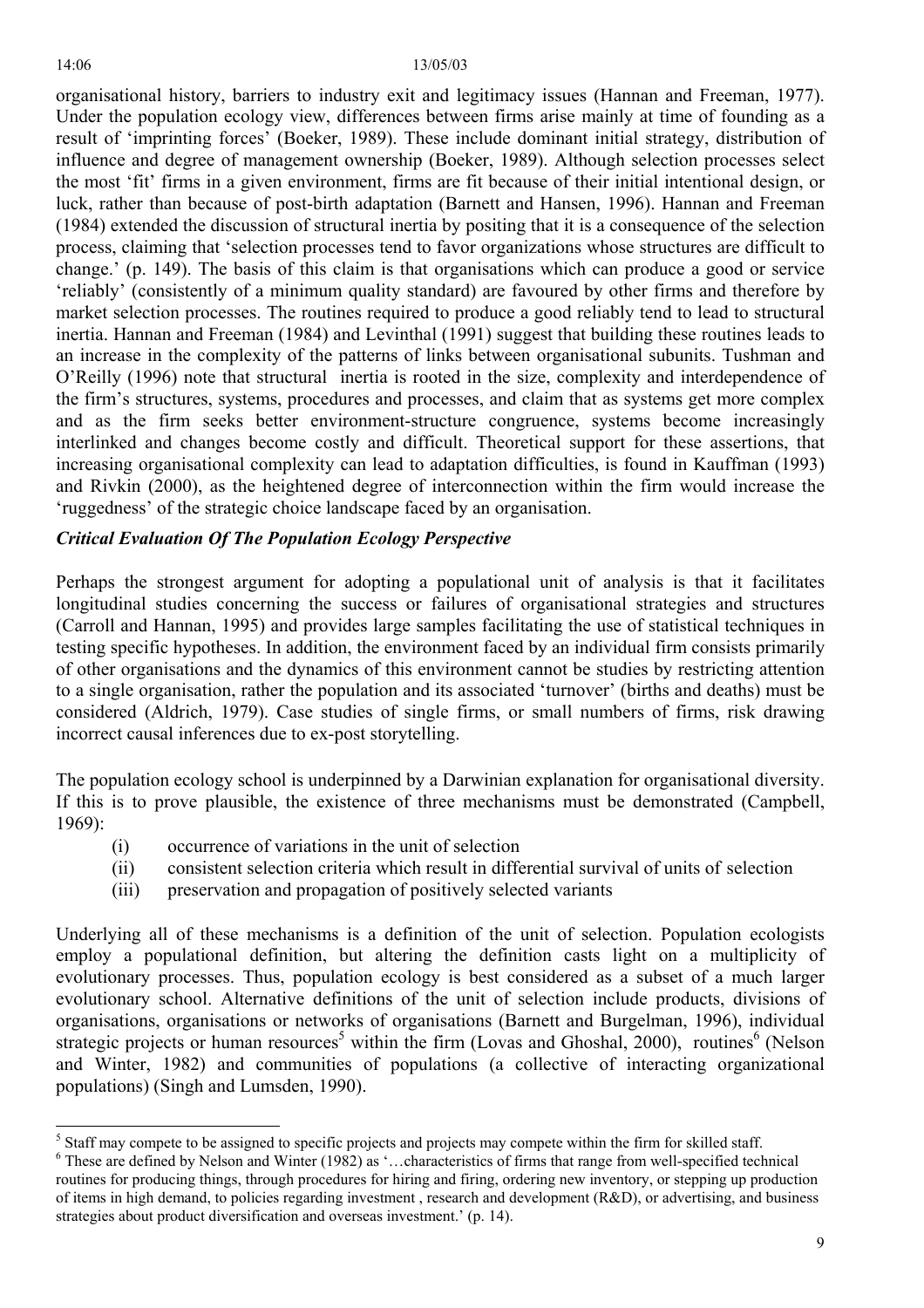A viable definition of the unit of selection requires that (Lovas and Ghoshal, 2000):

- $(i)$  there is variance in the unit which the selection mechanism can act on
- (ii) the units of selection be independent of one another
- (iii) the units of selection must come to the attention of the actors in the (social) system who act as agents of selection / retention

(investors, customers, suppliers and staff). Unless the unit of selection is visible, at least indirectly, to these actors, it cannot influence their selection process. If there is no means of generating variations in the unit of selection, an evolutionary process cannot exist. In an organisational setting, variation could result from organisation foundings or through intentional / random adaptation in existing organisations. If units of selection are not independent, the interpretation of the selection process is problematic, as it is unclear what is actually being selected. The third requirement differentiates biological evolution from evolution in social systems. In social systems, selection criteria are socially influenced (Aldrich, 1979) and are applied by social actors

particularly in concentrated markets. The latter effect in essence, recognises the co-evolutionary nature inherent in both biological and social systems. The choice of a suitable unit of selection will be governed by the research question of interest. However, in organisational settings, the distinction between various units of selection is not always clear-cut. If a firm changes substantially between  $t_0$  and  $t_x$ , for example an organisation undergoes a substantial change of management, staff, investors and product lines, does the change represent the result of an adaptation process in a firm or does the change more closely resemble a death and birth process? Similar problems arise when defining populations. To what extent can a population be considered to exist over a long time-horizon, especially if an industry has undergone substantial changes in technology and products? The clarity of the distinction between units of selection and the selection environment is also open to debate, as they may interact (Birchenhall, Kastrinos and Metcalfe, 1997). Firms select the environment in which they operate and can modify that environment,

variants may occur through organisational growth and through selective diffusion wherein routines and structures within organisations seen as prospering would tend to be imitated (Campbell, 1969). Having considered the issues surrounding the unit of selection, attention is now turned to the selection criteria within the evolutionary process. To coherently impact on the population of organisational designs / strategies, selection processes must remain broadly stable over time. In an organisational setting, selection processes revolve around the ability of a unit of selection to attract resources in order to propagate its existence. Under a Schumpeterian approach, successful organisations will attract resources, unsuccessful organisations will lose them. Preservation and propagation of successful

appropriately tailored, may provide insights into the change behaviour of organisations or the populational properties of organisations (Singh and Lumsden, 1990; Hannan and Freeman, 1977). Finally, the question arises as to whether it is appropriate to expand Darwinian metaphors, drawn from biology, into social systems. Most authors in the evolutionary school of organisational theory, including population ecologists, are careful in rationalising their choice of an evolutionary framework. Even ardent proponents of an evolutionary model recognise that there are distinct differences between biological and organisational adaptation relating to direction mechanisms, the source of selection criteria and the possibility of Lamarckian processes (Nelson and Winter, 1982). Typically, it is pointed out that no claim is made for a biological metaphor, that firms behave like biological entities, rather the claim is that an evolutionary perspective provides a general conceptual framework, which if

# *ynthesising The Adaptationist And The Selectionist Approaches To Organisational Change S*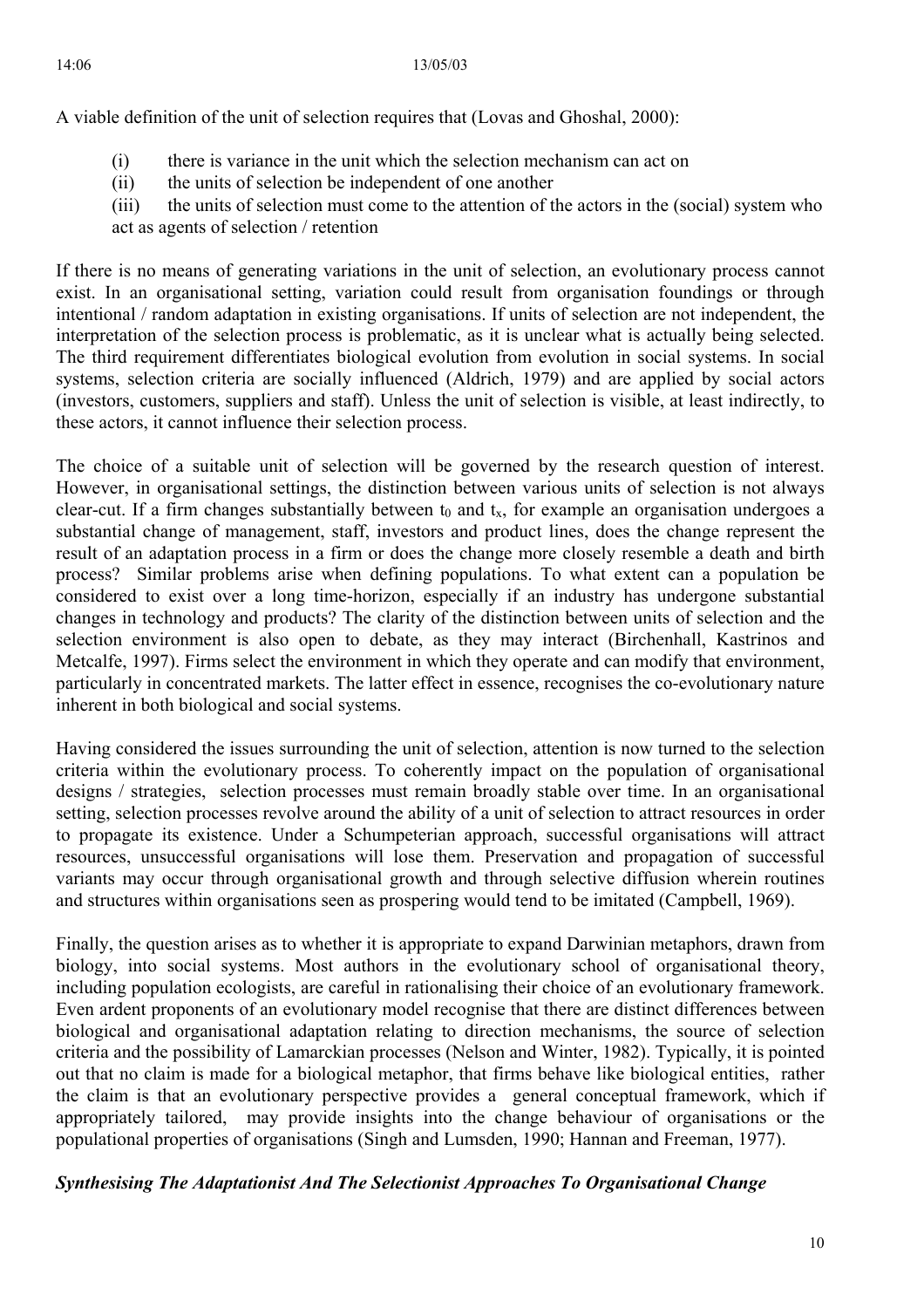The ecological perspective has produced new insights on organizational change. It has also triggered debates concerning the importance of environmental determinism versus strategic choice, and the related question of the relative importance of selection and adaptation processes in explaining organisational change and survival. Following polarised arguments on these questions between early population ecologists and adaptationists, recent literature has seen a recognition that neither adaptation or selection processes provide a complete explanation of organisational strategy or structure (Lewin and Volberda, 1999). Rather, each focus on different levels of analysis (Bruderer and Singh, 1996) and both can be usefully incorporated in an evolutionary framework (Burgelman, 1991). Simon (1993) noting that organisations exist in a co-evolutionary environment and hence play a role in determining the nature of selection pressures facing them, argues that 'each organization competes with the others for scarce resources and their fates must consequently be decided by some combination of natural selection and rational adaptation' (p. 132). The idea that strategy can be considered as a means of 'guiding' evolutionary processes is gaining increased attention (Lovas and Ghoshal, 2000; Lewin, Long and Carroll, 1999).

The understanding of the interaction of selection and adaptation processes at a populational level can be complemented by considering the nature of intra-organisational adaptation processes. It can be argued that organisational adaptation partly arises from intra-organisational ecological processes, whereby successful adaptation of a firm is preceded by internal experimentation and internal selection (Burgelman, 1991). This idea posits that an organisation consists of an ecology of strategic initiatives which compete for limited organizational resources so as to increase their relative importance within the organization<sup>7</sup>. Strategy emerges through the operation of *internal* selection and retention processes acting on the internal variation associated with strategic initiatives (Burgelman, 1991). Thus, strategic initiatives rather than individuals become the appropriate unit of analysis. This combination of selection and strategic choice serves as a useful counterpoint to the extreme views of blind natural (external) selection or comprehensive strategic planning (choice). The first misses the idea of internal selection, second misses the idea of ecology (Burgelman, 1994).

The latest perspectives on the integration of adaptionist and selectionist views stem from the field of complexity sciences. White, Marin, Brazeal and Friedman (1997) argue that organisations are nonequilibrium systems with inherent (non-directed) self-ordering processes. Selection can only act on organisations once they are in existence, and the creation and initial imprinting of organisations are the result of directed processes. Once formed, the organisations are subject to self-ordering mechanisms. As these processes are not independent of the external selection environment, the market does not blindly select but rather shapes-and-selects organisations. Thus selection does not operate independently of managerial choice and self-organising processes, but rather all three combine.

### *Organisational Learning*

 $\overline{a}$ 

In their classic review, Levitt and March (1988) view organisational learning as routine-based, history-dependent and target-orientated. Organisations learn by encoding inferences from history into routines<sup>[8](#page-10-1)</sup> that guide behaviour, enabling learning to be passed to future generations of employees (Pascale, Millemann and Gioja, 2000). This encoding can take many forms, ranging from formal rulebooks and tacit knowledge, to firm culture which is maintained through systems of socialisation and control (Belew, 1990). The encoding of past learning so that it is available even after employee turnover is referred to as creating an organisational memory (Levitt and March, 1988). In a wider social setting, Belew (1990) notes that in humans, learning takes place at three levels. The results of

<span id="page-10-0"></span> $<sup>7</sup>$  The control system within an organisation can serve to determine the degree of internal variation generated, the resource</sup> allocation system can be viewed as a selector (Barnett and Burgelman, 1996).

<span id="page-10-1"></span><sup>&</sup>lt;sup>8</sup> Nelson and Winter (1982) define routines as '...characteristics of firms that range from well-specified technical routines for producing things, through procedures for hiring and firing, ordering new inventory, or stepping up production of items in high demand, to policies regarding investment , research and development (R&D), or advertising, and business strategies about product diversification and overseas investment.' (p. 14)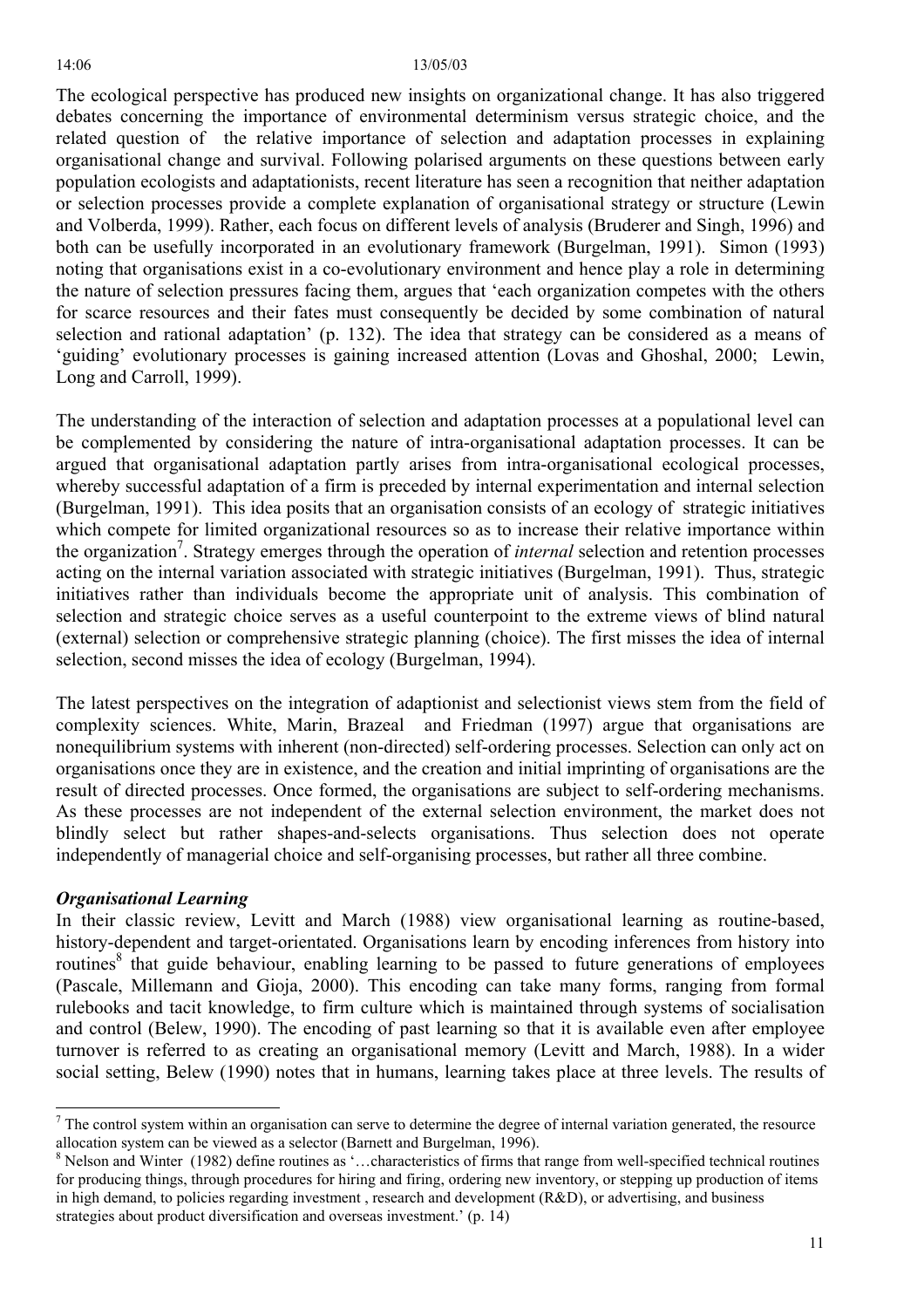evolutionary learning processes is encoded in genetic structures, individual learning is encoded in neural structures and societal learning is encoded in cultural artifacts. Culture allows individual learned knowledge to improve the evolutionary fitness of other conspecifics (members of the same species). This perspective demonstrates the tangled complexity of social learning. Cultural learning arises from an interplay of evolutionary and individual learning, in turn, individual learning is influenced by evolution and culture. In an organisational setting, biological evolutionary processes are replaced by organisational adaptation and market selection forces. The interplay of these forces in technology search is poorly understood (Levinthal, 1997). Although learning is generally considered to arise when knowledge or experience is accumulated, Levinthal and March (1981) construct an alternative framework which focuses on the processes of learning.

The optimal rate of learning for an organisation is poorly understood. Intuitively, faster learning would appear preferable, particularly in view of the rapid dissemination of technological innovations. Mansfield (1985) estimated, based on an empirical study, that detailed information on a new product leaks within 12 months of its introduction. Unfortunately, learning processes have significant limitations as a means of information transfer (Levinthal and March, 1993). The ability to learn successfully presupposes that experience is correctly interpreted in terms of cause and effect relationships and that 'superstitious learning' (March, 1981) is avoided. The value of past learning can be negated by environmental change. Levinthal and March (1981) note that fast learning means quick adaptation to new signals. This may result in quick adaptation to incorrect signals. This has obvious implications when applied to 'tipping' industries (Arthur, 1989). Fast adaptation also reduces the time spent exploring possible alternatives.

# *Role Of Absorption Capacity In Organisational Adaptation*

Although they were not the first to address the idea (Winter, 1984), Cohen and Levinthal (1989) drew a useful distinction between internal innovation and the ability of a firm to assimilate useful external innovations. This ability is termed an organisation's 'absorption capacity'. The greater this capacity, the greater the organisation's ability to imitate new product or process innovations and to exploit knowledge from external basic research findings. The level of absorption capacity of an organisation has two primary components. Initially, the organisation must capture the relevant information from its environment (external learning) and then must be capable of communicating it internally (internal learning) (Simon, 1991). The internal transfer of information can be difficult or 'sticky' (Szulanski, 1996) due a lack of internal absorption capacity. The success of absorptive learning depends critically on gatekeeping and boundary-spanning roles within the firm (Cohen and Levinthal, 1990), as well as the degree of causal ambiguity associated with the information being transferred. The internal learning component of absorption capacity suggests why it can be difficult to successfully 'buy-in' the relevant expertise if an unforeseen technology emerges. Effective absorption capacity requires that individuals understand both the new technology and the internal structure of the organisation. New employees may be less effective at communicating internally.

This points to two interesting trade-offs. Increasing employee diversity, both in terms of background and prior working experience will tend to increase the potential for external absorption capacity (Simon, 1991). However, increasing employee turnover may decrease the ability of an organisation to assimilate innovations internally. The second trade-off concerns the degree of interconnection within an organisation. Even if an organisation has high quality information capturing processes, absorption capacity may be lessened if it has many highly interconnected routines. Such processes are more timeconsuming and expensive to change (Bruderer and Singh, 1996, p. 1330) and inherently stifle initial trials of innovative processes.

# *Fitness Landscapes***.**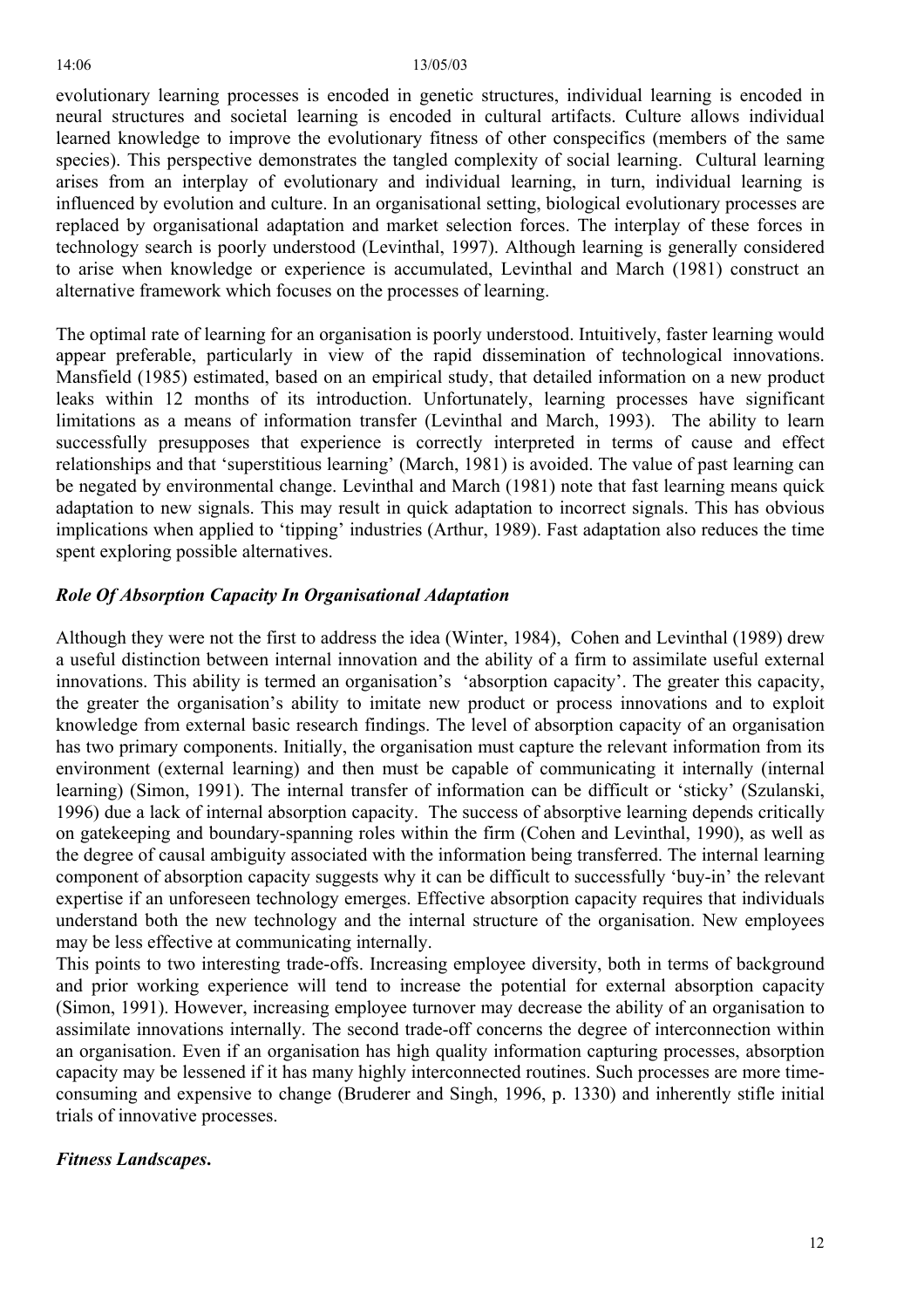The concept of strategic and organisational adaptation as a search process is well-developed (March 1991; Simon, 1996; Fleming and Sorenson 2001). Implicitly, this assumes a search-space, in other words, a *landscape*. The landscape metaphor ('*surfaces of selective value'*) was first introduced by Wright (1932). The metaphor sought to explain Darwinian evolution (Darwin, 1859) as a search on a landscape, where the base of the landscape is defined by a species' genetic composition and 'height' on the landscape corresponds to a measure of the '*fitness*' of the species as determined by its success in surviving and reproducing in its environment. In this framework, biological evolution represents a search over genotypic space, in a effort to enhance phenotypic fitness. Translating this into organisational terms, strategists trawl across a landscape of possible organisational designs and strategies, searching for peaks, corresponding to profitable strategies, and avoiding low-lying regions, corresponding to poor strategies. These landscapes are not fixed, but deform over time

- As linked landscapes alter (those of suppliers, customers)
- In response to Red-Queen affects
- In response to technological change

Hence, in a Schumpeterian fashion, 'standing still' is never a viable long-term strategy. Although search and landscape metaphors closely parallel the concept of seeking sustainable competitive advantage (Porter, 1980, 1985), it is only in recent years that the landscape metaphor has been explicitly recognized in organisational science (Beinhocker, 1999; Kitts, Edvinsson and Beding, 2001; McCarthy and Tan, 2000; Rivkin, 2000, 2001; Gavetti and Levinthal, 2000). Landscapes can be considered at differing levels of granularity, either at a macro-level of species (industries) or a microlevel of individual firms. For example, fitness landscapes can be used to depict how the U.S. car industry fell into a "competency trap" during the 1970s and early 1980s because "it got stuck on the local performance hill of producing large cars for the U.S. market<sup>[9](#page-12-0)</sup>".

Random variation, sometimes dubbed as blind variation, is essential for founding in ecology. The work of Freeman and Hannan (1984), that regards foundings as discrete random values, despite being anathema to adaptation and learning, has opened the way for many empirical research and simulations in the domain of learning. On the other hand co-evolutionary writers Van De Ven and Garud (1994) show strong ecological leanings when they attribute founding primarily to novel technical form. Variation is sometimes viewed identical to the birth of organizational forms as a carrying-out of new combinations (Lumsden and Singh, 1990; Schumpeter, 1934; Van de Ven and Grazman, 1994). Variation through *crossover* is borrowed from biology. In relation to organisations variation through crossover is analogous to innovation defined as recombination or a new combination of existing routines (Kogut and Zander, 1992; Lumsden and Singh, 1990; Schumpeter, 1934; Van de Ven and Grazman, 1994). Takadama et al. (1997) view crossover as a means of transforming local communications into a global one (see learning cost). The genetic operator, crossover (recombination), effectively creates plausible new organizational forms because they are combinations of previously successful organizational building blocks. Davis (1991: Ch. 3) discusses advantages and disadvantages of different crossover methods, such as two-point crossover and uniform crossover. For treating crossover operators as a combination of probabilistic linear decompositions and a randomized search see Aizawa (1998).

# *Utility Of Landscape Metaphors*

 $\overline{a}$ 

Landscape models represent tropes. Tropes are departures from literal language which convey meaning (Smith, 1998, p. 250). Examples of tropes include, metaphors, similes and metonymys<sup>10</sup>. When landscape models were initially developed, the intention was to enhance understanding of evolutionary processes. Later, the metaphors were translated into non-evolutionary settings as it

<span id="page-12-0"></span> $9$  Levitt & March, 1988, For competency trap see Levinthal and March 1981.

<span id="page-12-1"></span><sup>&</sup>lt;sup>10</sup> Most authors on complexity theories do not distinguish between these and simply refer to 'metaphors'. This convention is adopted in this working paper.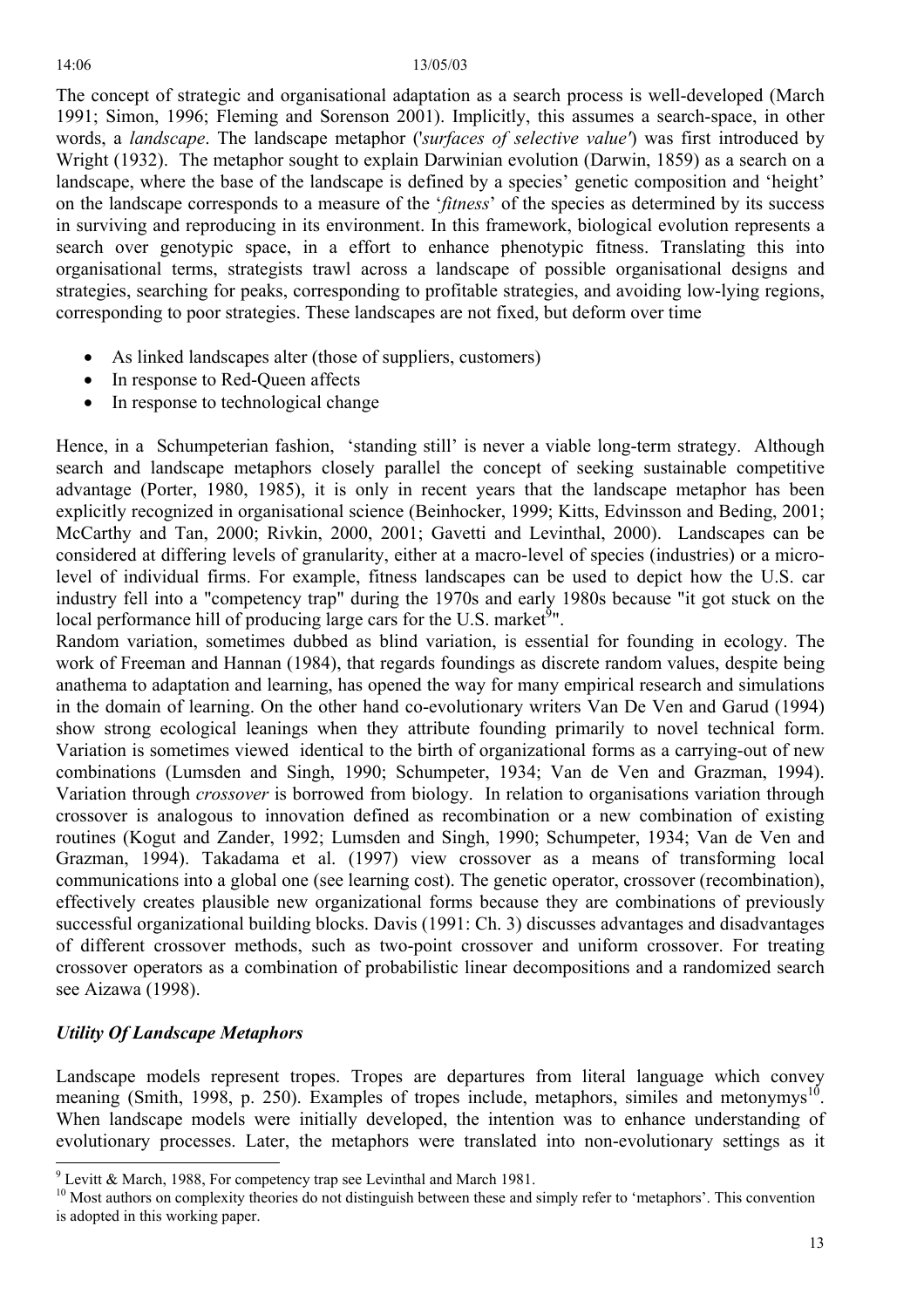appeared that they could provide useful insight into a range of problems. To the extent that the metaphors assist rather than hinder understanding, these applications are useful. As noted by Lissack (1996b), meanings and metaphors matter. Language, both verbal and visual, is the vehicle through which ideas are transmitted and understood (Smith, 1998, p. 246). It is not neutral. Language helps convey patterns from mind to mind and pattern recognition plays a key role in human decision making. Many decisions are unique in that the precise circumstances will never be repeated, for example, consider the myriad of decisions faced by a car driver. Yet despite this, pattern recognition capabilities allow the driver to take a decision based on past experience. Metaphors act as a pattern recognition device, allowing decision makers to conceptualise unique decisions in terms of the chosen metaphor. They shape how a decision-maker sees the world. New metaphors can create a new reality but it must be noted that the choice of metaphor may be value-laden.

The meanings ascribed to a firm, its products and competitors determine the range of strategic options which management consider. In a discussion of complexity theory, Lissack (1996a) comments that 'what complexity science metaphors do for an organisation is give its members access to both new worlds and new possibilities for action' (p. 122). Thus, 'word choice in usage delimits possibility space and helps to determine the adjacent possible' (p. 122). New metaphors are useful to the extent that they free management from older, restrictive mental models.

## *Mutation*

Mutation is a novel kind of variation. Variation through mutation parallels playful experimentation (Levitt and March, 1988) and incorrect transmission of routines (Nelson and Winter, 1982). It behaves secretively. For the 'secret handshake' of ostensibly docile mutants see Robson, (1995.) The genetic operator, mutation, which infrequently and randomly changes some information, can reinstall lost or novel information. Mutation is important if a given population is small (relative to the number of routines) or if the population faces a continuously changing environment, because mutation can prevent premature convergence toward an inferior organizational design. In those cases, mutation plays the role of shifting an evolutionary search from exploiting existing routines toward exploring new routines (Holland, 1992; Levinthal and March, 1993; March, 1991).

### *Retention*

Retention is the last in the chain of variation-selection-retention<sup>11</sup>. Retention involves the forces (including inertia and persistence) that perpetuate and maintain certain technical and institutional forms that were selected in the past.( Aldrich 1979)

### *Two forms of mutual adaptation*

### **a)** *Co-evolution.*

 $\overline{a}$ 

The concept of coevolution arises from the limited perspective of one-population ecology. Two populations reliant on common resources can influence each other directly or indirectly through resources. Coevolution may involve more than two populations and include some sub-populations, becoming nearly a community. In turn, communities can be viewed as a case for coevolution<sup>12</sup>. Coevolution may involve technology and government. For a typical study of coevolution involving day care centers and nurseries in Canada involving public financing see (Baum and Singh, 1994.) The *counterintuitive* phenomenon that the increased Government assistance may actually reduce the population size in one category, instead of increasing it, motivates the authors to examine the positive and negative feedbacks extensively. The results lead them to argue that '… as a result of higher order feedback processes the effects of changes in one variable frequently belay intuitions based on simple

<span id="page-13-0"></span> $11$  See application in co-evolution below.

<span id="page-13-1"></span> $12$  See community evolution below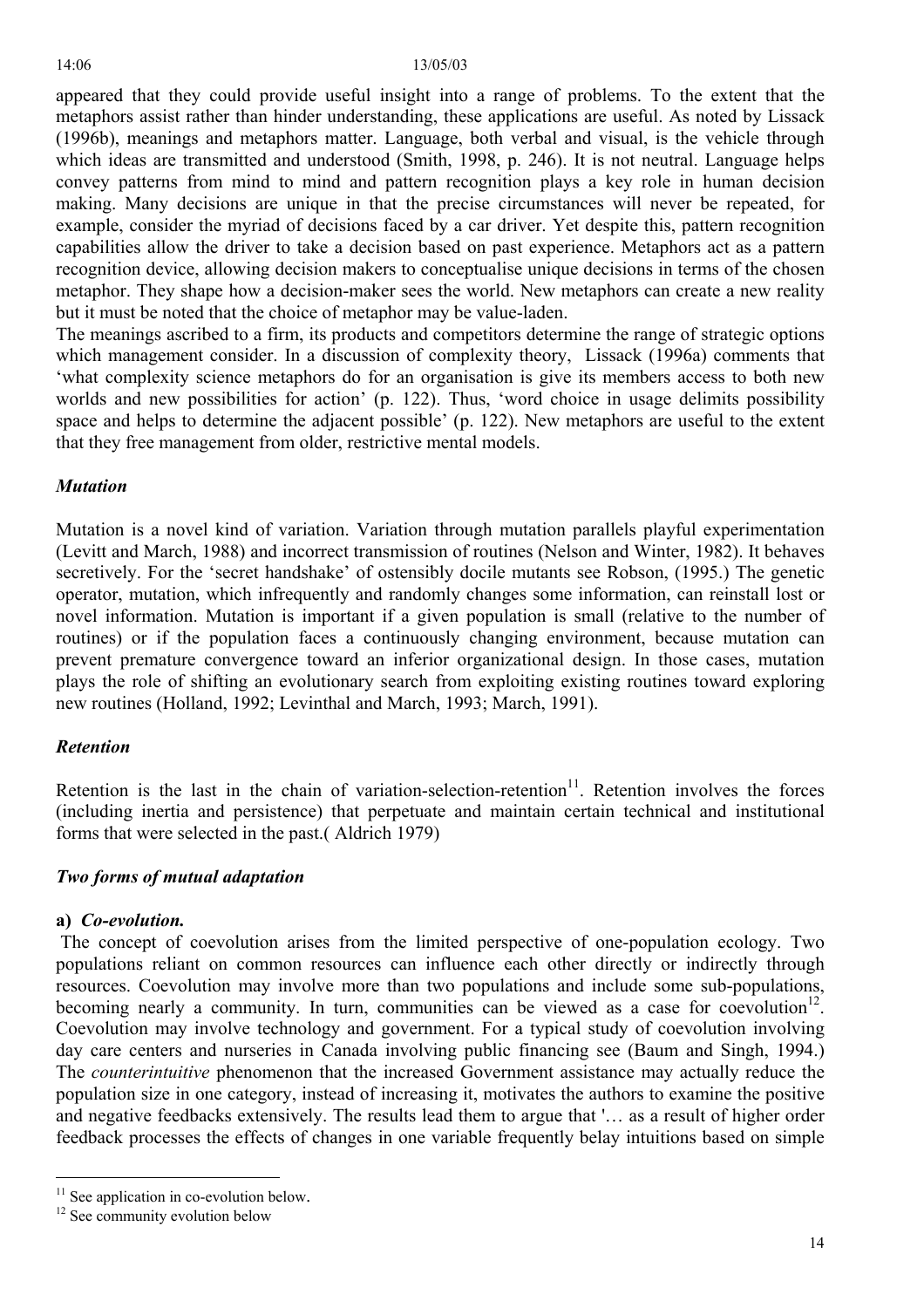cause-effect logic of linear relations between independent and dependent variables'. Clearly as one moves to more complex phenomena the system properties such as feedbck become more important. Changes in one variable are caused endogenously by changes in others. This requires co-evolution. (Singh, 1990; Singh and Lumsden, 1990).

Other studies involve the coevolution of technical and institutional events (Van de Van and Raghud 1994), or that of technology and organization (Rosenkopf and Tushman (1994); Van de Van and Raghud, 1994) study the development of hearing aid (cochlear) in which one group of businesses, led by House-3M alliance, and some official support, develop and market the one-channel device. Others, led by Nucleaus and encouraged by university research, focus on the multichannel device. In the end the latter win. The development pattern is summarized by the authors: 'Technical *variations* peak in 1986-87, institutional rule-making (*selection* ) events in 1988-89, and rule-following (*retention*) events sometime later'. But worried about possible causality implication they add: 'The aggregate temporal sequence does not indicate causality… at a micro level these events even may co-produce each other'. (Rosenkopf and Tushman 1994), observe a two-stage cycle of technological *Fermentation*  (uncertainty, chaos and variation) followed by *Convergence* (reorientation to dominant design). 'Nonesupporters of dominant technology reorient or vanish, and interorganisational agreements around the dominant systems are strengthened. This period also brings the predominance of institutions that elaborate and retain technology such as standards bodies, educational curricula, and professional societies'. At this stage there is a tendency to monopoly and emphasis on prices. This tendency has institutional support: The dominance of transistor based components of radio over vaccum tube transmitters supported by the Navy during the War is the case in point. The concept of coevolution is growing rapidly and has spread from the academia to business applications.<sup>[13](#page-14-0)</sup>

## *b) Community Evolution.*

Coevolutionists do not segregate their territory whereas the communal evolutionists prefer to distinguish themselves in a Durkheimian sense in terms of scope and integrative processes. Barnett (1994) defines communities as 'collectivities of organisations united through the bond of *commensalism* or *symbiosis*'. Britain (1994) has studied the population of semi-conductor populations using an extended version of Lotka-Volterra predator-prey model of density. His main finding is that when the constraint of resources (carrying capacity) is relaxed both entry and exit rates tend to increase inviting the wider influence of the environment. Thus provacatively he replaces the densitydependence of ecologists with *density-independence* in the title of his article. Barnett's (1994) study of independent telephone companies versus the monopoly power of Bell displays a similar outlook. The study could be regarded as a coevolution between the community of independents and the giant Bell. But he prefers the community context probably to test Hawley's theorem that the development of community structure through symbiotic organizational forms lessens the vulneribility to the exogenous environment: 'If that structure is poorly coordinated the fitness of the entire community is reduced '. He attributes the lengthy period of recovery (16 years) after the technological shocks to the symbiotic cohesion. The direct effect of technology and the indirect impact through Bell provide a similar frame of complexity to (Baum and Singh 1994)<sup>14</sup>, porac (1994), who appreciates Barnett, statistical work, is, however, critical of his attachment to the ecological emblical cord. In order to emphasise the role of social, economic and institutional influences as a methodology of 'higher conceptualisation' Porac argues that: 'fitness is an issue but it would be very clear that an ecological analysis is an abstract overlay on a complex *psychosocial* reality.

### **The central notion here (2) is that organizational learning is a means by which they evolve.**

# **Evolutionary Learning**

(Lähdesmäki 1998). It has also opened a niche in A-Life Research. 14 See Coevolution above

<span id="page-14-0"></span><sup>13 (</sup>Boyd and Smith 1996). Elcoteq, a Nordic electronics company, has welcomed coevolution with a statement

<span id="page-14-1"></span>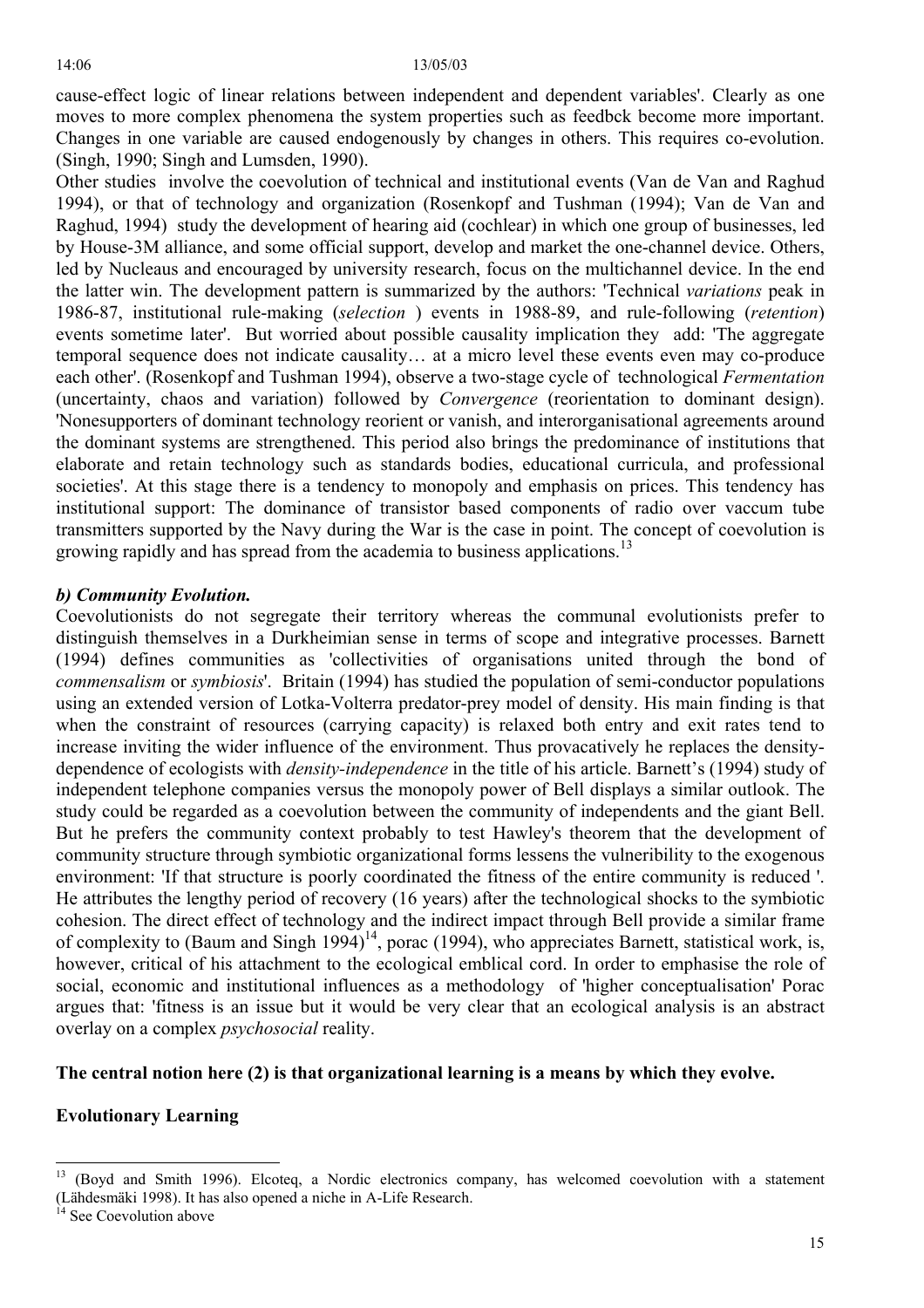| ı. |  |
|----|--|
|    |  |
|    |  |

| <b>CONCEPT</b>                                    | <b>DEFINITION</b>                                                                                                                                                                                                                                                                                                               | <b>AUTHORS</b>                                                                                                                         |
|---------------------------------------------------|---------------------------------------------------------------------------------------------------------------------------------------------------------------------------------------------------------------------------------------------------------------------------------------------------------------------------------|----------------------------------------------------------------------------------------------------------------------------------------|
| <b>Random Learning.</b>                           | Learning without plan                                                                                                                                                                                                                                                                                                           | (Hannan and Freeman, 1984, and<br>1989).                                                                                               |
| <b>Baldwin Effect.</b>                            | Learning alters the shape of the search<br>space in which evolution operates<br>and<br>thereby provides good evolutionary path<br>towards sets of co-adapted<br>alleles<br>(different forms of the same gene).                                                                                                                  | (Hinton and Nowlan, 1987).                                                                                                             |
| <b>Cost of Learning</b>                           | Increased average fitness in phenotypes<br>(learning),<br>blunts<br>the<br>genotype<br>differentiation thus hindering the evolution<br>(also called <i>Hiding Effect</i> ).                                                                                                                                                     | Mayley (1997).                                                                                                                         |
| <b>Classifier Systems</b>                         | (CS) A system's knowledge could be<br>represented as a population of competing<br>rules<br>condition-action<br>('classifiers'),<br>subject to reproduction, variation, and<br>selection resulting in gradual system<br>improvement.                                                                                             | (Holland 1986, 1992); Wilson<br>$(1995, 1997)$ adds accuracy and<br>generality to CS.                                                  |
| <b>Efficiency: Performance</b><br>and Aspirations | In the short run, efficiency results from<br>failure, and innovation from success<br>(slack). Performance in the long term is a<br>function of search (learning) propensities<br>and increased variations.                                                                                                                      | (March 1981) and Lant (1989).                                                                                                          |
| <b>Attainment Discrepancy</b>                     | business  <br>Aspirations<br>attributable<br>to<br>optimism overtakes performance.                                                                                                                                                                                                                                              | Lant (1989).                                                                                                                           |
| <b>Exploration</b><br>and<br><b>Exploitation.</b> | Exploitation the situation in which one<br>organism gains at the expense of another.<br>Exploration is search for new possibilities.                                                                                                                                                                                            | March (1992)<br>March<br>$(1993)$ .<br>Warglen (1995)                                                                                  |
| Convergence<br>and<br>Reorientation.              | Long-term incremental<br>change<br>and<br>adaptation, which elaborate structures,<br>systems, controls and resources toward<br>increased co-alignment.                                                                                                                                                                          | Tushman and Romanelli (1985)<br>Lant & Mezias $(1992)$ .                                                                               |
| <b>Fermentation</b><br>and<br>Congruence.         | Technological breakthroughs trigger<br><sub>a</sub><br>discontinuous but relatively short period of<br>competition<br>alternative<br>between<br>technological regimes<br><i>(fermentation).</i><br>This era closes when social and political<br>dynamics select a dominant product design<br>from among competing alternatives. | (Utterback & Abernathy. 1975);<br>For an interesting application see<br>(Rosenkopf and Tushman, 1994)                                  |
| <b>Mimetic Learning.</b>                          | Partial or complete imitation of other<br>forms in contrast to creating novel<br>organisational forms as re-combinations of<br>existing forms.                                                                                                                                                                                  | (DiMaggio and Powell, 1983);<br>Lant and Mezias, 1990, 1992); (<br>Mezias<br>and<br>Lant,<br>1994),<br>modifying them slightly. Hannan |

**Table 2. General Concepts of Evolutionary Learning**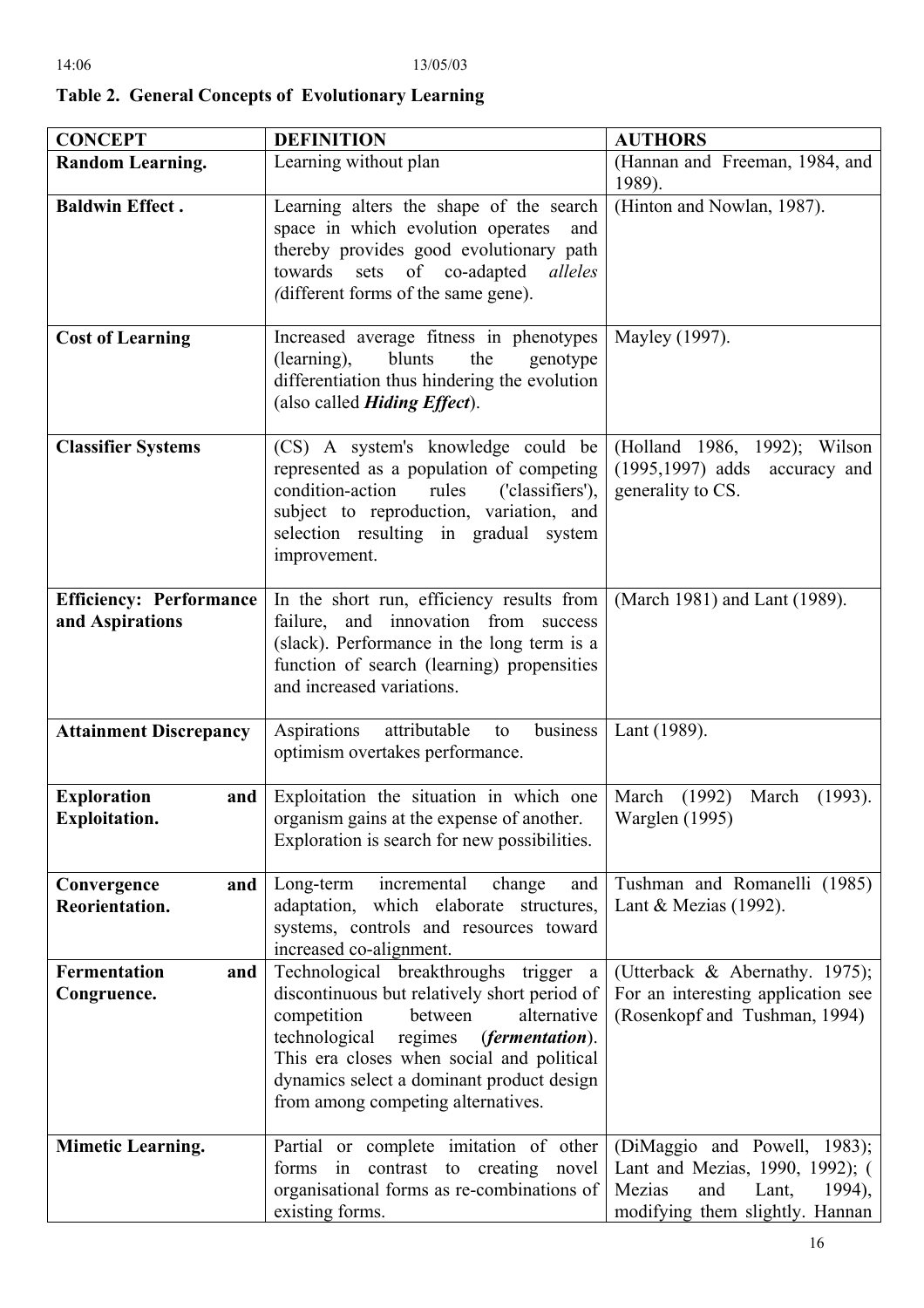|                              |                                                                                                                                                                                                                           | & Freeman, (1989).                                                  |
|------------------------------|---------------------------------------------------------------------------------------------------------------------------------------------------------------------------------------------------------------------------|---------------------------------------------------------------------|
| <b>Docile Learning</b>       | Simon (1990) believes that a simple and $\vert$ Simon (1996)<br>robust mechanism, based on human<br>docility and bounded rationality<br>can<br>account for the evolutionary success of<br>genuinely altruistic behaviour. |                                                                     |
| Evolutionary<br>Engineering. | The use of genetic-algorithm-based models<br>to make normative judgements on how to<br>more effectively guide the evolution of<br>complex modern firms.                                                                   | Bruderer, (1993); March, (1994);<br>Van de Ven and Grazman, (1994). |

# *Natural selection and Learning*

The connection between natural selection and learning was first proposed a century ago by two biologists (Baldwin, 1896; Morgan, 1896) and has recently been rediscovered by Hinton and Nowlan (1987) and Belew (1990). While admiring Hinton and Nowlan's (1987) *elegant work*, Belew adds culture to their model, *an element which is badly missing in the literature*. Both Baldwin and Morgan proposed that in the case of biotic evolution, only some of the inherited traits are genetically fixed; others are unspecified and must be learned during an organism's lifetime. Organisms that inherit poor unspecified traits - that is, poor learning capabilities - will not survive the evolutionary race. In contrast, organisms that inherit good unspecified traits will be able to learn traits crucial for survival. Learning and selection are fundamentally interdependent processes because adaptation enhances inertia, even as inertia accelerates the process of environmental selection and organizational evolution (Levinthal 1991). Selection will favor the capacity to acquire traits whether heritable or not (Bruderer and Singh, 1996) For organizational learning as an example of adaptation <sup>15</sup>

# *Learning and Flexible Evolutionary Search*

A key argument in (Hinton and Nowlan, 1987) is that an evolutionary process is more effective if new organizational forms inherit only some fixed routines from previously successful organizations, while letting others remain open to organizational learning. To quote them " it is positively advantageous to leave some decisions to learning rather than specifying them genetically.<sup>16</sup>. This openness allows firms to initially choose some of their key routines incorrectly. Because those routines can be changed later, the organization may eventually discover the correct form. Thus, organizational learning constructs a region of increased fitness around the maximum fitness, transforming it into a gentler hill. A hill can be searched more effectively by an evolutionary process because the process is constantly guided toward the top of the hill, where fitness is greatest. 'It is like trying to find a needle in a haystack with continual feedback provided about whether one is getting closer' (Hinton and Nowlan,  $1987$ <sup>17</sup>.

# *Learning can Guide and speed up Evolution*

Hinton and Nowlan (1987) note that learning is not just a matter of survival; it guides and leads the search. "Learning alters the shape of the search space in which evolution operates and thereby

<span id="page-16-0"></span><sup>&</sup>lt;sup>15</sup> Cyert & March, 1963; Levitt & March, 1988. For *Random Learning* which does not yield to rational planners.<br><sup>16</sup> See also Harley 1981<br><sup>17</sup> For a chaotic model of innovative search with feedbacks see Koput (1997).

<span id="page-16-1"></span>

<span id="page-16-2"></span>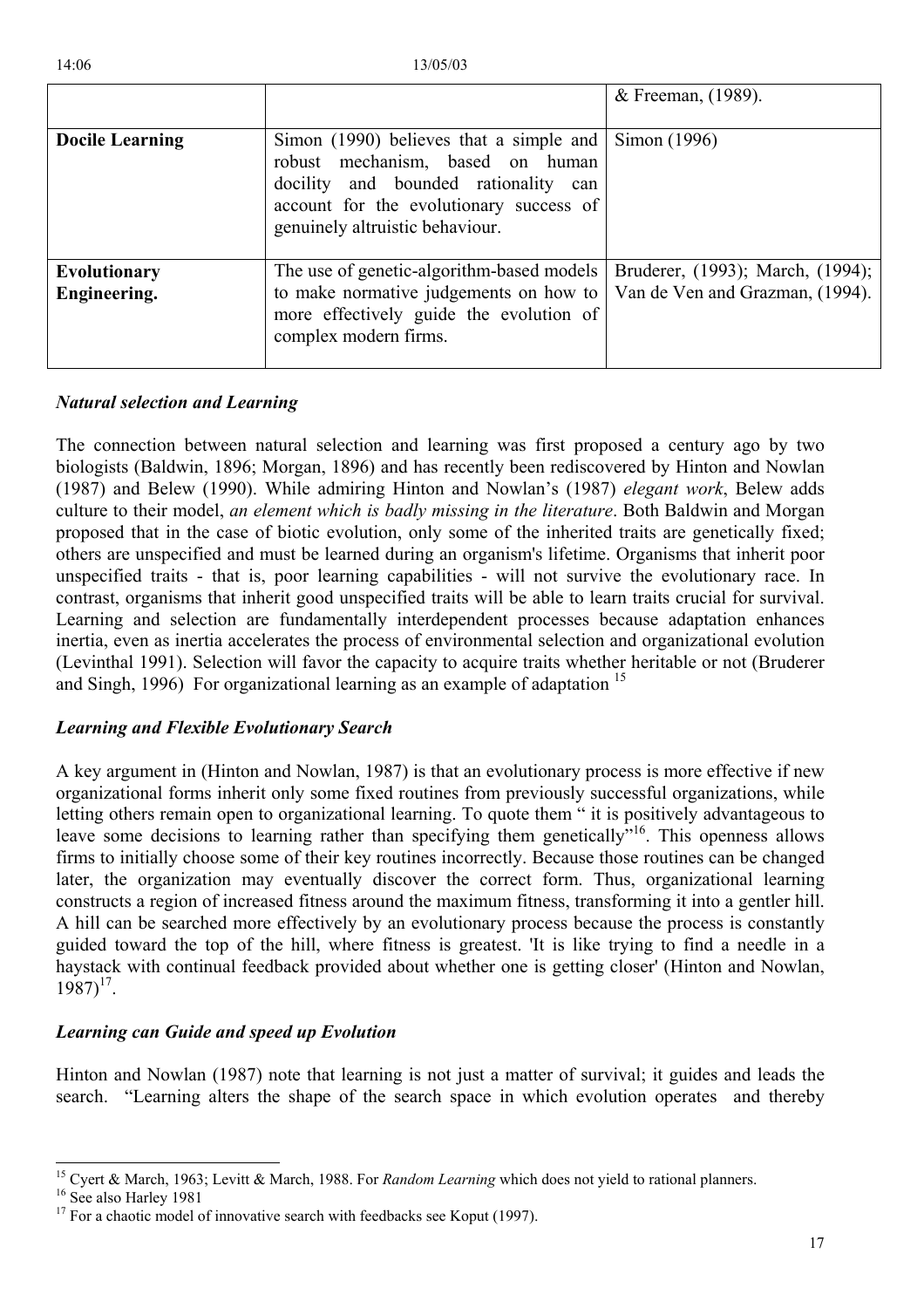provides good evolutionary path towards sets of coadapted *alleles*<sup>18</sup>". For a parallel outlook see Maynard Smith (1987). Learning not only guides but also speeds it up.( 20 times according to Hinton and Nowlan (1987), and many times more for Bruderer (1996). The impact on the evolutionary path is through increased fitness. Thus, routines that contribute to a high fitness level in an organizational form spread rapidly through a population (Holland, 1992).

# *Cost of learning (search)*

In (Hinton and Nowlan 1987), the cost of learning is not an issue. Learning costs in terms of research expences for refinement and innovation is mentioned in (Levinthal and March 1981) and their followers<sup>19</sup>. The maladaptive Red Queen effect is also some kind of cost that optimists should bear in mind. (Barnett and Hansen 1996) have argued that considerable number of Illinois banks suffered failures because of this effect. In essence the Red Queen effect involves competitors in a rat race of learning which can be sometimes reinforcing but can also be ruinous.

More recently the cost of learning is viewed more directly in terms of complexity costs. Apart from the \$ cost of chasing the best traits we are faced with an evolutionary or complexity cost. It is argued that mass learning of the best traits has a *hiding effect,* which counters the Baldwin effect. Learning of these traits takes place in the phenotype space whereas population evolution takes place at the genotype space. Without learning there is a correlation between phenotypic ascent and genotypal adaptation, but learning, despite raising the average fitness in phenotypes blunts the differentiation and thus hinders the evolution (Johnston 1982, for biological review; Turney 1996, Anderson 1995, and Mayley 1996, for A-Life literature). This hiding effect is regarded as a cost by Mayley (1997). By simulating centroids of genotypal generations and their correlation, he finds patterns of declining centroid motion (or increasing costs) that result from learning. Similar graphs are produced for epistasis, which has parallel effects to costs. The two provide a motley of hindrances to the Baldwin effect. In this work there is no letup except for the compensatory effect of lower epistasis<sup>20</sup>.

# *Complexity*

Robson's (1995), argument that equilibrium evolution ends up in abandoning evolution and *complexity* gently because it is *expensive* is a clear example of complexity cost. In a similar vein Seth (1997), reveals a cost of complexity. This is the fitness cost of *long genotypes*. With 8 runs of simulation he shows that the high cost deadens complexity into monotony but complexity flourishes with low costs. In cases of high cost, environmental noise is thought to kick-start complexity. He concludes that the gains of learning and acquiring fitness in complexity is well worth the small costs - if not a large tariff. Recently organisational costs are also looked at from control and communication angle. Takadama et al. (1997), studying organisational learning of robot groups have distinguished between the cost of global and local learning. They say it is easier to evaluate action by employing a global function as an outside control. Except that it is costly to communicate in this way.

Kauffman's (1993, 1994) work in this field is seminal. He asserts that random selection is unlikely to produce evolutionary changes because of the large numbers of possible configurations, if search space is examined ergodically. Hence he argues for some form of self adaptation.

# *Classifier Systems*

<span id="page-17-0"></span><sup>12</sup> Alleles also called allelomorphs, are any one of two or more genes that may occur alternatively at a given site (locus) on a chromosome. 19 see Learning Efficiency below

<span id="page-17-1"></span>

<span id="page-17-2"></span><sup>&</sup>lt;sup>20</sup> Most generally *epitasis* exists when the effect of two or more non-allelic genes in combination is not the sum of their separate effects. Larousse Dictionary of Science and Technology 1995)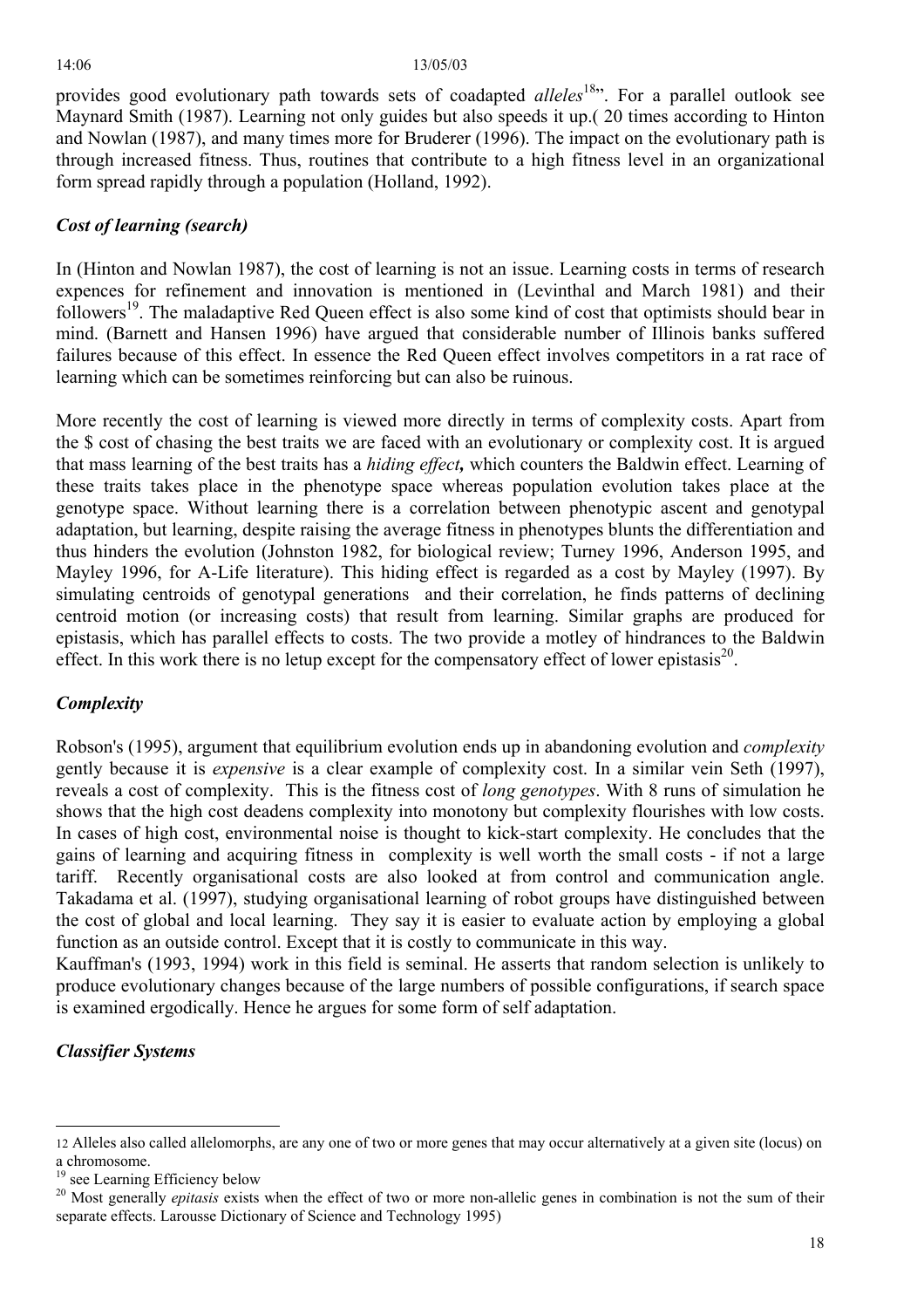Classifier systems involve parallel, message passing, and rule-based systems, in which many rules are active simultaneously. The rules in a classifier system are the counterpart of interacting standard operating procedures (Holland 1992): in a condition action form, so that a rule comes into force as soon as the condition exists – typically posting a message that brings rules into play.

# *Learning Efficiency: Performance and Aspirations*

Cost often comes to light with efficiency. In their influential work, Levinthal and March (1981) emphasise efficiency only in relation to the short-term view, downturn in business, search for refinement, and allocation of resources. The opposite environmental condition is the long-term view, upturn in business, innovation, and *slack* which means available rent. But this is all first order response. The second order response is more complex: The environment is full of ambiguity and uncertainty. Now the goal posts begin to move and behaviour is constantly adapted to changing goals, resulting from success and failure and subjective aspiration levels. At this level they find efficiency problematic as the optimum returns form the basis for efficiency are ambiguous. Four main findings at this level are:

- Performance in the long term is a function of search propensities.
- Variation increases as the propensity to search develops.
- Quick Learners adapt quickly to current signals: they also adapt quickly to false signals which if acted upon can deplete the useful stock of experience. So the relationship between learning rate and performance is complicated.
- Uncertainty reduces the frequency of subjective success when the technology is improving and reduces the failure when the technology is declining.

March (1988), takes up the success history of organisations discussed in the previous paper to give more prominence to history dependence and the dialectics of decay and renewal: Accumulated success and reputation by analogy reduce risk taking and make efficiency seeking based on the old knowledge a prominent concern. Failure on the other hand enhances risk taking and the chance of renewal.

The concept of aspiration levels (targets), discussed in both these papers, is taken up by Lant (1989). She finds Levinthal and March's (1981), adaptive aspirations to be tantamount to rational expectation which may lead to the assumption that aspiration levels and performance undergo equivalent changes. In Lant, in contrast, aspirations take the upper hand resulting in *attainment discrepancy* attributable to business optimism. Despite some inconclusive statistics she hits on an interesting finding: At early stages learning is dominated by attainment discrepancy but at later stages of experience in all four industries there appears to be a hint of rational expectations driving the discrepancy to zero. Lant (1989), uses *Markstrat* complex game involving teams of top management who are assigned roles to play.

Mezias and Glynn (1993) also heavily rely on Levinthal and March's (1981) innovative work. They manage to operationalise the source work's main tenets by a flowchart: The search decision starts with search experience which is followed by the assessment of this experience in terms of success and failure. The next stage is performance which is followed by assessment in terms of meeting the targets. Meeting targets or aspirations lead to refinement and failure to variance with ultimate potential of innovation. In judging failure and success they rely on more elaborate cost estimations. The interesting finding of the work is that organisational learning is more cost-effective with *evolutional* approach than with *institutional* and *revolutional* perspectives.

# **Types of Learning:**

# *Exploration and Exploitation*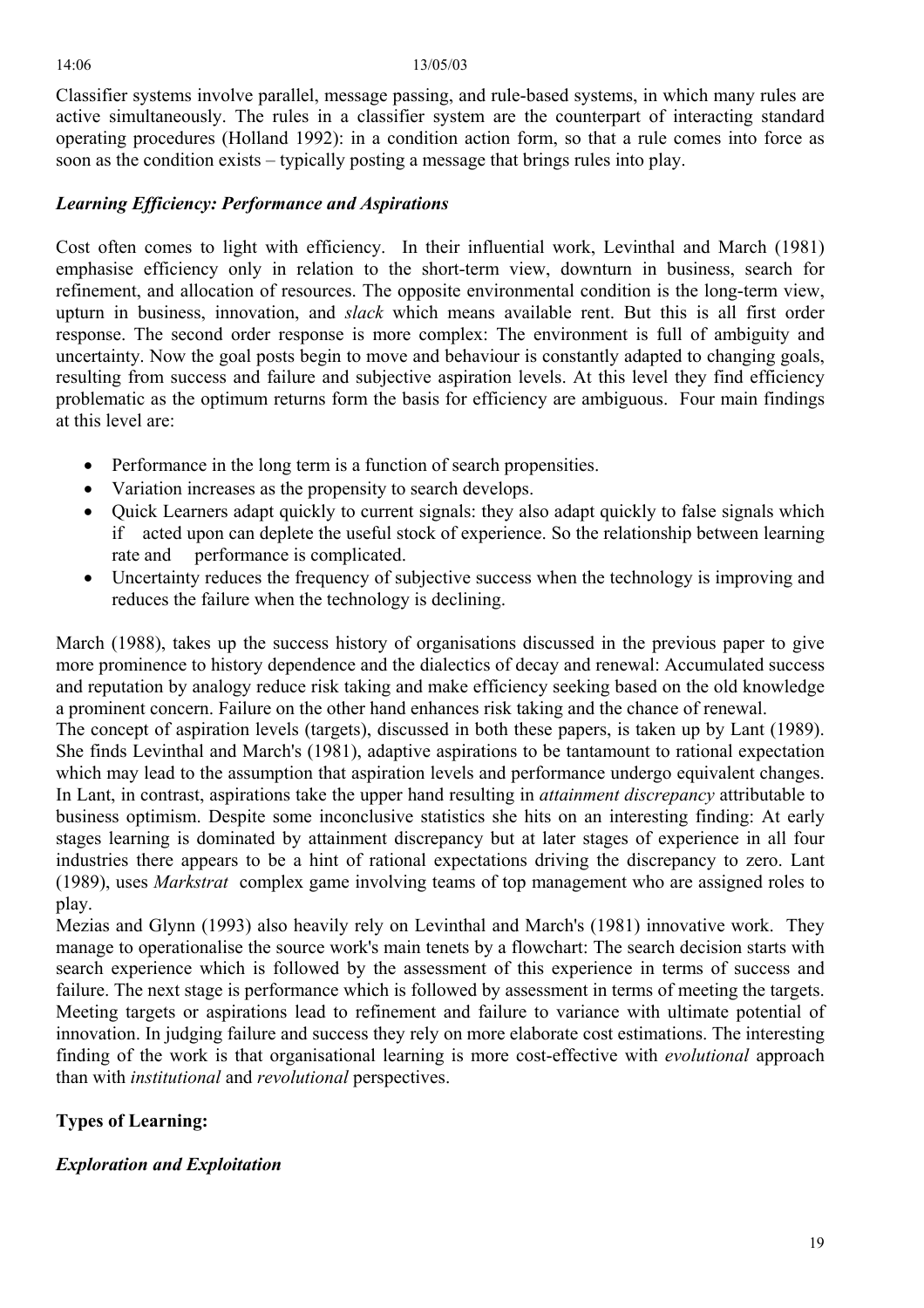This is an off-shoot of ecological selection and adaptation. Exploitation of old certainties is pitched against exploration of new possibilities. By examining two situations:

- learning for competitive advantage.
- learning between the members of an organization and the organizational code.

March (1992) argues that: adaptive processes by refining exploitation more rapidly than exploration are more likely to be effective in the short-run but self-destructive in the long-run. This tendency of self-destruction is ameliorated by new entrants and diversity. For a balance between exploration and exploitation<sup>21</sup>. Warglen (1995) tries to bring about a balance by consciously synthesizing the two: The interactions among different process levels within the firm lead to the emergence of an adaptation style by dynamically tuning explorations efforts and exploitation opportunities. "In complex environments this results in waveform process of discovery and learning, which may be subject to competence and memory traps<sup> $22$ </sup>, for confidence traps. The rise of competence replication along innovation cycles result in singling out the organization's traits and their modification.

# *Convergence and Reorientation*

There is another dilemma parallel to that of exploration and exploitation: convergence and reorientation. (Tushman and Romanelli 1985) defined convergence as periods of equilibrium characterised by 'relatively long time spans of incremental change and adaptation, which elaborate structures, systems, controls and resources toward increased co-alignment'. (Lant and Mezias 1992) take up the idea and, despite considerable agreement with those authors, introduce some modifications. They explain convergence with *single loop learning* and reorientation with *second loop learning*, terms coined by Senge (1990). The concept is illustrated by the development of GenRad from the convergent stage of sticking to routines to the stage of innovation.

The transition stems from the environmental change but is driven by the dichotomy between performance and competence level. The adaptation of aspirations to routines, which complicates the dynamics of stability and change, is seen as a *complexity* issue. They arrive at the following propositions to explain this complexity:

- Organisational change will increase following environmental change and will decrease during environmental stability.
- Organisations with adaptive search routines will be more responsive for environmental change than those with imitative or *Garbage Can* routines.
- Firms with high change potential are more likely to change in response to environment than firms with low potential.
- High-performing firms will exhibit fewer changes than low performing firms.
- Large firms will be more inert than small firms.
- Ambiguity between performance and organisational traits reduces responsiveness.

By testing this complex relationship they distinguish themselves from (Tushman and Romanelli 1985), in concluding controversially that learning and innovation are the outcome of routines and there is little scope for top management<sup>[23](#page-19-2)</sup>.

# *Fermentation and Congruence*

<span id="page-19-0"></span> $21$ 

<span id="page-19-2"></span><span id="page-19-1"></span>

<sup>&</sup>lt;sup>21</sup> see Levinthal and March (1993)<br><sup>22</sup> See Levinthal and March (1993)<br><sup>23</sup> For a comprehensive study of routines see also Cohen and Bacdayan (1994).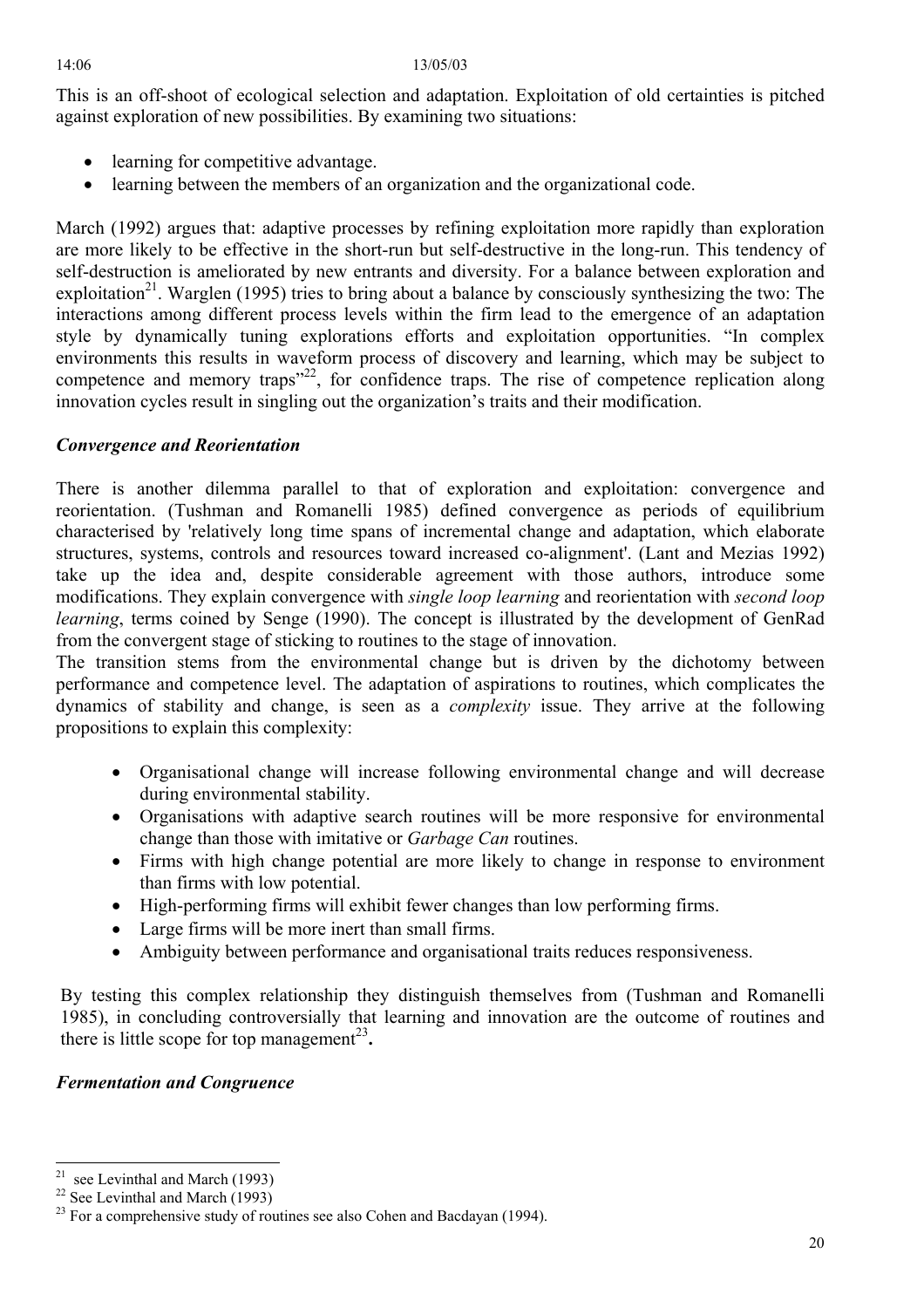This model posits that technological breakthroughs are variations which trigger a discontinuous but relatively short period of *ferment* and competition between alternative technological regimes. This era of fermentation closes when social and political dynamics select a dominant product design from among competing alternatives. The selected dominant design subsequently evolves through a relative long retention period of incremental process improvements (*congruence*), which in turn is interrupted by the next technological discontinuity or round of product innovation. This process is called The Cyclical Model of Technological Change, Utterback and Abernathy. (1975); Rosenkopf and Tushman 1994), provides the example. Three distinct types of continuous wave variants emerged: alternator, arc, and vacuum-tube transmiters, but the latter came to dominate the market. In the American photographic industry, eras of incremental change ended with the introduction of collodion plates, gelatin plates, and roll films (Jenkins, 1975)

# *Mimetic Learning*

This method of learning puts more emphasis on routine learning rather that risking for innovation. For an understanding of routines it is useful to know that genetic transmission of organizational routines happens when:

- A new organization is created.
- Parts of other organizational forms are imitated (DiMaggio and Powell, 1983; Nelson and Winter, 1982)
- Parts of a company are acquired or divested (Winter, 1990).

Instead of creating novel organizational forms as recombinations of existing forms, termed the Schumpeterian mode of variation, it has been argued that entrepreneurs imitated entire organizational forms, DiMaggio and Powell (1983); Lant and Mezias (1990), (1992); Mezias and Lant (1994), modifying them slightly. Hannan and Freeman (1989) call this *mimetic variation*. Mezias and Lant (1994) assign an original role for *mimetic learning* by arguing against ecologists and institutionalists: Hannan and Freeman (1984) contention that change is random with respect to future value implies that the study of insert firms replacing each other is all that is necessary in order to understand the evolution of organisational populations." They concede that the search process based on learning from large firms is institutional but argue that there are still 20% mimetic firms who survive long-term transformation of core routines. Makadok and Walker (1996), have argued that most of the average money market funds 'are not so lucky to mimic', and will have to adjust to the growth patterns.

# *Equilibrium None-Equilibrium evolution*

Dosi et al (1995) has made an interesting criticism of convergent learning and equilibrium-seeking evolution. Their basic point is that these models avoid incorporating innovation, which is a complex issue. They come out with a stochastic model for *learning dynamics* classified as Schumpeter Mark II.

# *Simulation and Learning*

Simulation has been used to understand how individual organizations learn (Herriott, Levinthal, and March, 1985; Levinthal and March, 1981; Lounama and March, 1987; Morecroft, 1985), and to show how populations of organizations evolve (e.g., Lant and Mezias, 1990, 1992; Mezias and Lant, 1994; Nelson and Winter, 1982; Mezias and Glynn, 1993) have modelled individual firms for routines. Hinton and Nowlan (1987) find simulation for Lamarkian outlook more difficult compared to Darwinian tradition. The "exploration versus exploitation" model by March, (1991) is in Darwinian mode. Organizational behaviour as a set of routines is typical computer modelling. (Cohen, 1981; Cohen, March, and Olsen, 1972; Cyert and March, 1963; Lant and Mezias, 1990, 1992; Mezias and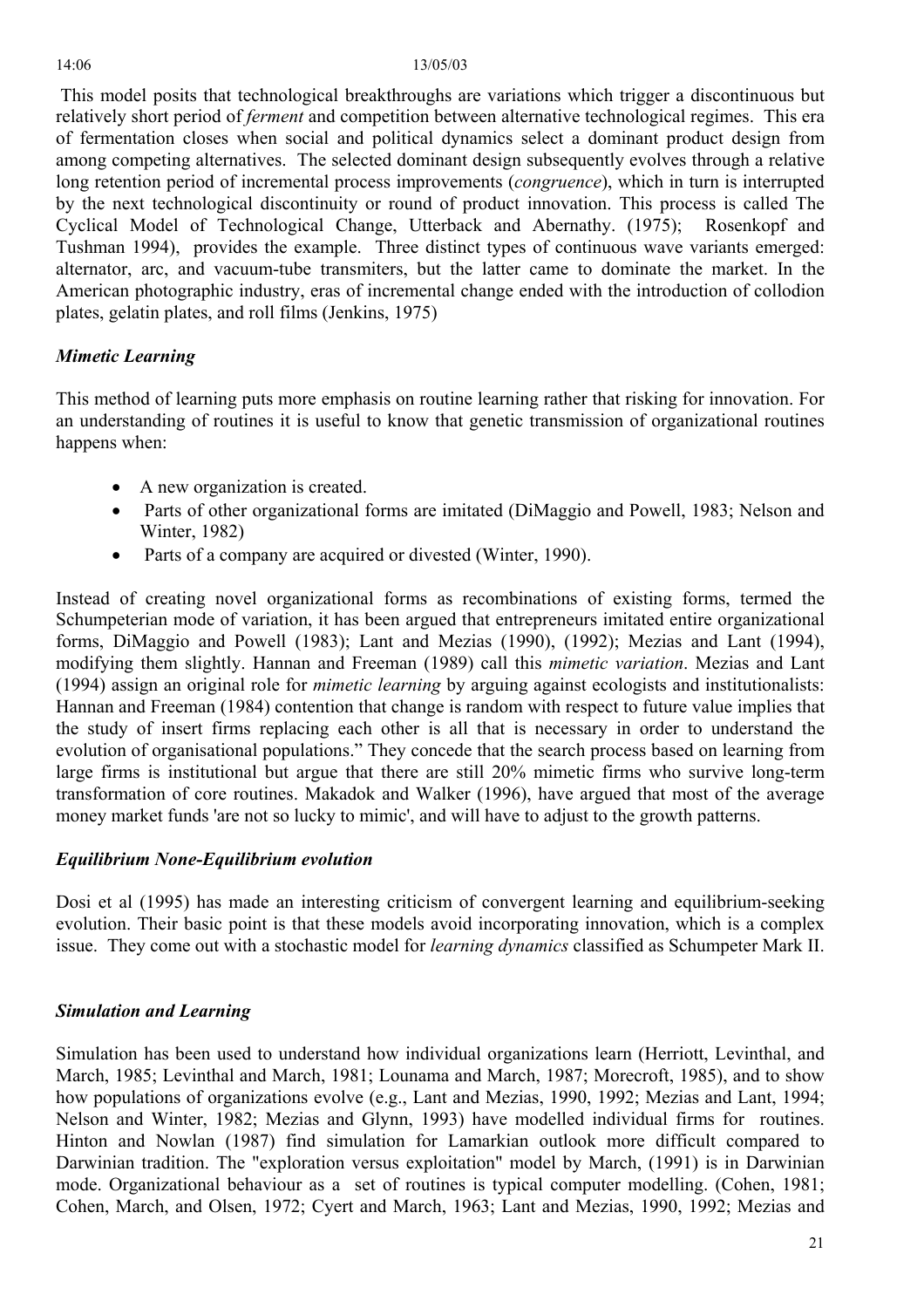Glynn, 1993; Mezias and Lant, 1994). Most models have rested on the assumption that entire new organizational forms are imitated at a rate proportional to their frequency in the population ( Lant and Mezias, 1990, 1992).

# *Social Learning*

A critical aspect of human learning is that it is 'social' or 'distributed. Such phenomon transcend human social systems. Inspired by studies of social insects and studies of flocking behaviour of birds and fish a recent stream of research has emerged in the social science which concentrates on the application of a 'swarm' metaphor to social systems (Kennedy, Eberhart and Shi, 2001). The essence of insect / flocking behaviour is that the resulting social systems exhibit flexibility, robustness and self-organization (Bonabeau, Dorigo and Theraulaz, 1999). Although these systems can exhibit remarkable coordination of activities, this coordination does not stem from a 'centre of control' rather it is self organised. The emergent, collective behaviour that emerges from a group of social agents has been termed 'swarm intelligence' (Bonabeau and Theraulaz, 2000).

Extending the metaphor to human systems, Kennedy, Eberhart and Shi (2001) argue the importance of social interactions for learning and evolutionary advance, noting that individuals are not '…isolated information-processing entities…' (Kennedy, Eberhart and Shi, 2001, p. xv). Rather they learn from each other. The affect of this social behavior is to assist individuals to adapt to their environment, '... by providing individuals with more information than their own senses can gather'. (p. xv). Communication (interactions) between individuals in a social system may be direct or indirect. An example of the former could arise when two organizations trade with one another. Examples of the latter include

- The observation of the success (or otherwise) of a strategy being pursued by another organization,
- 'Stigmergy' (Bonabeau and Theraulaz, 2000) which arises when an organization modifies the environment, which in turn causes an alteration of the actions of another organization at a later time

# *Altruism, Docility, and Learning*

Simon (1996) argued that it is difficult to account for true altruism, defined as behavior that reduces the fitness of the altruist but increases average fitness in society. He believes that a simple and robust mechanism, based on human docility and bounded rationality can account for the evolutionary success of genuinely altruistic behavior. Because docility, receptivity to social influence, contributes greatly to fitness in the human species, it will be positively selected. Docile people *learn* and avoid risk. "They do not have to learn about hot stoves by touching them" (Child similarly argued that you do not have to be devoured by bears to learn that they are vicious animals). Simon (1996). says for gaining that benefit they can be 'taxed' as long as it is not too heavy to cancel the advantages of docility. Limits on rationality in the face of environmental complexity prevent the individual from avoiding the "tax" (Simon, 1990). In Simon's framework, specific learning capabilities, such as docility, lead to an evolutionary advantage and will be positively selected over time.

# *Evolutionary Engineering*

Evolutionary change is often viewed as emergent and non-intentional for an individual organisation. But as March (1991), argued premature convergence by losing variety within its gene pool of routines can be detrimental to organizational evolution. To avoid convergence trap and stimulate a balanced evolutionary path some possibilities have been suggested: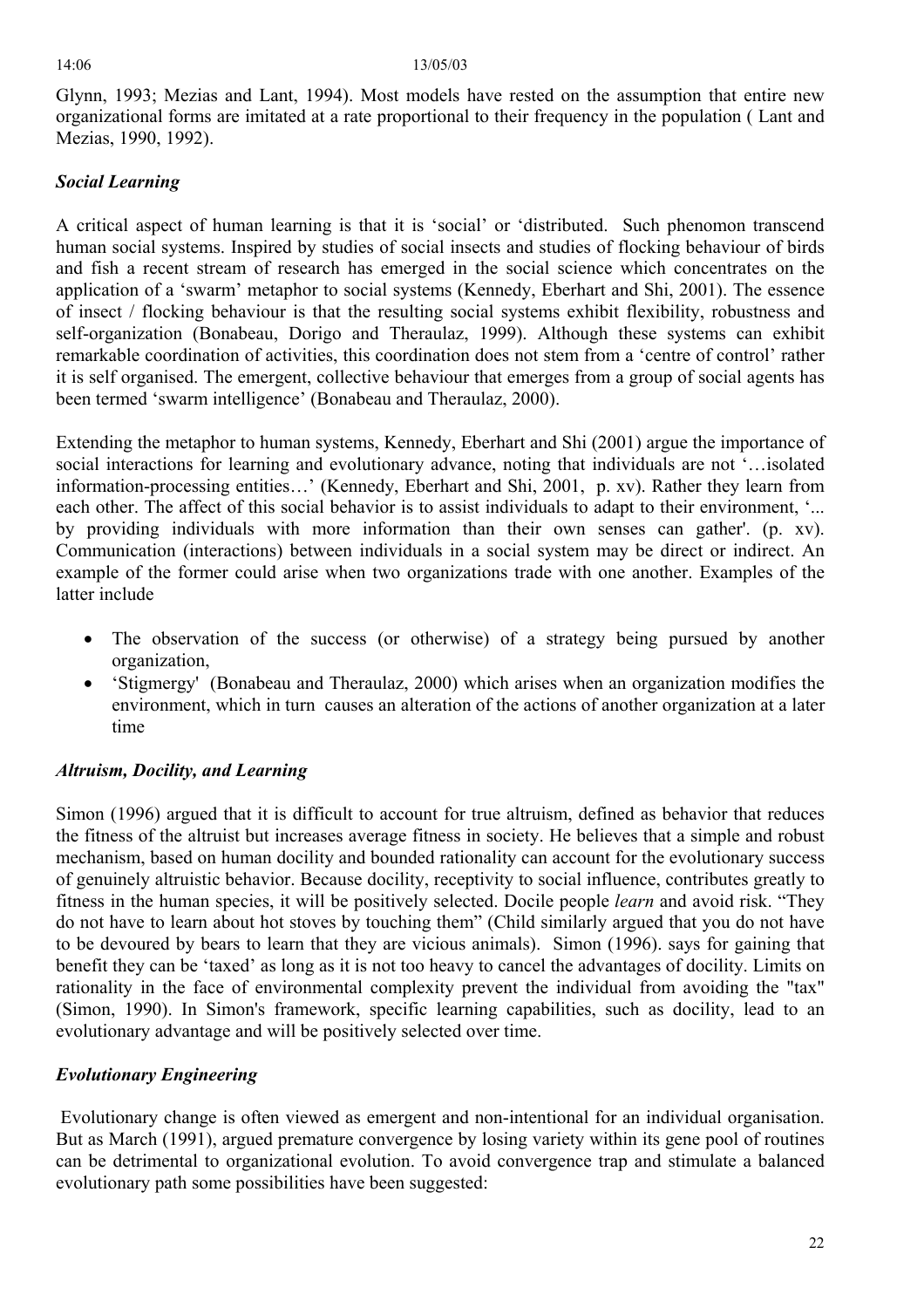- Recombining of the existing parts of firms and internal resources (Burgelman, 1991).
- Using and experimenting with slack resources as a buffer against organisational controls (Cyert and March, 1963).
- Promotion of risk-takers (March, 1981; 1988).
- Loose coupling (Weick, 1979), suggests, in what is called a portfolio approach, '.. seeding many diverse projects and many diverse experiments'.

In these ways managers are seen as evolutionary engineers guiding the process of "breeding" highperforming, novel organizational forms (Bruderer, 1993; March, 1994; Van de Ven and Grazman, 1994). They can use genetic-algorithm-based models to make normative judgments on how to more effectively guide the evolution of complex modern firms. Computer simulations can readily generate a large number of possible evolutionary scenarios from which managers can choose the more effective ones for implementation in the real world. Computational model may illuminate when organizations might do well to increase or decrease their capability to learn, contingent upon different degrees of turbulence in the business environment. Bruderer (1996). The ECAL papers (1997) provide a good source for further update research on evolutionary engineering.

# *Evolutionary Learning and Institutional Factors*

Amburguey (1996) believes that study of how population levels change is jointly shaped by efficiency considerations and institutional processes are sorely needed to enrich the dialogue among those positing economic, ecological, and institutional models of organisations. This is a correct assessment. Judging by (Mezias and Glyn, 1993) treatment of 'Institutional Paradoxes', where institutional impact is packaged away as beurocratic and convergent, it is clear that genuine interaction is not frequent. Some efforts, however, are taking place: In Groenwegen's collection *Transaction Cost Economics and Beyond,* Dietrich (1996), argues that learning helps reduce transaction cost. Transaction Cost Economics for him is a 'comparative static' which is complemented by *institutional influence*, justifying the word *beyond* in the title. Nooteboom (1996), provides a learning-based model of transactions, and Pitelis (1996), by studying labour costs in the Athens attributes most transaction costs to institutional factors. The choice of profit instead of *efficiency* for consideration seem to guide his argument. Economics works with complexity slant are now cognisant of the need to be attentive to institutional matter. (Anderson, Arrow, and D. Pines, 1988; Tisdell 1996; Day and Chen, 1993).

However, to generalise a little, it is obvious that despite huge developments in the evolutionary fields multidisciplinary work does not progress smoothly. This is probably because the social scientists have still difficulty with the biological roots of the evolutionary science. Krugman (1996), for instance, despite his work 'Self-Organising Economies' finds much of the 'bio-babble' difficult to absorb. Mirowski (1996), one of the contributors to the Keynesian Malvern collection, provides a brief history of *Santa Fe,* and its main actors, outlining the delayed application of biological findings to economics. He believes the economists of *Santa Fe* do not reflect the innovative nature of evolutionary physics and biology and are the optimisers of the old school.

On the other hand (Low and Simon, 1995), object to the sloppy application of biological terms to economics and management, for instance they argue *efficiency* is irrelevant in biology but is vitally important in organisational management

# **Conclusions And Discussion**

It was argued that evolutionary learning is establishing itself as a viable and growing branch of organisational learning. It is no longer limited to natural phenomena and human populations; evolutionary learning is now being applied to neural networks and Artificial-Life both in industry and finance. As evolutionary learning gains momentum, the eternal debate of ecology versus adaptation, which used to be limited to biology with the ecological view taking the upper hand, is once again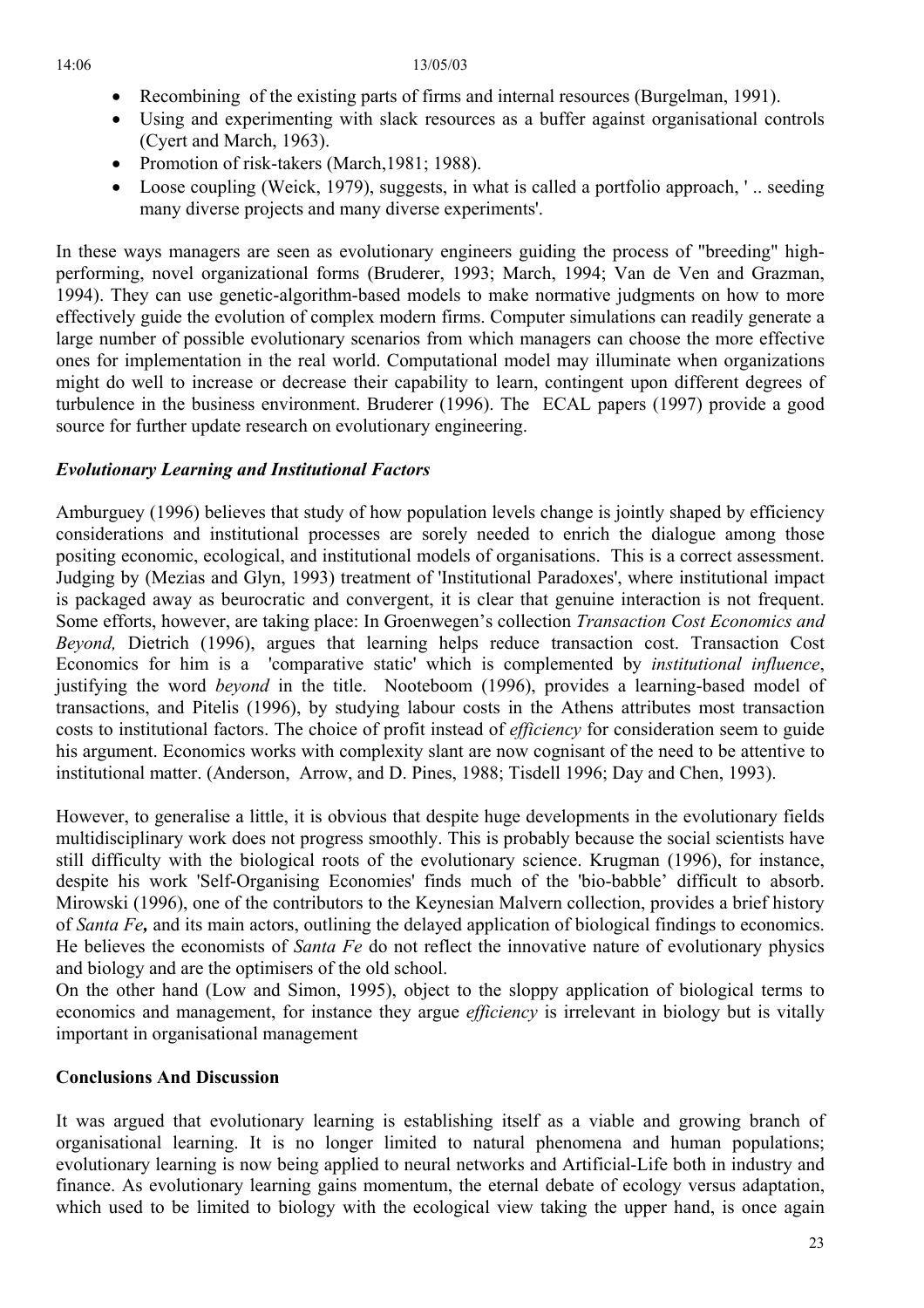$\overline{a}$ 

rekindled. This is because adaptive learning in industry and commerce has brought dazzling results. Bearing in mind the pervasive role of this debate in evolutionary learning, whether at behavioral or theoretical level, considerable weight was given to the basic concepts of this debate. Despite credible efforts by major scholars to synthsize the two elements of evolution, the dichotomy keeps manifesting itself. Due to the density of content in this paper, the conclusion will have to content itself with three grounds of interplay between selection and adaptation.

# *Self-Organisation And Adaptation*

The two schools of thought, ecology versus selection and their synthesis were discussed in terms of Neo-Darwinian and Lamarkian views. For synthesis, it was shown how ideas from physics, biology and human organisations are brought together to provide a convincing picture of the compromise. Self-organisation, by introducing a sense of knowledge in local interactions, serves as a building block in arguments for synthsis. This type of synthesis is promoted by Kauffman (1995) and is discussed by White et al (1998) at some length. Reflecting these approaches, Takadama's selforganising robots, for instance, receive the same information from the environment but in local interactions they know what actions to avoid. Self-organisation, however, is an ecological tool; it involves competition. In Kohonen (1995), despite uniform input, self-organising network of cells are in lateral competition. In Best (1997), unlike the predator/prey relationship, competing populations tend to avoid each other which according to Pianka (1981), becomes a source of diversity and exploration. If that is the case then David Bohm's 'mind of the matter' as a tool of synthesis between Darwinian selection and adaptation would certainly make sense.

# *Behaviourist Works On Organisational Learning*

A multidisciplinary approach is common to most evolutionary workers. Some, despite their multifaceted thinking, have produced a set of works which can be classified as behaviourist. The cooperation of Simon, Levinthal, March, and Cyert in MIT over many years resulted in a fruitful combination of economics and management science in an evolutionary framework. Operationalization of Baldwin's biology by Hinton and Nowlan in a learning context propelled application of evolutionary learning by these thinkers and their close followers to social sciences. Competition, economic cycles, psychlogy of economic agents, and efficiency mingle imperceptably with historydependent decision making, bottom-up management etc. Most evolutionary learning follow in their path. Despite innovation and interesting applications, the followers' method of mimetic imitation can itself be a case in evolutionary research. When detached from the biological and A-Life sources of learning imitation of behavourists by behaviourists can reproduce the evolutionary dilema of exploitation versus exploration.<sup>[24](#page-23-0)</sup>

Simon (1990); Levinthal and March (1981), took up the idea of genes as routines and focused their learning theories on these mundane procedures rather that the grandure of top management declarations. They expressed efficiency in terms of sticking to procedures especially in lean times. But they also showed the limits of exploiting the successful traits for the longterm, which necessitates exploration suitable in slack times. This basic view of learning types has had wide following which have produced several parallel learning types such as fermentation and convergence, convergence and reorientation, mimetic learning and so on. These studies show the limits of learning and what they can achieve. The compromise is a reflection of the general selection-adaptation discussion outlined above. Adaptation is obviously preferred to selection by all these writers; companies are never lined up in a death row. While the followers demonstrate clear preference, the founders of behaviourist evolutionary thought tend to be more cautious. The economic cycles are the decisive environment and managers adapt to these waves through a complex web of feedbacks and responses.

<span id="page-23-0"></span><sup>&</sup>lt;sup>24</sup> The use of *Markstrat* complex games consisting of top management roles by a follower, even if played by rank and file, may still weaken the rhetoric of ignoring the top management.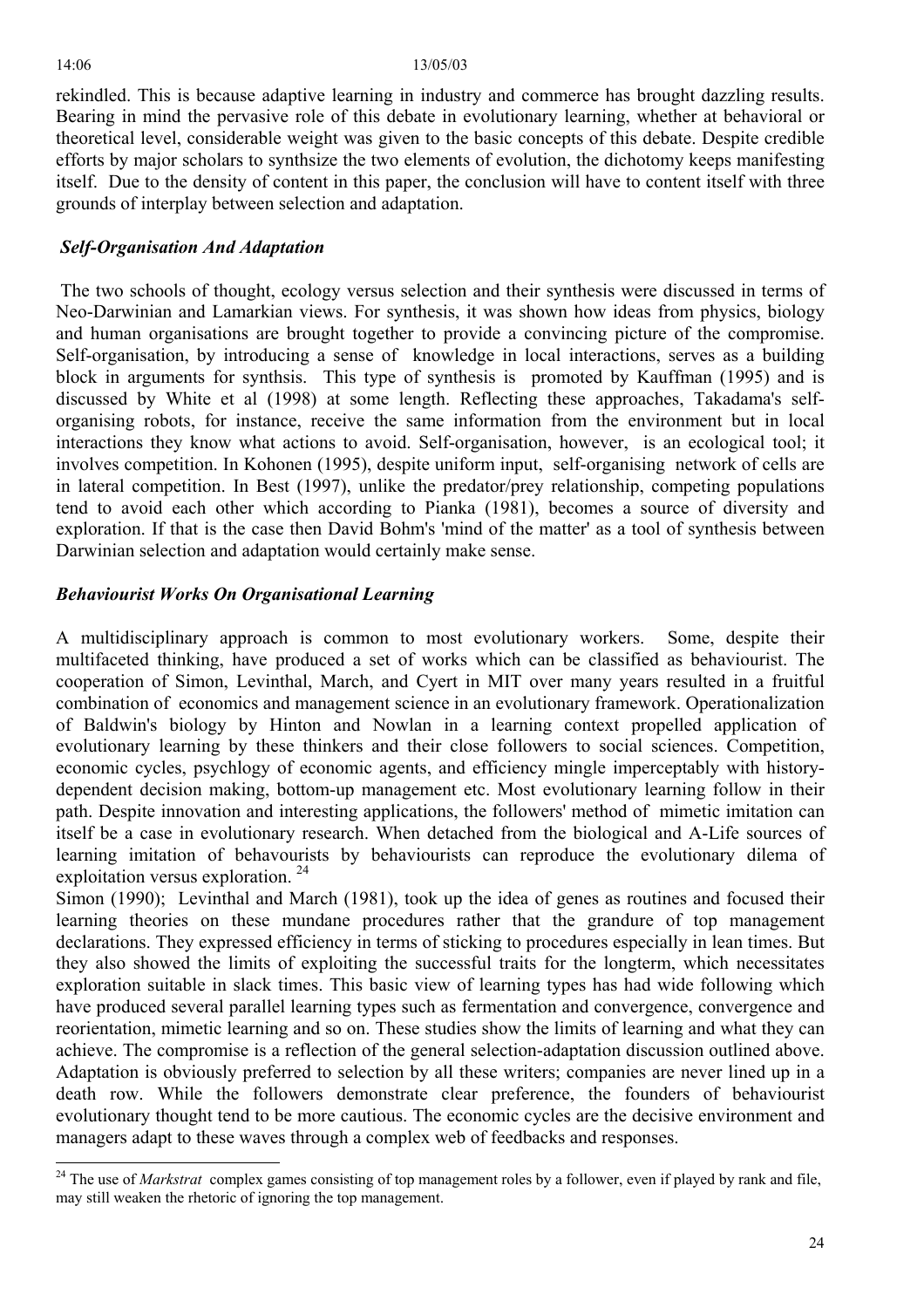# *Institutions As A Means Of Adaptation*

Self-organisation is an active and interactive way of seeking adaptation. With institutions adaptation is exogenous. A decision by governments for instance to support a certain technology imposes adaptation. As turbojet engine began to dominate the aeronautical market, ships and off-shore oil industries also had to adapt to this kind of engine (Constant, 1987).

Competition-avoidance and adaptivity to institutions might be behind the survival of many financial institutions in crisis-ridden Asia or identical banks in the UK.

# *Contribution Of Artificial- Life To Learning*

More recently similar debates on learning have resumed in A-Life studies showing what learning can achieve and yet create problems. The discussions began with Hinton and Nowlan's view that learning can enhance and speed up evolution. This argument, based on Baldwin, has further been developed by Holland (1992) through his *classifier systems*, and has witnessed considerable advances by Wilson (1995, 1997), and Japanese researchers led by Takadama et al. (1997). In this arena too the ecologist influence has manifested itself through costs and efficiency. The debate is not about the R&D costs or even the opportunity cost of learning. It is about loosing diversity and complexity because of learning. Mayley (1996, 1997) attributes the phenomenon to the phenotypic-genotypal dichotomy caused by universal learning. Work in A-Life however is not all ecological. Works on co-evolution and communication is quite prevalent. At the moment research in A-Life shows considerable loyalty to the frames of thought generated by biology and complexity. It would be surprising if future research in A-Life did not gravitate to adaptive learning at the expense of ecology.

# **REFERENCES**

- Abbott, A. (1990). The System of the Professions: An Essay on the Division of Expert Labour. Chicago: University Of Chicago Press.
- Abu-Mostafa. Yaser S, 1993 'A Method for Learning from Hints' In Advances in Neural Information Process.
- Ahouse, J., Et Al. (1990). Reality Kisses The Neck Of Speculation: A Report From The NKC Workgroup. In D. Stein (Ed.), 1991 Lectures In Complex Systems: 331-352. Redwood, CA: Addison-Wesley.
- Aizawa, A (1998), Fitness, Landscape Characterization By Variance Of Decompositions., National Center For Science Information System, 3-29-1 Otsuka, Bunkyo-Ku. Tokyo 112, JAPAN.

Aldrich, H. E., (1979), Organizations And Environment, Engelwood Cliffs, N.J: Prentice Hall.

Aldrich, H. Eet Al. (1986.) Social Behaviour And Entrepreneurial Networks. Paper Presented At The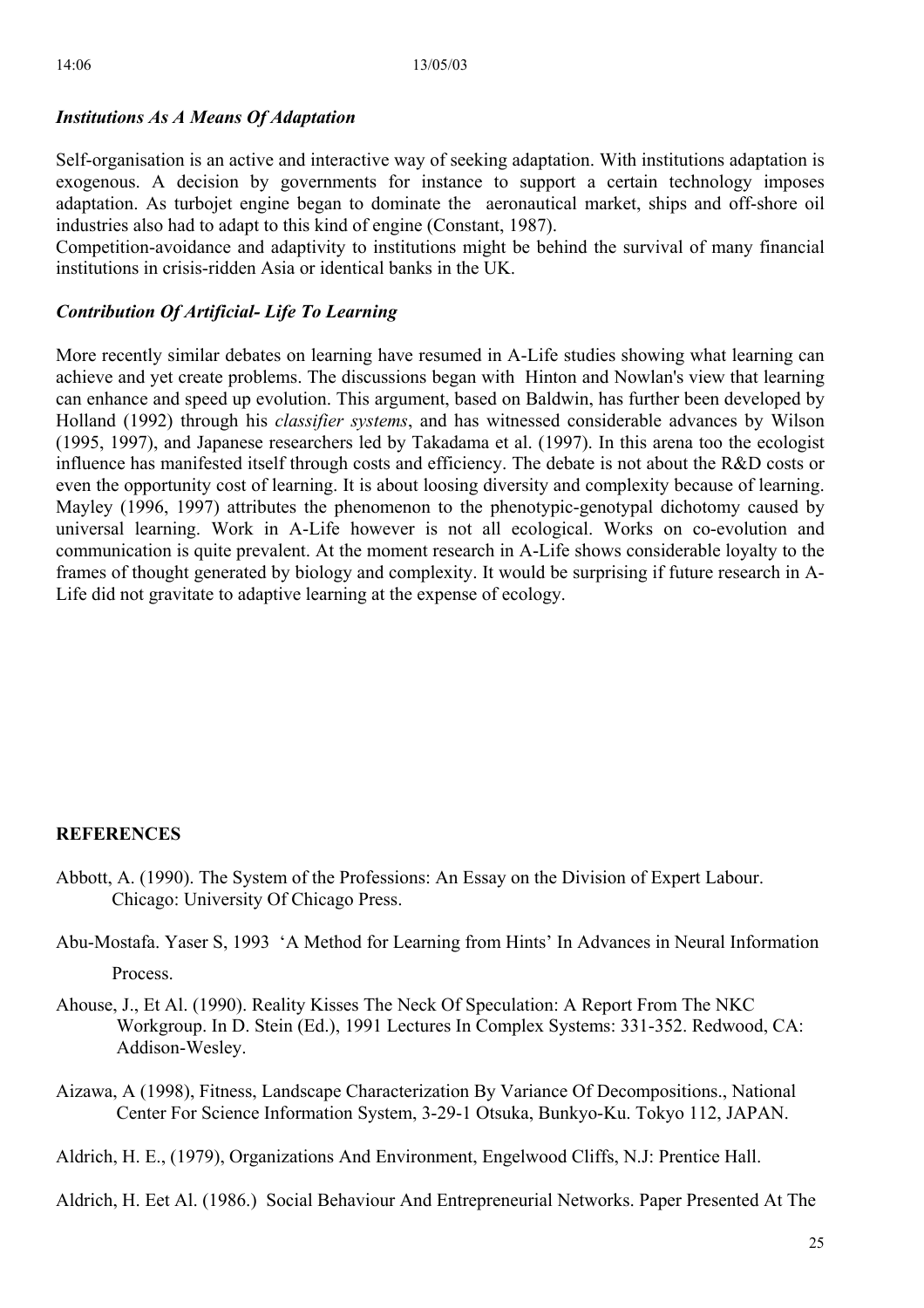Babson Conference On Entrepreneurship Research, Boston.

- Aldrich,H,& Pfeffer, J.(1976),'Environments Of Organizations', In Alex, I.(Ed), *Annual Review Of Sociology*,Vol.11, P.79-105.
- Amburgey, Et Al. (1994). 'Disruptive Selection And Population Segmentation: Interpopulation Competition As A Segregation Process.' In J. A. C. Baum & J. V. Singh (Eds.), Evolutionary Dynamics Of Organizations: 240-245. New York: Oxford University Press.
- Amburgey, T. L & Hayagreva, R. (1996), 'Organizational Ecology: Past Present And Future Directions', *Academy Of Management Journal*. Vol.39. P. 1265-1288.
- Anderson, R. (1995), 'Learning and Evolution: A Quantitative Genetic Approach', Journal of Theoretical Biology, 175,pp. 89-101.
- Anderson,P. W. And K. J. Arrow, And D. Pines, (1988), The Economy As A Complex Evolving System, Addison- Wesley, Redwood City, California, 1988.
- Astley, G. W., & Van De Ven, A. (1983). Central Perspectives And Debates In Organization Theory Administrative Science Quarterly, 28: 245-273.
- Audretsch D. B. & Mahmood T. 1993 'Empty Growth and Survival: New Learning on Firm Selection and Industry Evolution' Empirica. 1993 Vol.20, PT. 1, 25-33. 1993 Kluwer Academic Publishers.
- Bahk. Byong-hyong, & Gort. Michael, 1993 'Decomposing Learning by Doing in New Plants' Journal of Political Economy, 1993, Vol.i01, No. 4.
- Baldwin, J. M. 1996. A New Factor In Evolution. American Naturalist, 30: 441-451, 536-553.
- Barnett, W. P. (1994), 'The Liability Of Collective Action: Growth And Change Among Early American Telephone Companies'. In J. A. C. Baum & J. V. Singh (Eds.), Evolutionary Dynamics Of Organizations: 3-20. New York: Oxford University Press.
- Barnett, W. P. and M. T. Hansen (1996), The Red Queen in Organisational Evolution, Strategic Management Journal, Vol.17. pp. 139157.
- Barnett, W. P., & Amburgey (1990). The Organisational Ecology Of A Technological System. Administrative Science Quarterly, 35: 31-60.
- Baum, J. A. C., & Oliver, C. (1991). Institutional Linkages And Organizational Mortality. Administrative Science Quarterly, 36: 187-218.
- Baum, J. A. C., & Oliver, C. (1992). Institutional Embeddedness And The Dynamics Of Organisational Populations. American Sociological Review, 57: 540-549.
- Baum, J. A. C., & Powell, W. A.(1995). Cultivating An Institutional Ecology Of Organizations: Comment On Hannan, Carroll, Dundon, And Torres. American Sociological Review, 60: 529-538.
- Baum, J. A. C., & Singh, J. V. (1994) Organisation-Environment Coevolution. . In J. A. C. Baum & J. V. Singh (Eds.), Evolutionary Dynamics Of Organizations: 3-20. New York: Oxford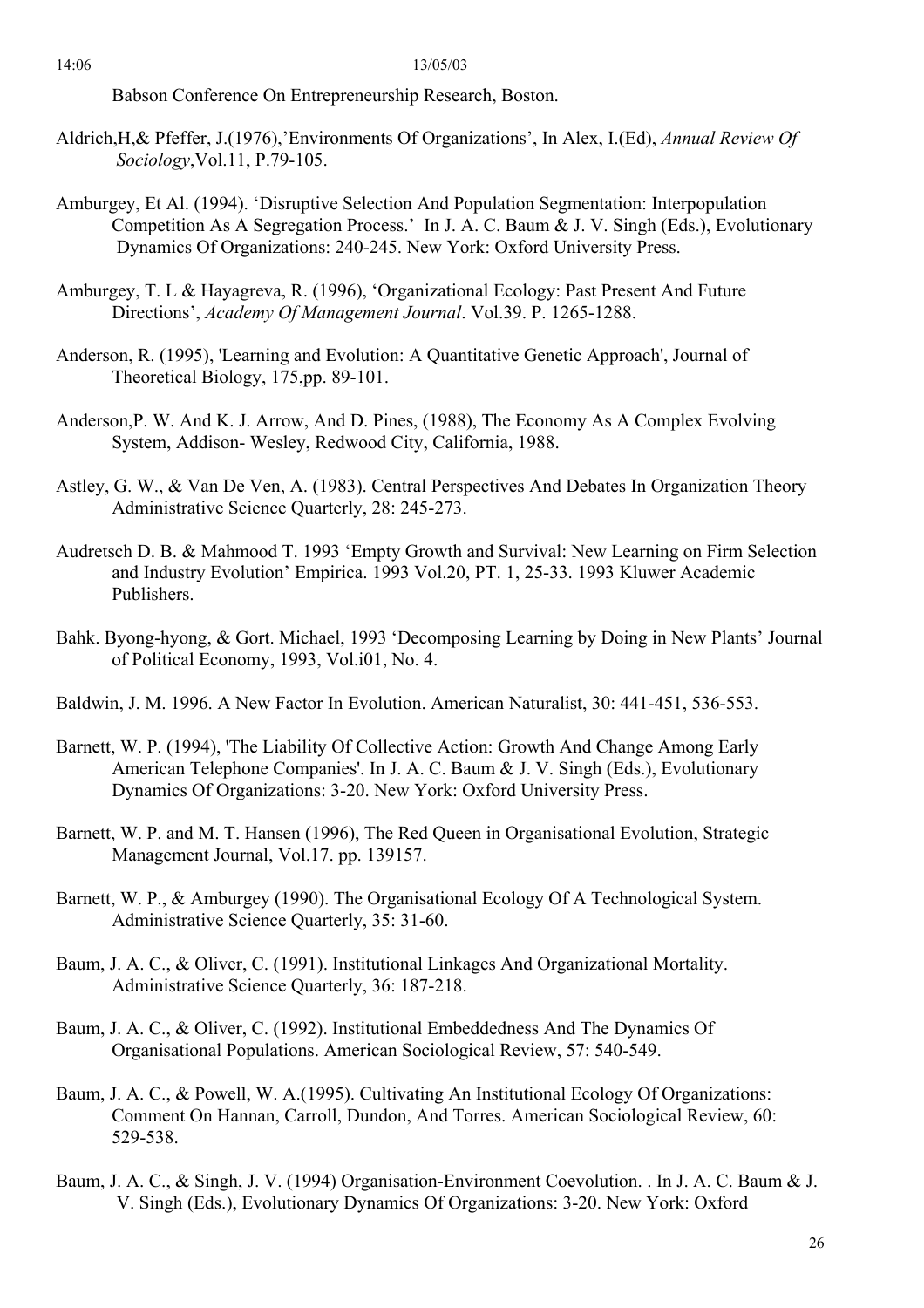University Press.

Baum, J. A. C., & Singh, J. V. (1994). 'Organizational Hierarchies And Evolutionary Processes: Some Reflections On A Theory Of Organizational Evolution. In J. A. C. Baum & J. V. Singh (Eds.), Evolutionary Dynamics Of Organizations: 3-20. New York: Oxford University Press.

Beinhocker, E. (1999). On the Origin of Strategies, *The McKinsey Quarterly*, 4:46-57.

- Belew, R. K. (1990). Evolution, Learning, And Culture: Computational Metaphors For Adaptive Algorithms. Complex Systems, 4: 11-49.
- Berninghaus S. V. & Schwalbe U. 1996 Evolution Interaction and Nash quilibria' Journal of Economic Behavior and Organization. Vol. 29 (1996) 57-85.

Best, M. (1997), 'Models for Interacting Populations for Memes: Competition and Niche Behaviour', Media Library, MIT, 9 pages.

- Binmore K. & Samuelson L. 1996 'Evolutionary Drift and Equilibrium Selection' May 31, 1996 Journal of Economic Literature Classification number C70, C72.
- Bonabeau, E. and Meyer, C. (2001). Swarm intelligence: A whole new way to think about business, *Harvard Business Review*, 79(5):106-114.
- Bonabeau, E., Dorigo, M. and Theraulaz, G. (1999). *Swarm Intelligence: From natural to artificial systems*, Oxford: Oxford University Press.
- Boyd, J. H. And Smith, B. D.(May,1996) "The Coevolution Of The Real And Financial Sectors In The Growth Process." World Bank Economic Review, 10(2), P. 371-96.
- Britain, J. (1994), 'Density Independent Selection And Community Evolution'. In J. A. C. Baum & J. V. Singh (Eds.), Evolutionary Dynamics Of Organizations: 3-20. New York: Oxford University Press.
- Bruderer, E. 1993. How Strategies Are Learned. Unpublished Doctoral Dissertation, University Of Michigan, Ann Arbor.
- Bruderer, E. And Singh J.V.(1996) Organizational Evolution, Learning, And Selection: A Genetic-Algorithm-Based Model. Academy Of Management Journal, Vol.39, No.5, Pp. 1322(28).
- Bureth Antoine, Wolff Sandrine & Zanfei Antonello. 1997 'the two faces of learning by co-operation: The evolution and stability of inter-firm agreements in the European. electronics industry' Journal of Economic Behavior & Organization. Vol. 32 (1997) 519-537.
- Burgelman, R. A. (1991a). 'Strategy-Making And Organizational Ecology: A Conceptual Integration'. In J. V Singh (Ed.), Organizational Evolution: New Directions. Newbury Park, CA: Sage, 1990.
- Burgelman, R. A. (1991b). Intraorganizational Ecology Of Strategy-Making And Organizational Adaptation: Theory And Field Research. Organization Science, 2: 239-262.
- Carroll, G. R. *1988.* Ecological Models *Of* Organizations. Cambridge, MA: Ballinger.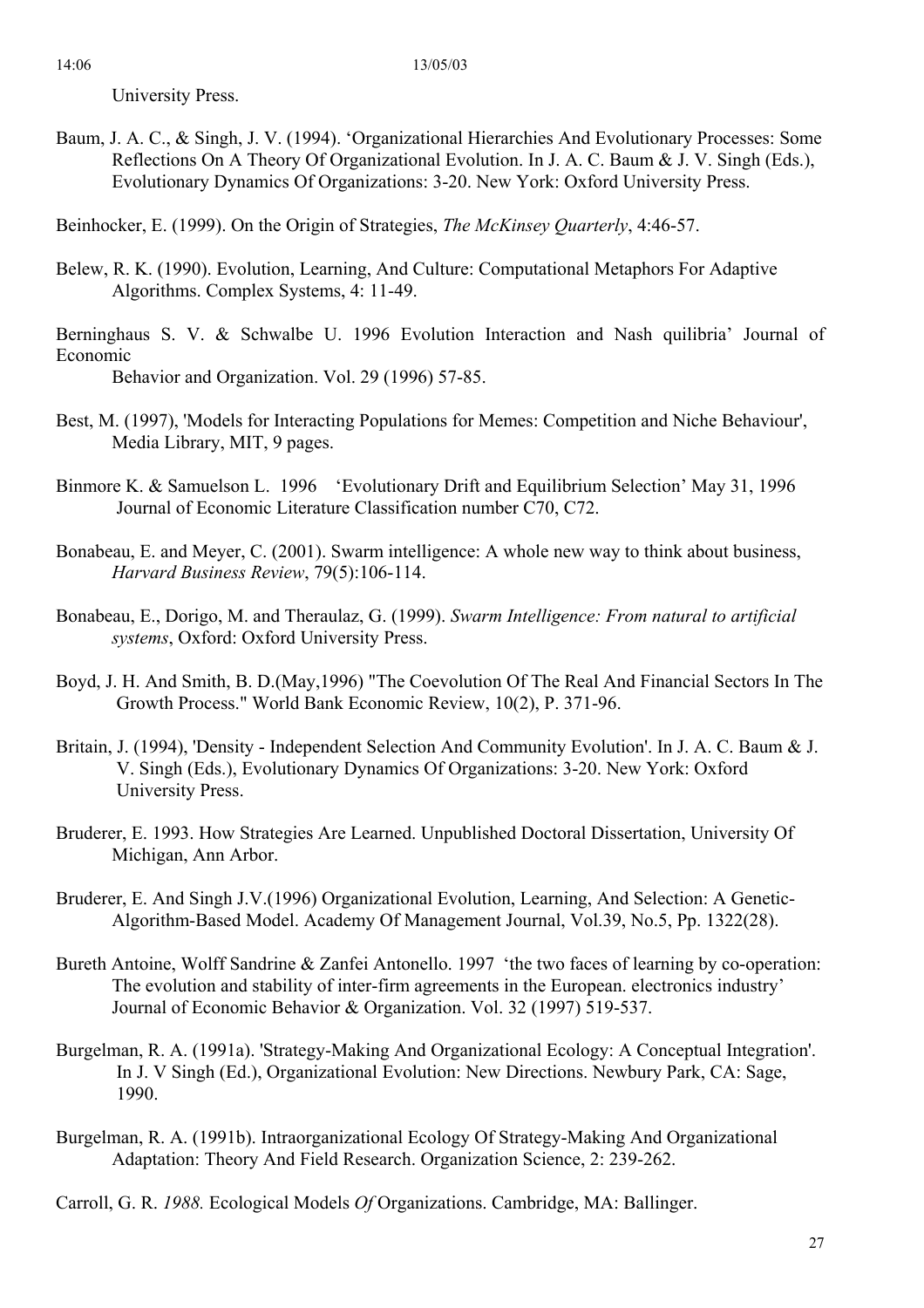- Carroll, G. R\_ & Hannan, M. T. *1989.* On Using Institutional Theory in Studying Organisational Populations: Reply To Zucker. American Sociological Review, *54: 545-548.*
- Cohen, M. D. 1981. The Power Of Parallel Thinking. Journal Of Economic Behavior And Organization, 2: 285-306.
- Cohen, M. D., March, J. G., & Olsen, J. P. 1972. A Garbage Can Model Of Organizational Choice. Administrative Science Quarterly, 17: 1-25.
- Cohen, M. D\_ & Bacdayan, P. (1994). Organizational Routines Are Stored As Procedural Memory: Evidence From Laboratory Study. *Organization Science,* 5: 554-568.
- Cohen, W. M., & Levinthal, D. A. 1990. Absorptive Capacity: A New Perspective On Learning And Innovation. Administrative Science Quarterly, 35: 128-152.
- Cyert, R. M., & March, J. G. 1963. A Behavioral Theory Of The Firm. Englewood Cliffs, NJ: Prentice-Hall.
- Darwin, C. (1859). *The Origin of Species by Means of Natural Selection*, reprinted (1985), London: Penguin Books.
- Davis, L. (Ed.). 1991. Handbook Of Genetic Algorithms. New York: Van Nostrand Reinhold.
- Day, R. H. And P. Chen (1993), Nonlinear Dynamics And Evolutionary Economics, Oxford University Press.
- Delacroix, J., & Carroll, G. R. *1983.* Organizational Founding: An Ecological Study Of The News paper Industries In Argentina And Ireland. Administrative Science Quarterly, 28: 274291.
- Delacroix, J., & Hayagreeva, R.(1994), 'Externalities And Ecological Theory: Unbundling Density Dependence.' In Baum, J. A. C., & Singh, J. V. 1994, Evolutionary Dynamics *Of*  Organizations. New York: Oxford University Press.
- Delacroix, J., & Rao, H. *1994.* Externalities And Ecological Theory: Unbundling Density Dependence.

In J. A. C. Baum & J. V. Singh (Eds.), Evolutionazy Dynamics *Of* Organizations: *255-268.*  New York: Oxford University Press.

- De-Vany A. 1996 'Information, Chance, and Evolution: Alchian and the Economics of Self-Organization' Economic Inquiry 1996. Vol. 34, PT. 3. 427-443.
- Di Paolo Ezequiel A. 'Social Co-ordination and spatial organisation: Steps towards the evolution of communication'. School of Cognitive and Computing Sciences, University of Sussex.
- Dietrich (1996), In Groenwegen, J. (ed. 1996), Transaction Cost Economics And Beyond, GRASP/Erasmus University, Roterdam, Kluwer Academic Publishers, Boston.
- Dimaggio, P. J., & Powell, W. W. 1983. The Iron Cage Revisited: Institutional Isomorphism And Collective Rationality In Organizational Fields. American Sociological Review, 48: 147-160.

Dosi,G. Et Al, (1995), 'Learning, Market Selection, And The Evolution Of Industrial Structures',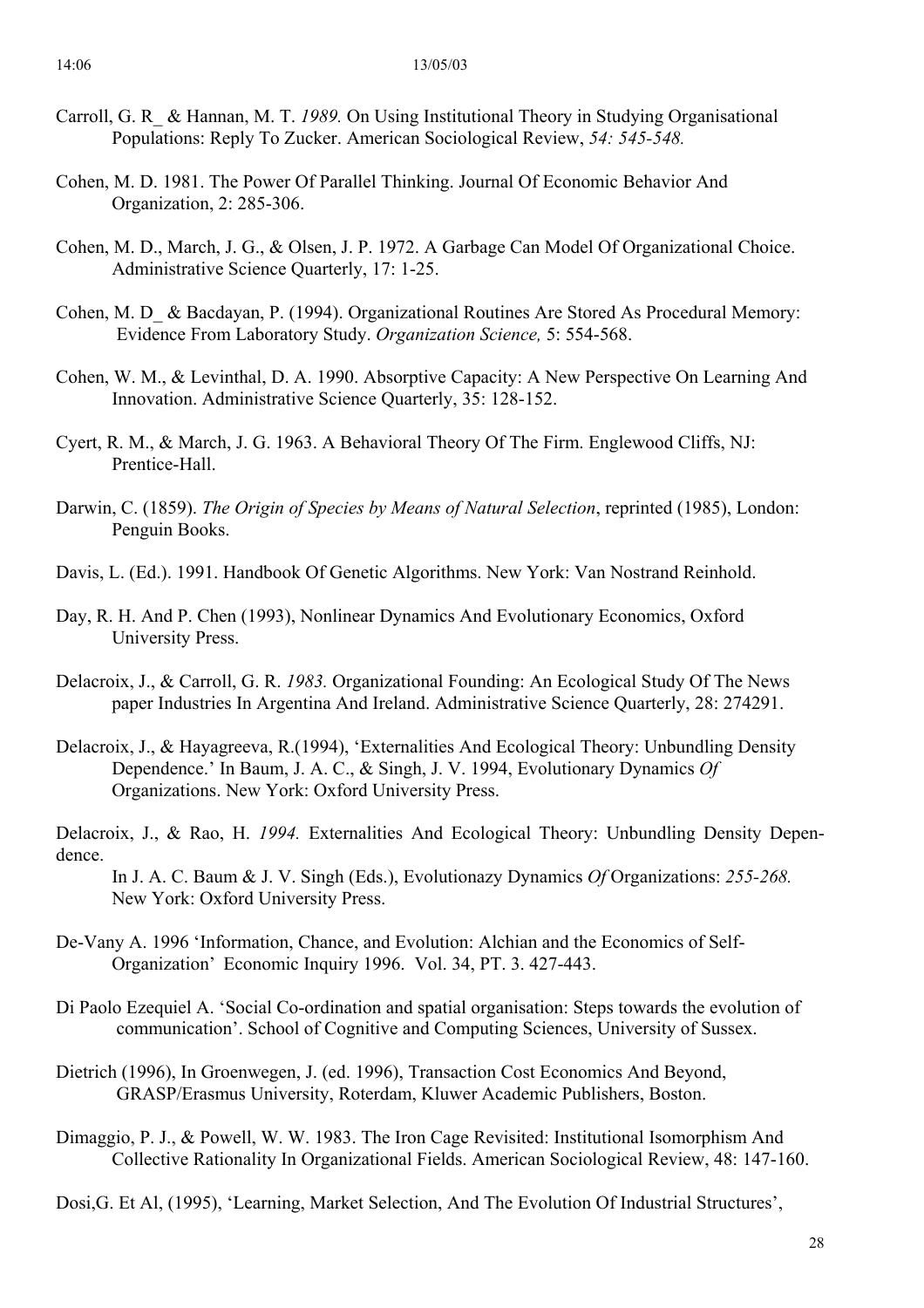Small Business Economics.Vol.7,P.411-436.

- Doz Yves L 1996 'The Evolution of Cooperation in Strategic Alliances: Initial conditions or Learning Processes?' Strategic Management Journal, Vol. 17, 55-83.
- Easterby-Smith, M. (1997), 'Disciplines of Organisational Learning: Contributions and Critiques', Human Relations, vol. 50 (9), pp.1085-1113.
- ECAL papers (1997), Fourth European Conference on Artificial Life.
- Edwards,R. (1979), Contested Terrain: Transformation Of The Workplace In The Twentieth Century.New York, Basic Books.
- Fleming, L. and Sorenson, O. (2001). Technology as a complex adaptive system: evidence from patent data, *Research Policy,* 30:1019-1039.
- Freeman, J. H & Lomi, A. (1994), 'Resource Partitioning And Foundings Of Banking Cooperatives In Italy.', In Baum, J. A. C., & Singh, J. V. 1994c. Evolutionary Dynamics *Of* Organizations. New

York: Oxford University Press.

- Freeman, J. H\_ & Hannan, M. T. (1984)*.* Niche Width And The Dynamics Of Organizational Populations. American Journal *Of* Sociology, *88: 116-145.*
- Gale. Douglas, 1996 'What have we learned from social learning?' European Economic Review 40(1996) 617-628.
- Granovetter, M. (1985)*.* Economic Action And Social Structure: The Problem Of Embeddedness American Journal *Of Sociology, 91: 481-510.*
- Groenwegen, J. (ed. 1996), Transaction Cost Economics And Beyond, GRASP/Erasmus University, Roterdam, Kluwer Academic Publishers, Boston.
- Hannan, M. T. & Freeman,J. H. (1977). 'The Population Ecology Of Organizations *American Journal Of Sociology*, 82: 929-964.
- Hannan, M. T., & Carroll, G. R. (1992). Dynamics Of Organizational Populations: Density, Competition, And Legitimation. New York: Oxford University Press.
- Hannan, M. T., & Freeman, J. H. (1989).*Organizational Ecology*. Cambridge, MA: Harvard University Press.
- Hannan, M. T., & Freeman,J. H. (1984).'Structural Inertia And Organizational Change'., *American Sociological Review*, 49: 149-164.
- Hannan, M. T\_ & Carroll, G. R. (1995). Theory Building And Cheap Talk About Legitimation: Reply To Baum And Powell. American Sociological Review, *60: 539-544.*
- Harley (1981).'Learning The Evolutionary Stable Strategy', *Journal Of Theoretical Biology*, V 89,P.611-633.
- Hinton, G. E., & Nowlan, S. J. (1987). How Learning Can Guide Evolution, Complex Systems, 1: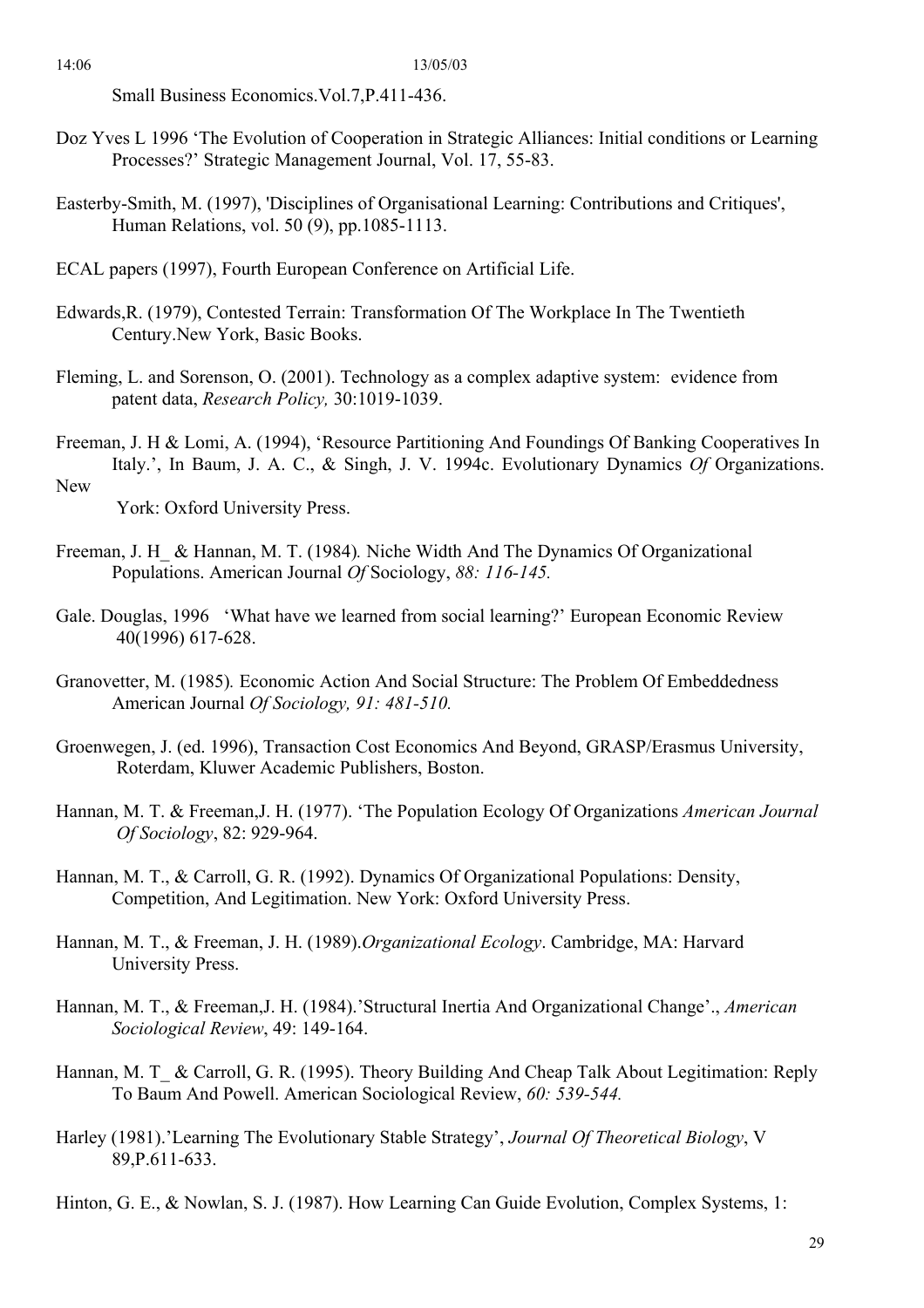495-502.

- Holland, J. H. (1992). Adaptation In Natural And Artificial Systems (2nd Ed.), Cambridge, MA: MIT Press.
- Huber, G. (1991), 'Organisational Learning,: The Contrbuting Processes and the Literature', Organizational Science, 2(1), pp.88-115.
- Gavetti, G. and Levinthal, D. (2000). Looking Forward and Looking Backward: Cognitive and Experiential Search, *Administrative Science Quarterly,* 45:113-137.
- Kauffman, S. A. (1988), 'The Evolution Of Economic Webs', In Anderson,P. W. And K. J. Arrow, And D. Pines, (1988), The Economy As A Complex Evolving System, Addison- Wesley, Redwood City, California, 1988.
- Kauffman, S. A. (1995), And, T. Oliva, At Home In The Universe: The Search For Kaws Of Self-Organisation And Complexity, New York, Oxford University Press, 1995.
- Kauffman, S. A., & Levin, S. (1987). Towards A General Theory Of Adaptive Walks On Rugged Landscapes. Journal Of Theoretical Biology, 128: 11-45.
- Kelly, D., & Amburgey, T. L. (1991). Organizational Inertia And Momentum: A Dynamic Model Of Strategic Change. Academy Of Management Journal, 34: 591-612.
- Kennedy, J., Eberhart, R. and Shi, Y. (2001). *Swarm Intelligence*, San Mateo, California: Morgan Kauffman.
- Kitts, B., Edvinsson, L. and Beding, T. (2001). Intellectual Capital: from intangible assets to fitness landscapes, *Expert Systems with Applications*, 20:35-40.
- Kogut, B. (1988). Joint Ventures: Theoretical And Empirical Perspectives. Strategic Management Journal, 9: 319-332.
- Kohonen, T. (1995), Self-Organizing Maps, Springer-Verlag, Berlin.
- Koput, K. W. (1997), 'A Chaotic Model Of Innovative Search: Some Answers , Many Questions',Organization Science Vol. 8,No. 5. P.528-542.
- Krugman, P., (1996), The Self-Organizing Economy, Oxford, Basil, Blackwell.
- Lähdesmäki, T. (1998), Co-Evolution Growing Together, Lohja, Feb.
- Lant, T. K. (1989), 'Aspiration Level Adaptation: An Empirical Exploration', Management Science, 33 (5), pp. 623-644.
- Lant, T. K. (1992). Aspiration Level Adaptation: An Empirical Exploration. Management Science, 38: 623-644.
- Lant, T. K., & Mezias, S. J. (1990). Managing Discontinuous Change: A Simulation Study Of Organizational Learning And Entrepreneurship. Strategic Management Journal, 11: 147-179.
- Lant, T. K., & Mezias, S. J. (1992). An Organizational Learning Model Of Convergence And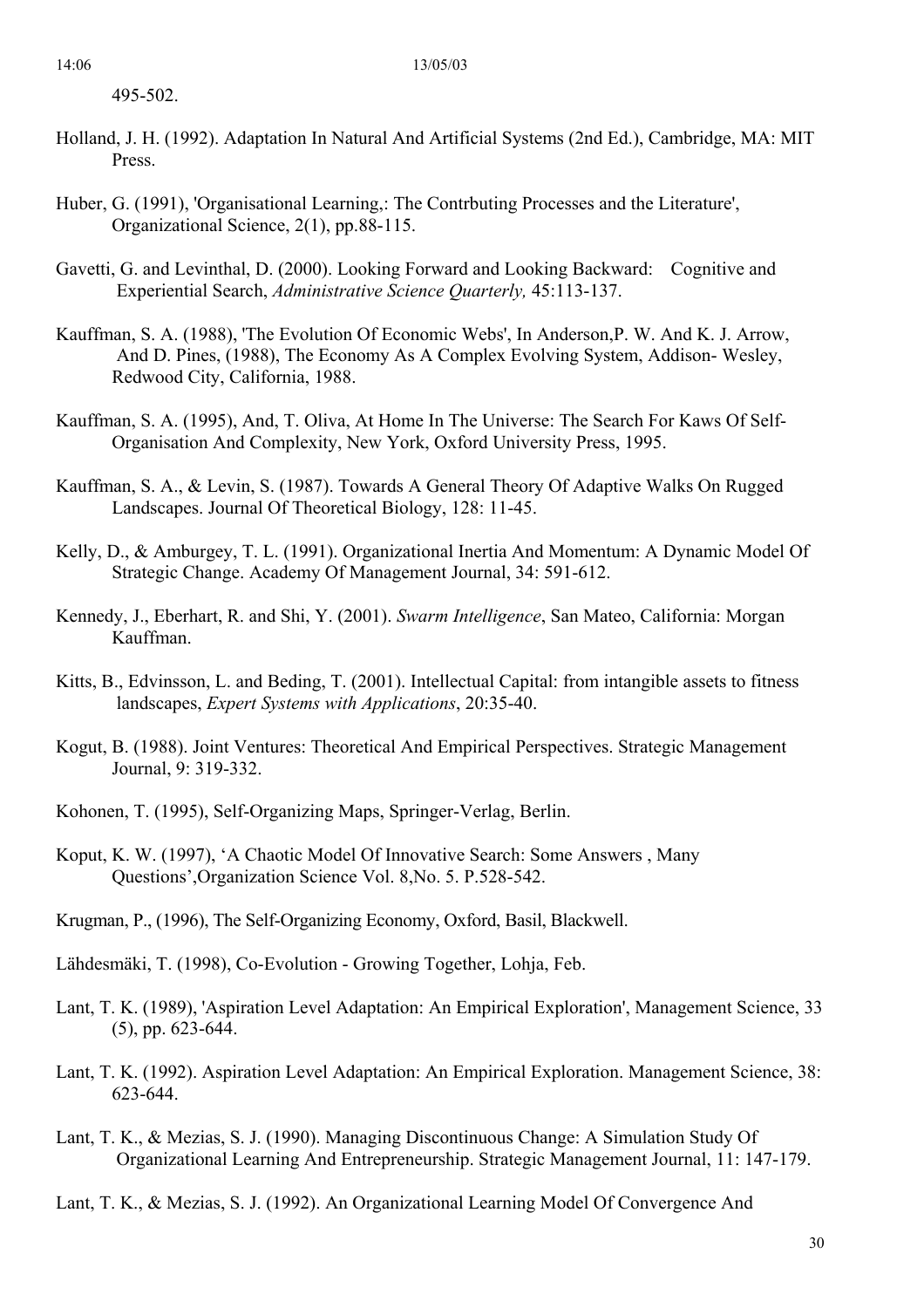Reorientation. Organization Science, 3: 47-71.

Levinthal, D. A. (1991). Organizational Adaptation And Environmental Selection- Interrelated Processes Of Change. Organization Science, 2: 140-145.

Levinthal, D. (1991b). Random Walks and Organisational Mortality, Administrative Science Quarterly, 36:397-420.

- Levinthal, D. A. (1994). Adaptation In Rugged Landscapes. Working Paper, Wharton School, University Of Pennsylvania.
- Levinthal, D. A., & March, J. G. (1981). A Model Of Adaptive Organizational Search. Journal Of Economic Behavior And Organization, 2: 307-333.
- Lounamaa, P. H., & March, J. G. (1987). Adaptive Coordination Of A Learning Team. Management Science, 33: 107-123.
- Low, B. S. And C. P. Simon, (1995), 'The Evolutionary Dynamics Of Organisations', The Academy Of Management Review, Vol. 20 Issue (3), P. 735-740.
- Lumsden, C. J., & Singh, J. V. (1990). The Dynamics Of Organizational Speciation. In J. V. Singh (Ed.), Organizational Evolution: New Directions: 145-163. Newbury Park, CA: Sage.
- Makadok, R. and Walker, G. (1996), 'Search and Selection in the Money Market Fund Industry', Strategic Management Journal, Vol.17, special issue, pp.39-54.
- March, J. G. (1981). Footnotes To Organizational Change. Administrative Science Quarterly, 26: 563- 577.
- March, J. G. (1988). Variable Risk Preferences And Adaptive Aspirations. Journal Of Economic Behavior And Organization, 9: 5-24.
- March, J. G. (1991). Exploration And Exploitation In Organizational Learning. Organization Science, 2: 71-87.
- March, J. G. (1994). The Evolution Of Evolution. In J. A. C. Baum & J. V. Singh (Eds.), Evolutionary Dynamics Of Organizations: 39-49. New York: Oxford University Press.
- Mayley, G. (1996), 'Landscapes. Learning Costs and Genetic Assimilation', Evolution, Learning and Instict : 199 Years of Baldwin Effects, Evolutionary Computation (special issue), Vol. 4 (3), pp.213-234.
- Mayley, G. (1997), 'Guiding or Hiding: Exploration Into the Effects of Learning on the Rate of Evolution', Fourth European Conference on Artificial Life (ECAL 97).

Maynard Smith, J. (1987), 'When Learning Guides Evolution', Nature, 329, pp. 761-762.

McCarthy, I. And Tan, Y.K. (2000). Manufacturing competitiveness and fitness landscape theory, *Journal of Materials Processing Technology*, 107:347-352.

Mckelvey, B. (1982). Organizational Systematics: Taxonomy, Evolution, Classification. Berkeley, CA: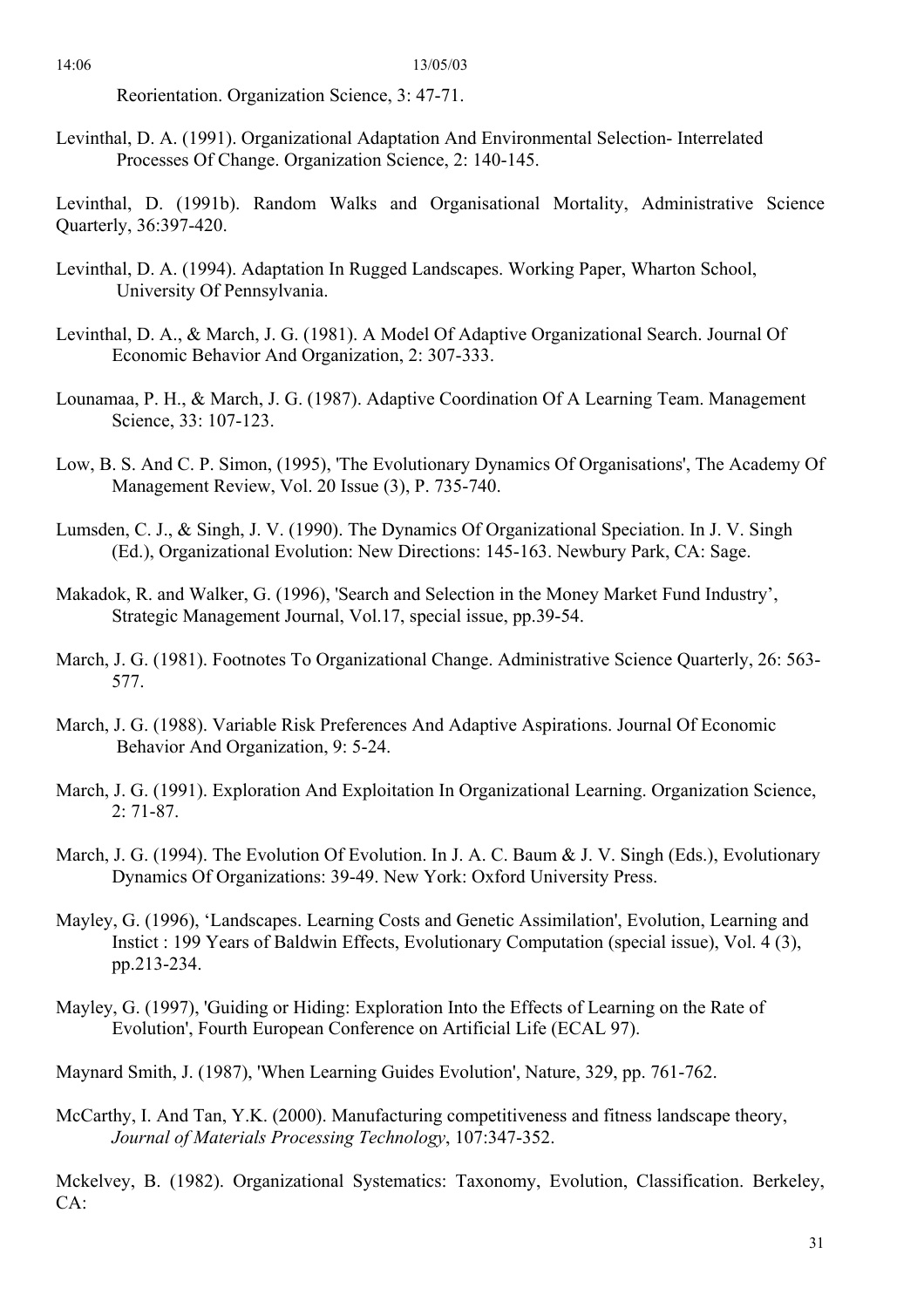University Of California Press.

- Mckelvey, B., And H. E. Aldrich (1983). 'Populations, Natural Selection, And Applied Organiszational Science', *Administrative Science Quarterly*, Vol. 28, Pp. 101-28.
- Mcpherson, M. J. (1990). Evolution In Communities Of Voluntary Organizations. In J. V. Singh (Ed.), Organizational Evolution: New Directions: 224-245. Newbury Park, CA: Sage.
- Mezias, S. J., & Glynn, M. A. (1993), 'The Three Faces Of Corporate Renewal: Institution, Revolution, And Evolution', Strategic Management Journal, 14: 77-101.
- Mezias, S. J., & Lant, T. K., (1994). Mimetic Learning And The Evolution Of Organizational Populations. In J. A. C. Baum & J. V. Singh (Eds.), Evolutionary Dynamics Of Organizations: 3-22. New York: Oxford University Press.
- Miller. Danny, 1996 'A preliminary Typology of Organisational Learning: Synthesising the Literature' Journal of management 1996, Vol. 22, No.3, 485-505.
- Mirowski, P. (1996), 'Do You Know The Way To Santa Fe? Or Political Economy Gets Too Complex', In Pressman, S (Ed. 1996), Intersections In Political Economy, Malvern After Ten Years, Routledge.
- Morecroft, J. D. (1985). Rationality In The Analysis Of Behavioral Simulation Models. Management Science, 31: 900-916.
- Morgan, C. L. (1896). On Modification And Variation. Science, 4: 733-740.
- Moss Scott.1990 'Equilibrium, Evolution and Learning', Journal of Economic Behaviour & Organization. 1990 Vol.13, PT. 1, 97-115.
- Nelson, R. R., & Winter, S. G. (1982). An Evolutionary Theory *Of* Economic Change. Cambridge, MA: Beiknap Press.
- Nooteboon, In Groenwegen, J. (ed. 1996), Transaction Cost Economics And Beyond, GRASP/Erasmus University, Roterdam, Kluwer Academic Publishers, Boston.
- Ohmae, K. 1989. The Global Logic Of Strategic Alliances. Haryard Business Review, 67(2): 143154.
- Pianka, E. A. (1981), 'Competition and Niche Theory', In May, R. M. ed (1981), Theoretical Ecology Principles and Applications, Oxford: Blackwell Scientific Publications.
- Pitelis, (1996), in Groenwegen, J. (ed. 1996), Transaction Cost Economics And Beyond, GRASP/Erasmus University, Roterdam, Kluwer Academic Publishers, Boston.
- Porac, J. (1994), 'On The Concept Of "Organizational Community"', In J. A. C. Baum & J. V. Singh (Eds.), Evolutionary Dynamics Of Organizations: 3-20. New York: Oxford University Press.

Porter, M. (1980). *Competitive strategy : techniques for analyzing industries and competitors*, New York: The Free Press.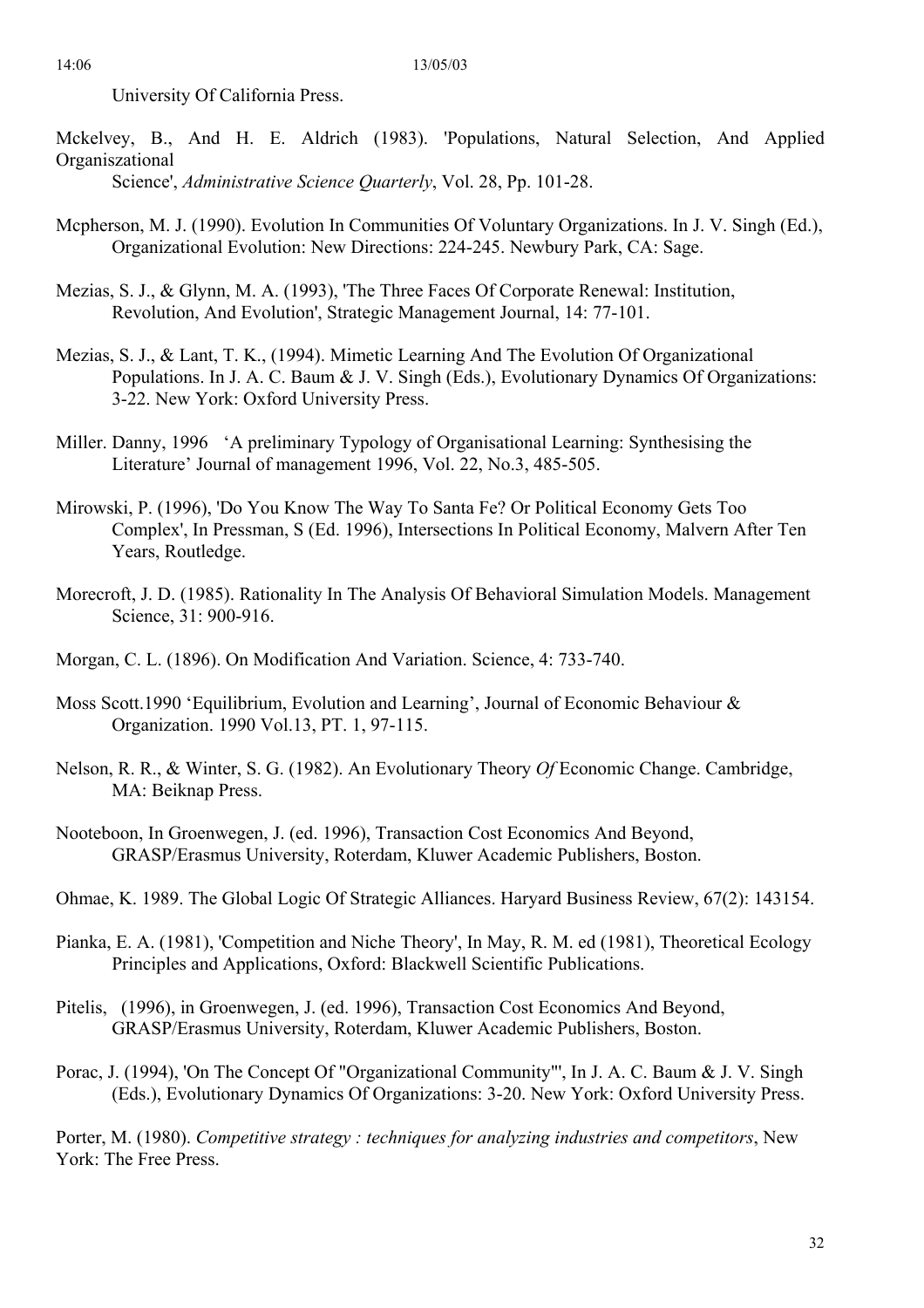Porter, M. (1985). *Competitive Advantage: Creating and Sustaining Superior Performance*, New York: The Free Press.

- Quinn, J. B. (1985), 'Managing Innovation: Controlled Chaos', Harvard Business Review, May-June, pp.73-84.
- Rao, H. (1994). The Social Construction Of Reputation: Contests, Credentialing And Legitimation In The American Automobile Industry, 1895~1912. Strategic Management Journal, 15: 29-44.
- Rao, H and Neilsen, E. H. (1992). An Ecology Of Collectivized Agency: Dissolutions Of Savings And Loan Associations, 1960-1987. Administrative Science Quarterly, 37:448-470.
- Rivkin, J. (2000). Imitation of Complex Strategies, *Management Science,* 46(6):824-844.

Rivkin, J. (2001). Reproducing knowledge: Replication without imitation at moderate complexity, *Organization Science*, 12(3):274-293.

- Robson, A. J. (1995) 'The Evolution of Strategic Behaviour', Canadian Journal of Economics, Vol. 28, No.1, p. 17- 41.
- Romme G. and R. Dillen (1997), 'Mapping the Landscape of Organisational Learning', European Management Journal, vol. 15, No. 1, pp.68-78.
- Rosenkopf, L., & Tushman, M. L. (1994). 'The Coevolution Of Technology And Organization.' In J. A. C. Baum & J. V. Singh (Eds.), Evolutionary Dynamics Of Organizations: 403-424. New B. York: Oxford University Press.
- Schumpeter, J. A. (1934). The Theory Of Economic Development. Cambridge, MA: Harvard University Press.
- Scott, W. R. (1987). Organizations: Rational, Natural, And Open Systems ( $2<sup>nd</sup> Ed$ .). Englewood Cliffs, NJ: Prentice-Hall.
- Senge, P. M. (1990), The Fifth Discipline, Doubleday Currency, New York.
- Seth, A. (1997), 'Interaction, Uncertainty, and the Evolution of Complexity', Centre for Computational Neuroscience and Robotics, Innovation Centre, University of Sussex, Brighton.
- Shrivastava, P. (1983), A typology of Organisational Learning Systems, Journal of Management Studies, vol. 20 (1), pp.7-28.
- Simon, H. A. (1990). A Mechanism For Social Selection And Successful Altruism. Science, 250: 1665-1668.
- Singh, J. V. (1986). Performance, Slack, And Risk Taking In Organizational Decision Making. Academy Of Management Journal, 29: 562-585.
- Singh, J. V. (Ed.). (1990). Organizational Evolution: New Directions: 145-163. Newbury Park, CA: Sage.
- Singh, J. V., & Lumsden, C. J. (1990). 'Theory And Research In Organizational Ecology' In W. R. Scott & J. Blake (Eds.), Annual Review Of Sociology, Vol. 16, Pp. 161-195. Palo Alto, CA: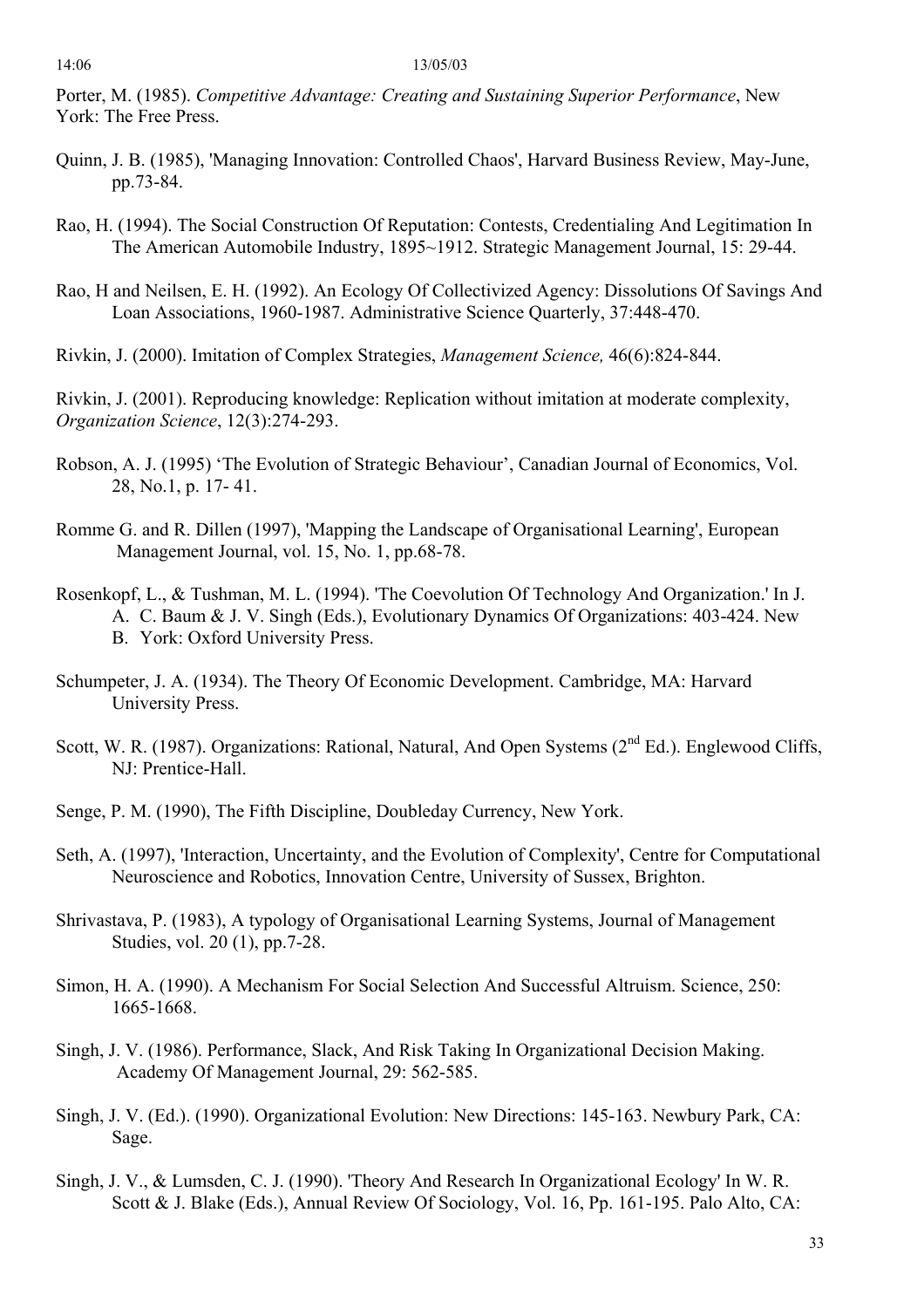Annual Reviews.

- Singh, J. V., Tucker, D. J., & Meinhard, A. G. (1988). Are Voluntary Social Service Organizations Structurally Inert? Exploring An Assumption In Organizational Ecology. Paper Presented At The Annual Meeting Of The Academy Of Management, Anaheim, CA.
- Singh, J.V., Et Al. (1986). Organizational Change And Organizational Mortality. Administrative Science Quarterly, 31: 587-611.
- Strickberger, M. (1996). *Evolution* (2<sup>nd</sup> edition), Sudbury, Massachusetts : Jones and Bartlett.
- Swaminthan, (1994), Academy of Management Journal, Vol. 39, No. 5.
- Takadama et al. (1997), 'Learning Model, for Organisational Learning in Coexistent Sub-Groups of Swarm Robots', ECAL97 Papers. Pp. 1-10.
- Teece, D. J. (1996), 'Firm Organisation, Industrial Structure and Technological Innovation', Journal of Economic Behaviour & Organisation, Vol. 31, pp.193-224.
- Tisdell, C. (1996), Bounded Rationality And Economic Evolution, Edward Elgar, Cheltenham, UK.
- Turney, P. (1996), 'Myth and Legends of Baldwin Effect', in Fogarti, T. and Venturini, G. (Eds), Proceedings of the ICML-96 (13<sup>th</sup> International Conference on Machine Learning), Bari, Italy, pp. 135-142.
- Tushman, M. L., & Romanelli, E. (1985). Organizational Evolution: A Metamorphosis Model Of Convergence And Reorientation. In L. L. Cummings & B. M. Staw (Eds.), Research In Organizational Behavior, Vol. 7: 171-222. Greenwich, CA: JAI Press.
- Usher, J.M, & Evans, M.J. (1996). 'The Life And Death Along Gasoline Alley: Darwinian And Lamarkian Processes In A Differentiating Population.', Academy Of Management Journal, Vol. 39. No. 5 1428- 66.
- Utterback, J., & Abernathy, W. J. (1975). A Dynamic Model Of Process And Product Innovation. Omega, 3: 639-656.
- Van De Ven, A. H., & Grazman, D. N. (1994). From Generation To Generation: A Genealogy Of Twin Cities Health Care Organizations, 1853-1993. Working Paper, Strategic Management Research Center, University Of Minnesota, Minneapolis.
- Van De Ven, A., & Garud, R. (1994). 'The Coevolution Of Technical And Institutional Events In The Development Of An Innovation.' In J. A. C. Baum & J. V. Singh (Eds.), Evolutionary Dynamics Of Organizations: 425-443. New York: Oxford University Press.
- Van De Ven, A., & Polley, D. (1992)*.* Learning While Innovating. Organization Science, 3*: 92-116.*
- Warglen, M. (1995), 'Hierarchcal Selection And Organizational Adaptation.', Industrial And Corporate Change,Vol. 4, No. 1. P.161-186.
- Weibull Jorgen W. 1998 'What Have We Learned From Evolutionary Game Theory So Far?' Stockholm School of Economics and I.U.I.